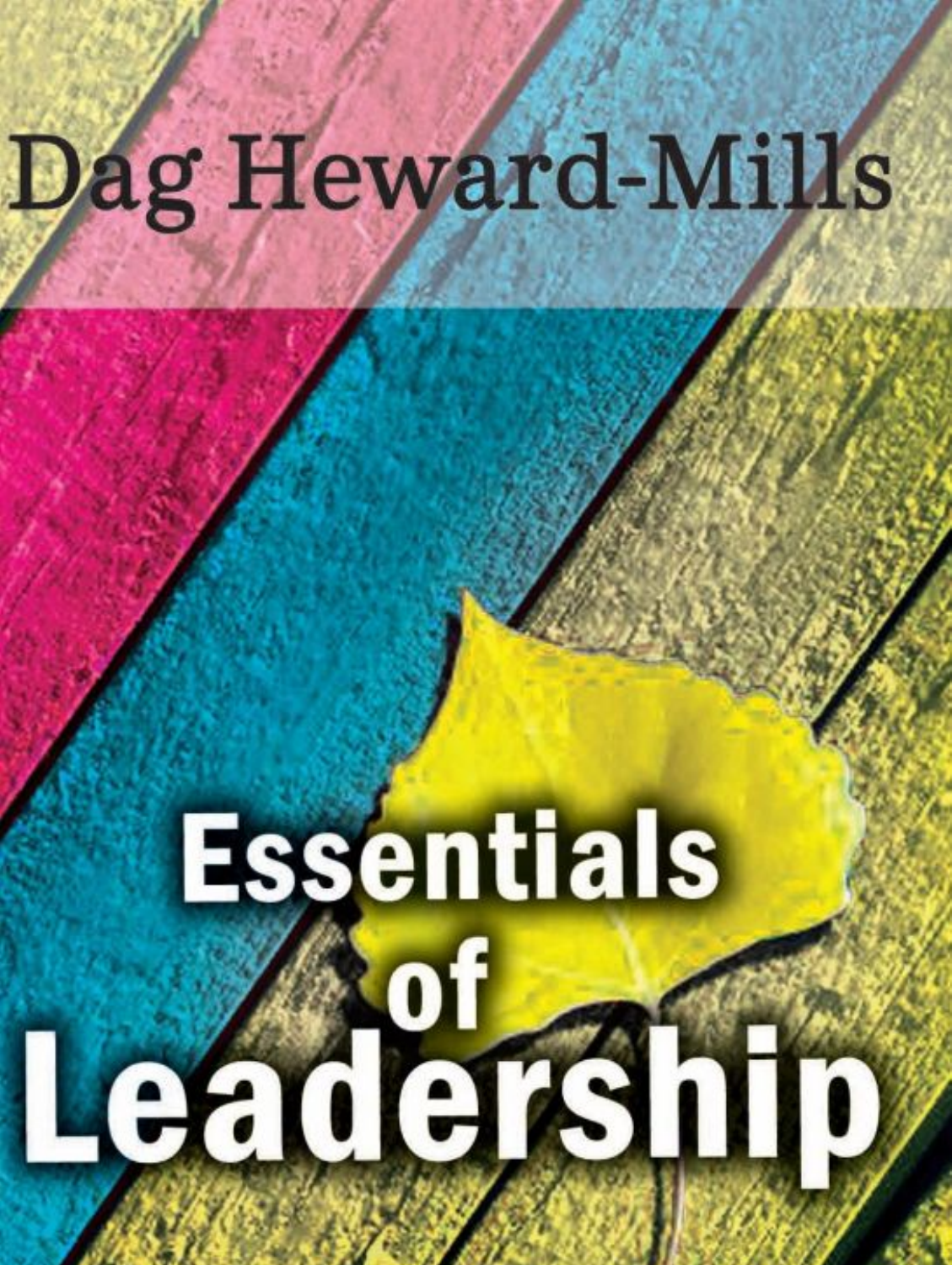#### **Essentials Of Leadership**

by Dag Heward-Mills

\* \* \* \* \*

Copyright 2008 Dag Heward-Mills

Published by Dag Heward-Mills on Smashwords.

E mail Dag Heward-Mills [info@daghewardmillsbooks.org](mailto:info@daghewardmillsbooks.org) [evangelist@daghewardmills.org](mailto:evangelist@daghewardmills.org) Find out more about Dag Heward-Mills at: [http://www.daghewardmills.org](http://www.daghewardmills.org/) [http://www.daghewardmills.org/healingjesus](http://www.daghewardmills.org/healingjesuscrusade/)[crusade/](http://www.daghewardmills.org/healingjesuscrusade/) <http://www.daghewardmills.org/lci/>

Unless otherwise stated, all Scripture quotations are taken from the King James Version of the Bible

Smashwords Edition, License Notes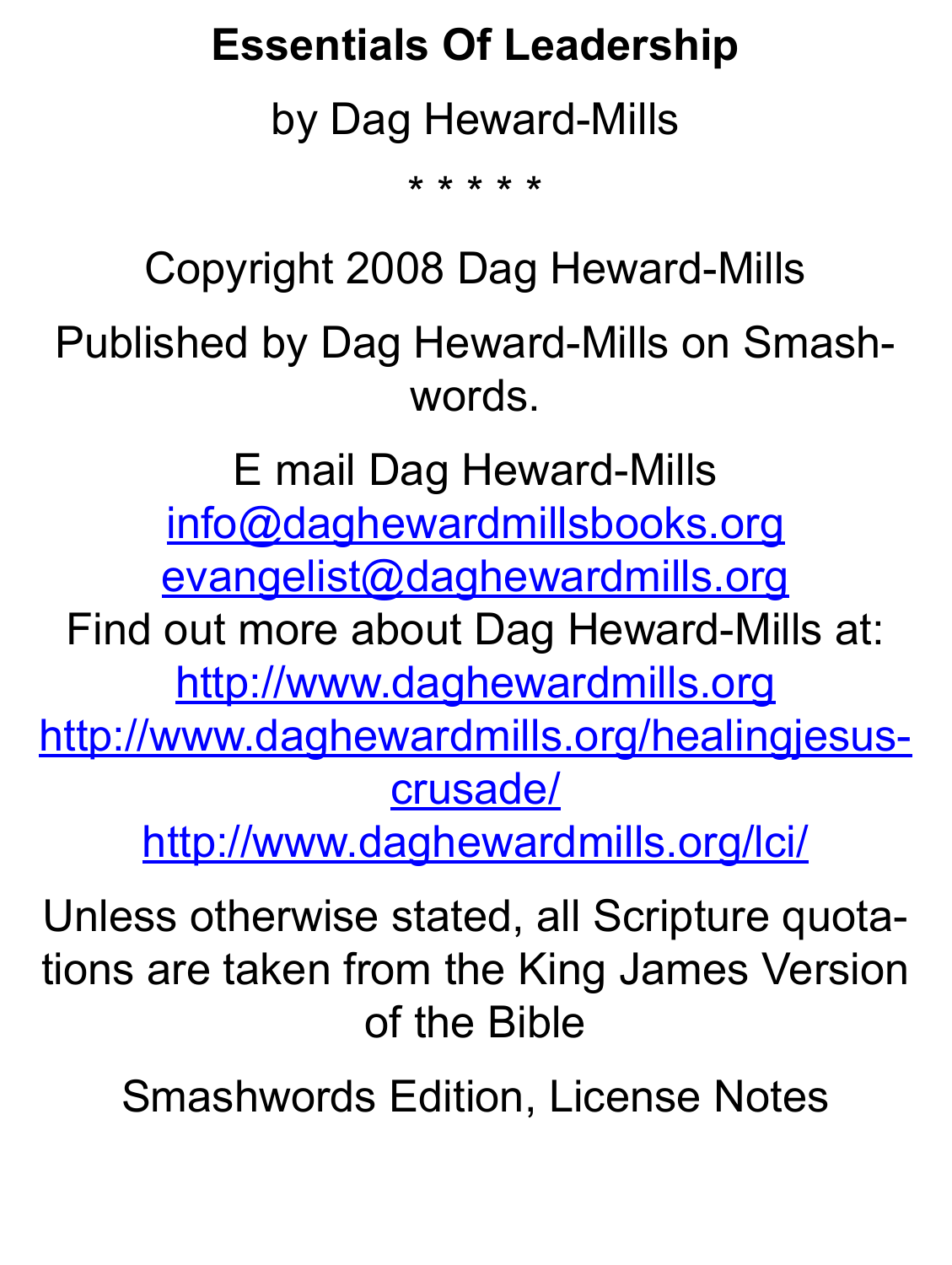This ebook is licensed for your personal enjoyment only. This ebook may not be re-sold or given away to other people. If you would like to share this book with another person, please purchase an additional copy for each recipient. If you're reading this book and did not purchase it, or it was not purchased for your use only, then please return to Smashwords.com and purchase your own copy. Thank you for respecting the hard work of this author.

\* \* \* \* \*

**Contents** 

Chapter 1 - Recognize the Small [Beginnings](#page-4-0) [of a Great Career](#page-4-0)

[Chapter](#page-7-0) 2 - Treat People as Equals but Make [the Differences Clear](#page-7-0)

Chapter 3 - Predict the Future in a [General](#page-14-0) **[Way](#page-14-0)**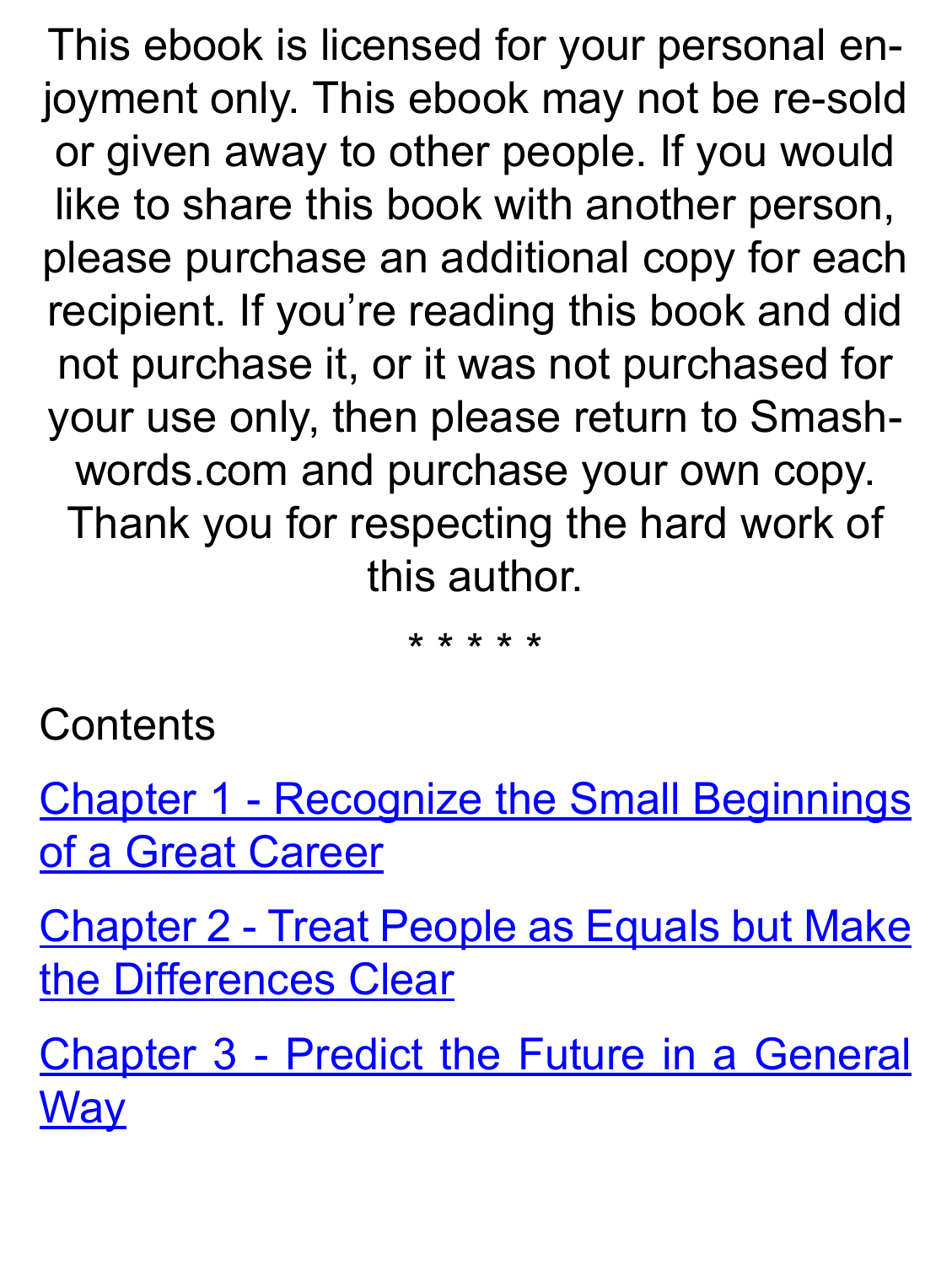Chapter 4 - Do Not Allow [Yourself](#page-17-0) to Be [Poisoned by Bitterness](#page-17-0)

[Chapter 5 - Change People's Minds](#page-22-0)

Chapter 6 - Know a Little about [Everything](#page-30-0) [That Goes On](#page-30-0)

[Chapter 7 - Be a Leader with Emotion](#page-31-0)

Chapter 8 - Take Your [Privileges](#page-36-0) at the Right [Time and for the Right Reason](#page-36-0)

Chapter 9 - Relate with [Individuals](#page-44-0) and [Relate with the Crowd](#page-44-0)

Chapter 10 - Overcome the [Disadvantages](#page-49-0) of Youthfulness and [Inexperience](#page-49-0) by Study[ing History](#page-49-0)

Chapter 11 - Take [Responsibility](#page-54-0) and Give [Account](#page-54-0)

[Chapter](#page-56-0) 12 - Don't Give Up Your Source of [Power!](#page-56-0)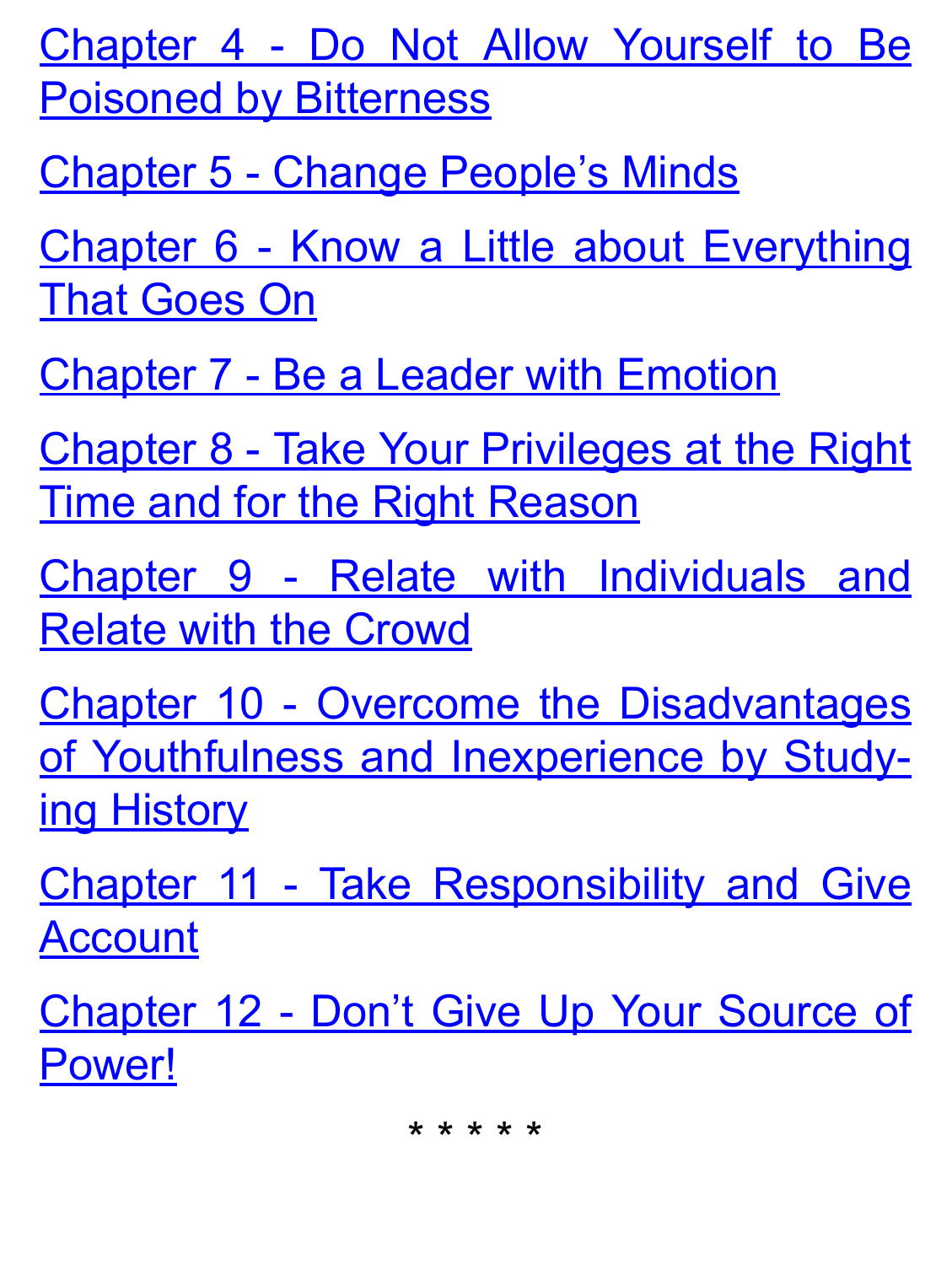# <span id="page-4-0"></span>**Chapter 1 - Recognize the Small Beginnings of a Great Career**

Many great careers begin in a small way. Unfortunately, many do not recognize the beginnings of greatness.

**Though thy beginning was small, yet thy latter end should greatly increase.**

**Job 8:7**

**For who hath despised the day of small things...**

#### **Zechariah 4:10**

The Bible teaches us not to despise small beginnings. Countless Christians throw away great careers in the ministry because they cannot recognize the beginnings of a great career. Never forget this! The greatest careers begin in the smallest ways. A tiny mustard seed brings forth a mighty tree. There is no relationship between the size of the mustard seed and the size of the tree.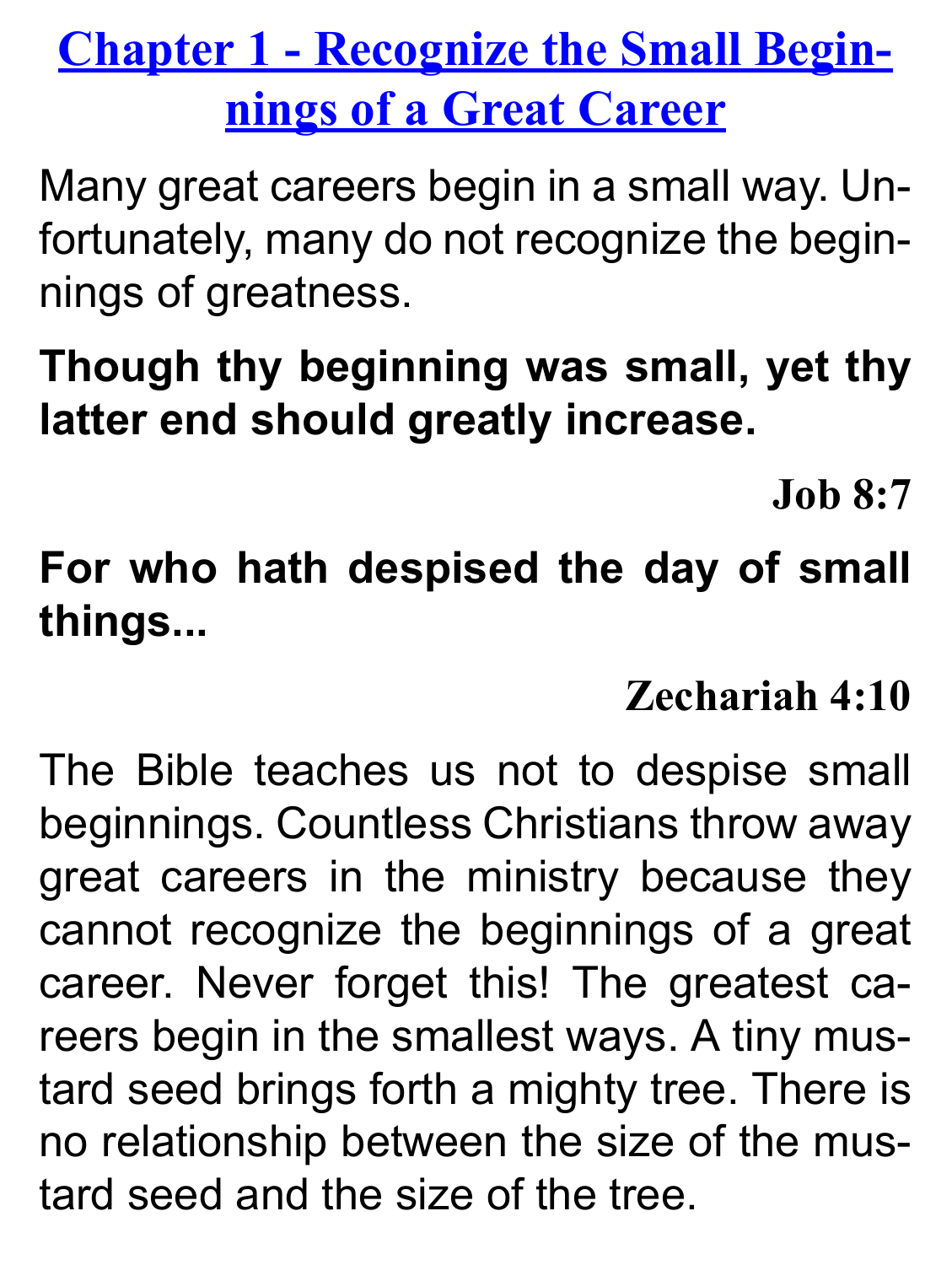# **Six People Who Recognized the Small Beginning of a Great Career**

# **1. Elisha began his career as a prophet by washing the hands of Elijah.**

But Jehoshaphat said, Is there not here a prophet of the Lord, that we may inquire of the Lord by him? And one of the king of Israel's servants answered and said, Here is Elisha the son of Shaphat, which poured water on the hands of Elijah.

2 Kings 3:11

# **2. The great army general, Joshua, began his career as a servant of an old prophet.**

And Moses rose up, and his minister Joshua: and Moses went up into the mount of God.

Exodus  $24.13$ 

**3. King David began his career by playing instruments in the king's palace.**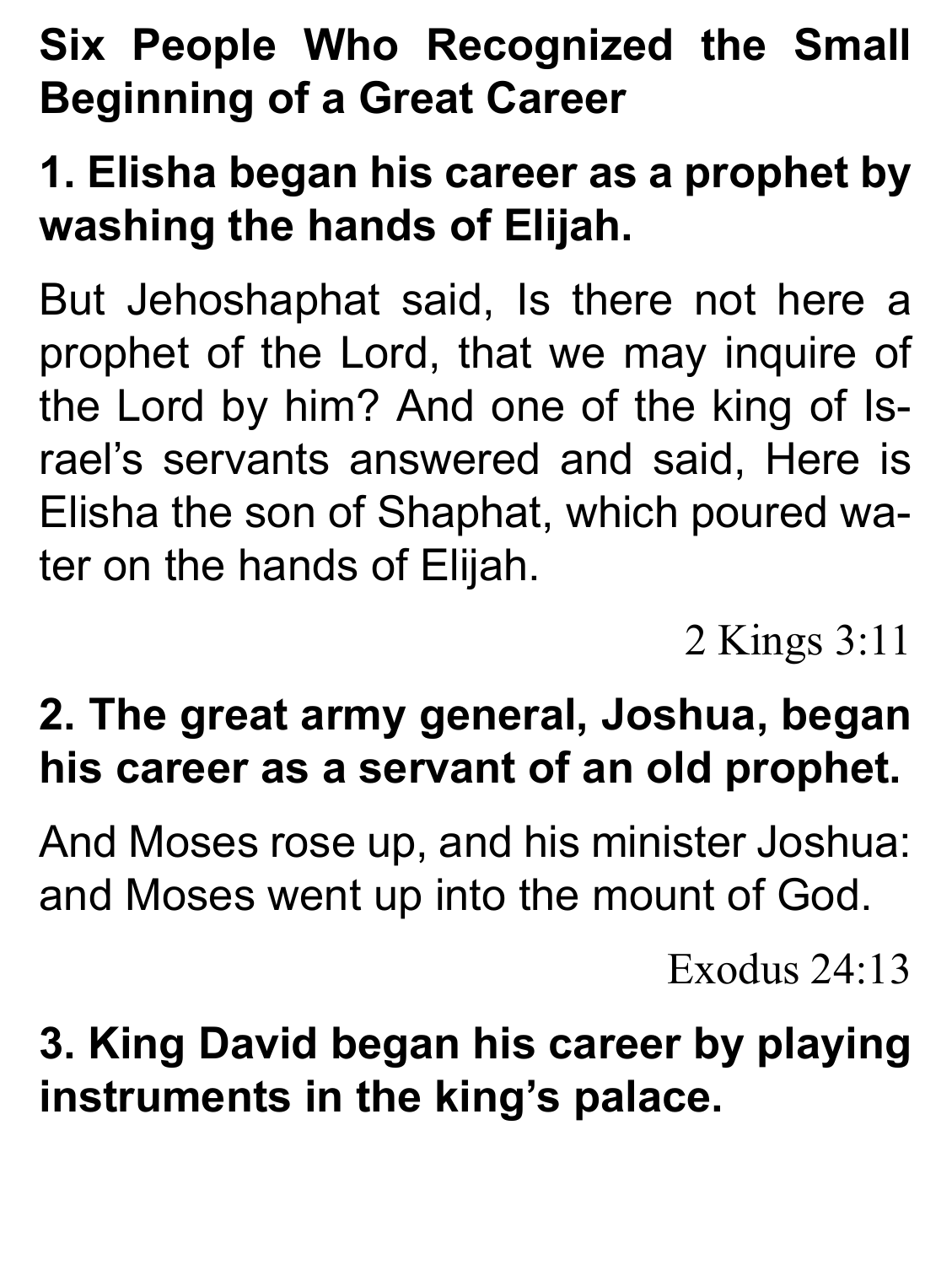And Saul sent to Jesse, saying, Let David, I pray thee, stand before me; for he hath found favour in my sight. And it came to pass, when the evil spirit from God was upon Saul, that David took an harp, and played with his hand: so Saul was refreshed, and was well, and the evil spirit departed from him.

1 Samuel 16:22,23

#### **4. Aaron began his career by holding up the hands of Moses.**

But Moses' hands were heavy; and they took a stone, and put it under him, and he sat thereon; and Aaron and Hur stayed up his hands, the one on the one side, and the other on the other side; and his hands were steady until the going down of the sun.

Exodus 17:12

#### **5. Ruth began her career by helping a frustrated elderly widow.**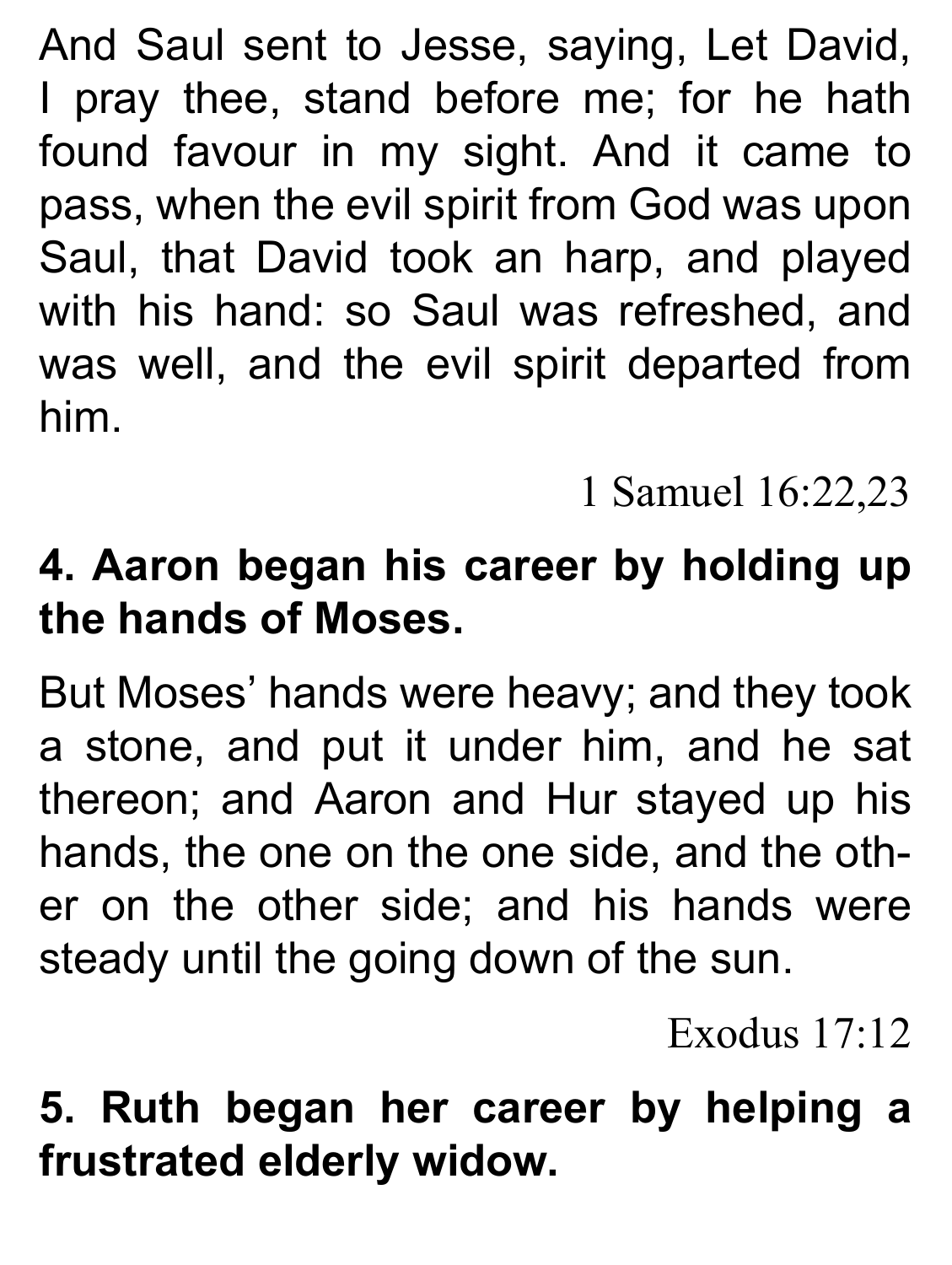And Ruth said, Entreat me not to leave thee, or to return from following after thee: for whither thou goest, I will go; and where thou lodgest, I will lodge: thy people shall be my people, and thy God my God: Where thou diest, will I die, and there will I be buried: the LORD do so to me, and more also, if ought but death part thee and me.

Ruth 1:16,17

#### **6. Jesus began His career as a carpenter.**

Is not this the carpenter, the son of Mary, the brother of James, and Joses, and of Juda, and Simon? and are not his sisters here with us? And they were offended at him.

Mark 6:3

# <span id="page-7-0"></span>**Chapter 2 - Treat People as Equals but Make the Differences Clear**

A good leader must strive to let people feel important. The reality is that you are the leader, so you are different.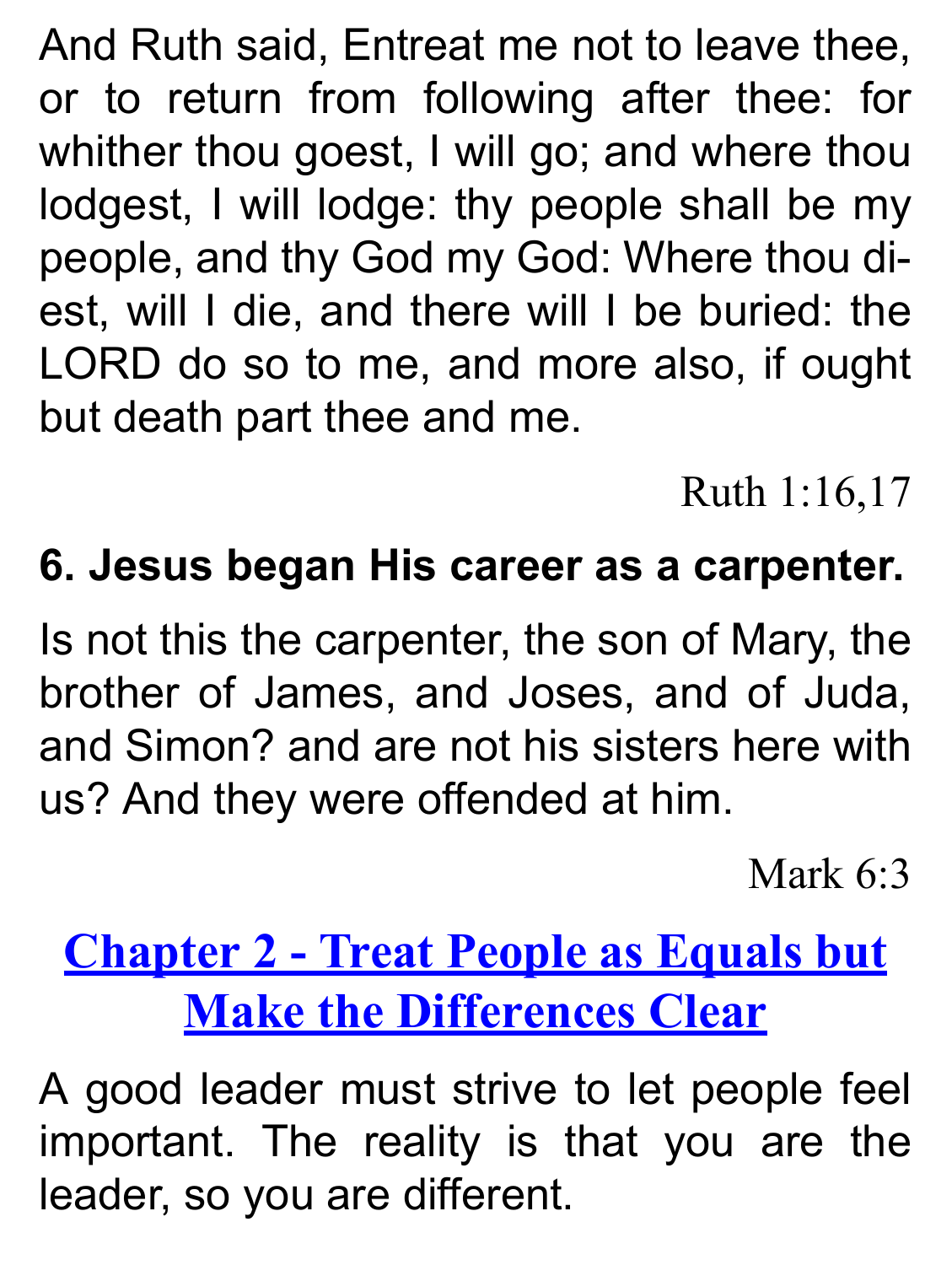# **Five Ways to Make Everyone around You Feel Important**

# **1. Mingle with all kinds of people.**

Jesus mingled with thieves (the two thieves at the cross), tax collectors (Matthew), fishermen (Peter), foreigners (the Syro-Phoenician woman), demonised people (Mary Magdalene), madmen (the madman of Gadara), priests (Nicodemus) and noblemen (Joseph of Arimathea).

There was no strata of society where Jesus did not interact freely. Do not restrict yourself to one group of the society.

#### **2. Do not call or describe your staff and subordinates as servants.**

Henceforth I call you not servants; for the servant knoweth not what his lord doeth: but I have called you friends; for all things that I have heard of my Father I have made known unto you.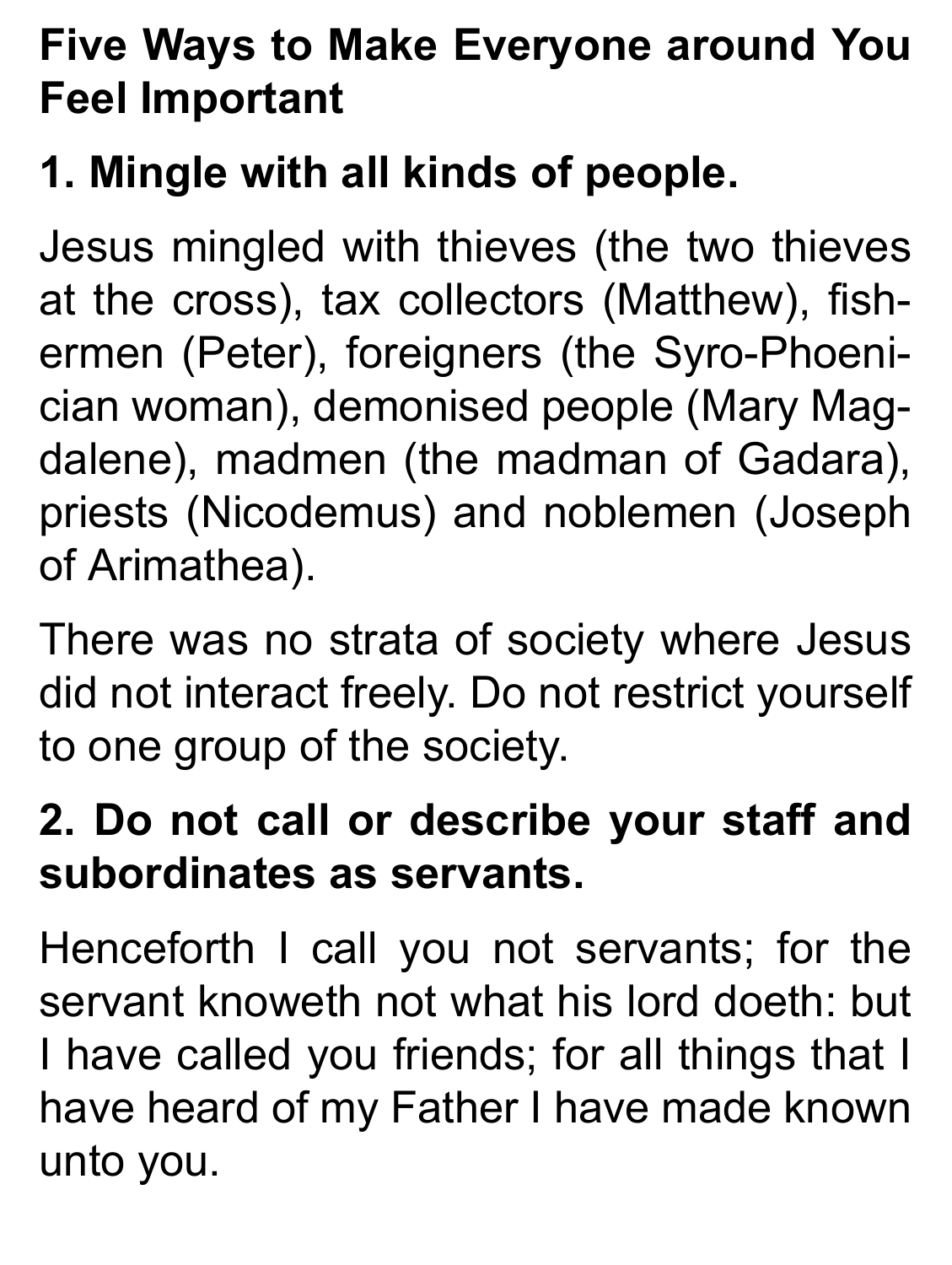John 15:15

Nobody likes to be called a servant even if that is the case. Jesus specifically said that He did not call his disciples servants.

#### **3. Describe your staff, subordinates and junior pastors as your friends.**

Ye are my friends, if ye do whatsoever I command you.

John 15:14

I enjoy the friendship of the people who work for me. If I did not have them I would be very lonely.

#### **4. Describe the people who work for you as your family.**

But he answered and said unto him that told him, Who is my mother? and who are my brethren? And he stretched forth his hand toward his disciples, and said, Behold my mother and my brethren! For whosoever shall do the will of my Father which is in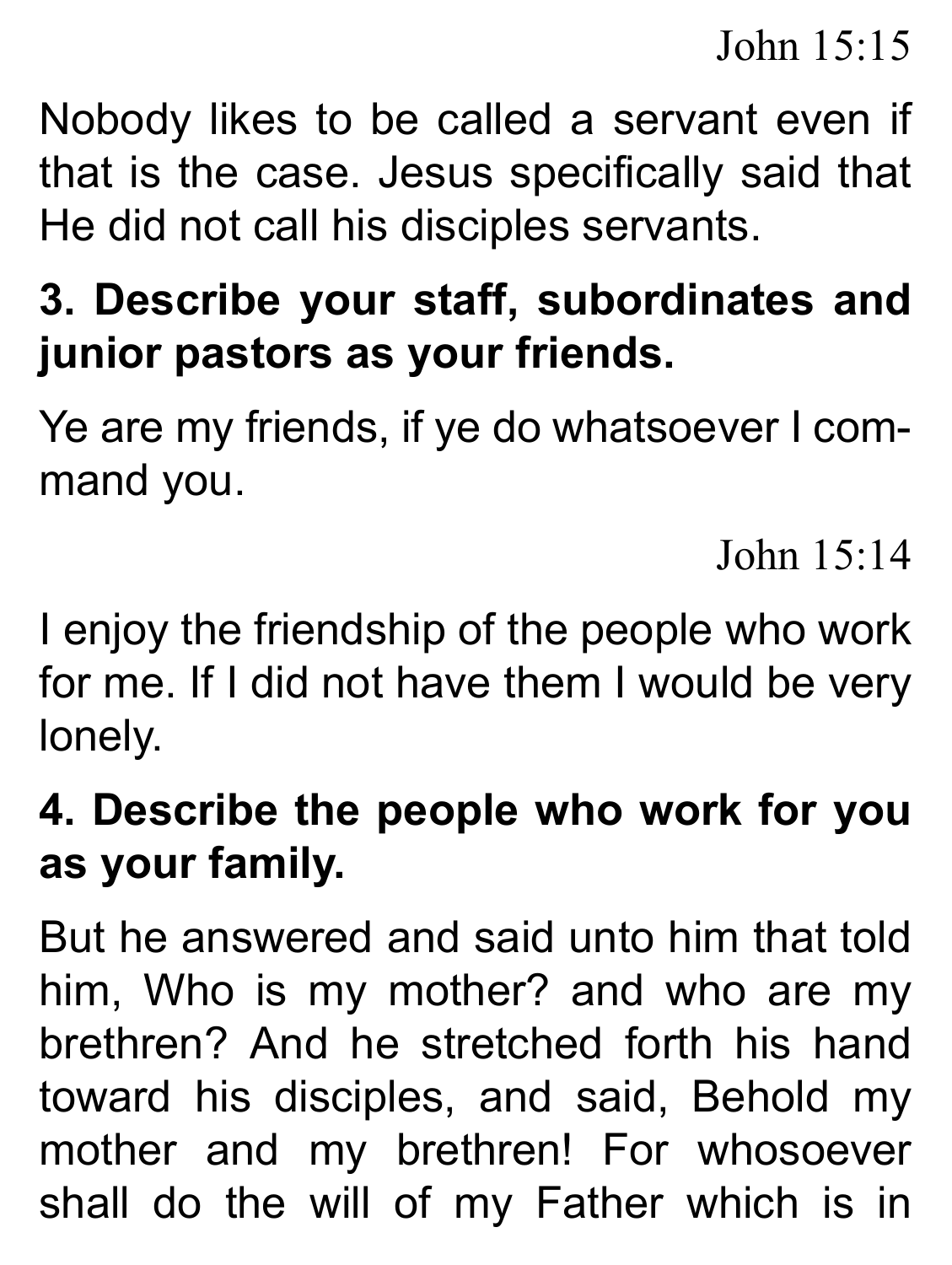heaven, the same is my brother, and sister, and mother.

#### Matthew 12:48-50

This is one thing I have done all my life. I have never seen my pastors or workers as employees but as family. I actually hate being called "boss." Let their family and personal problems be your personal problems! Create a family spirit in your organization. It is a hundred times better than a formal, stiff organization.

# **5. Tell your pastors or juniors about yourself and your plans.**

…but I have called you friends; for all things that I have heard of my Father I have made known unto you.

John 15:15b

This is one thing that draws people close.

# **Six Ways to Make the Differences Clear**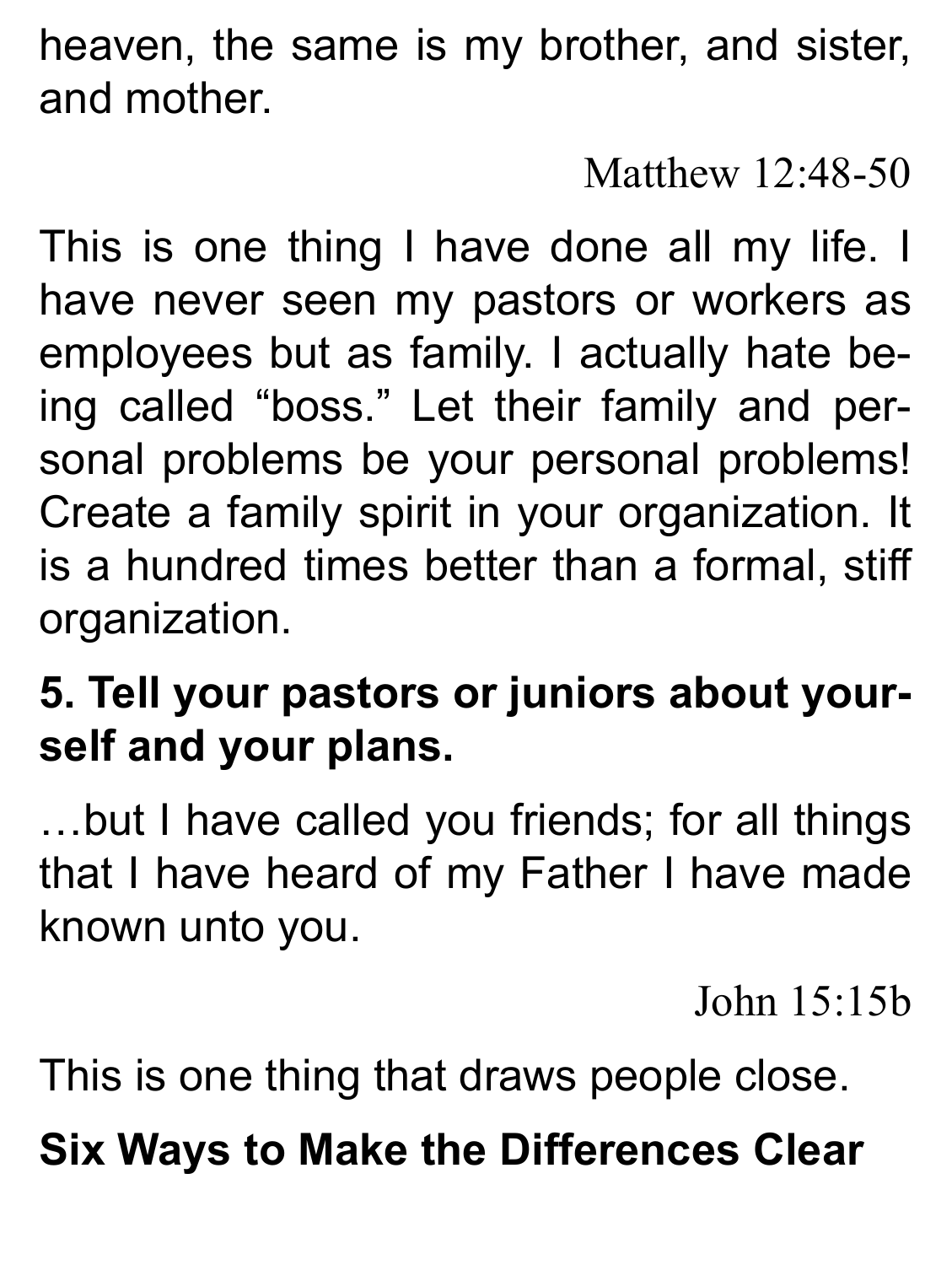# **1. Teach them.**

Jesus taught His disciples all the time. When you teach someone you establish the authority to lead them. The authority to lead is found in the ability to feed.

# **2. Send them.**

Jesus sent His disciples to buy food.

(For his disciples were gone away unto the city to buy meat.)

Iohn  $4.8$ 

Every time you send someone you establish the chain of command. You emphasize the chain of command that exists within the structure.

#### **3. Bless them.**

Pray for your followers and bless them. There is a faithful saying that the lesser is blessed of the greater. And without all contradiction the less is blessed of the better.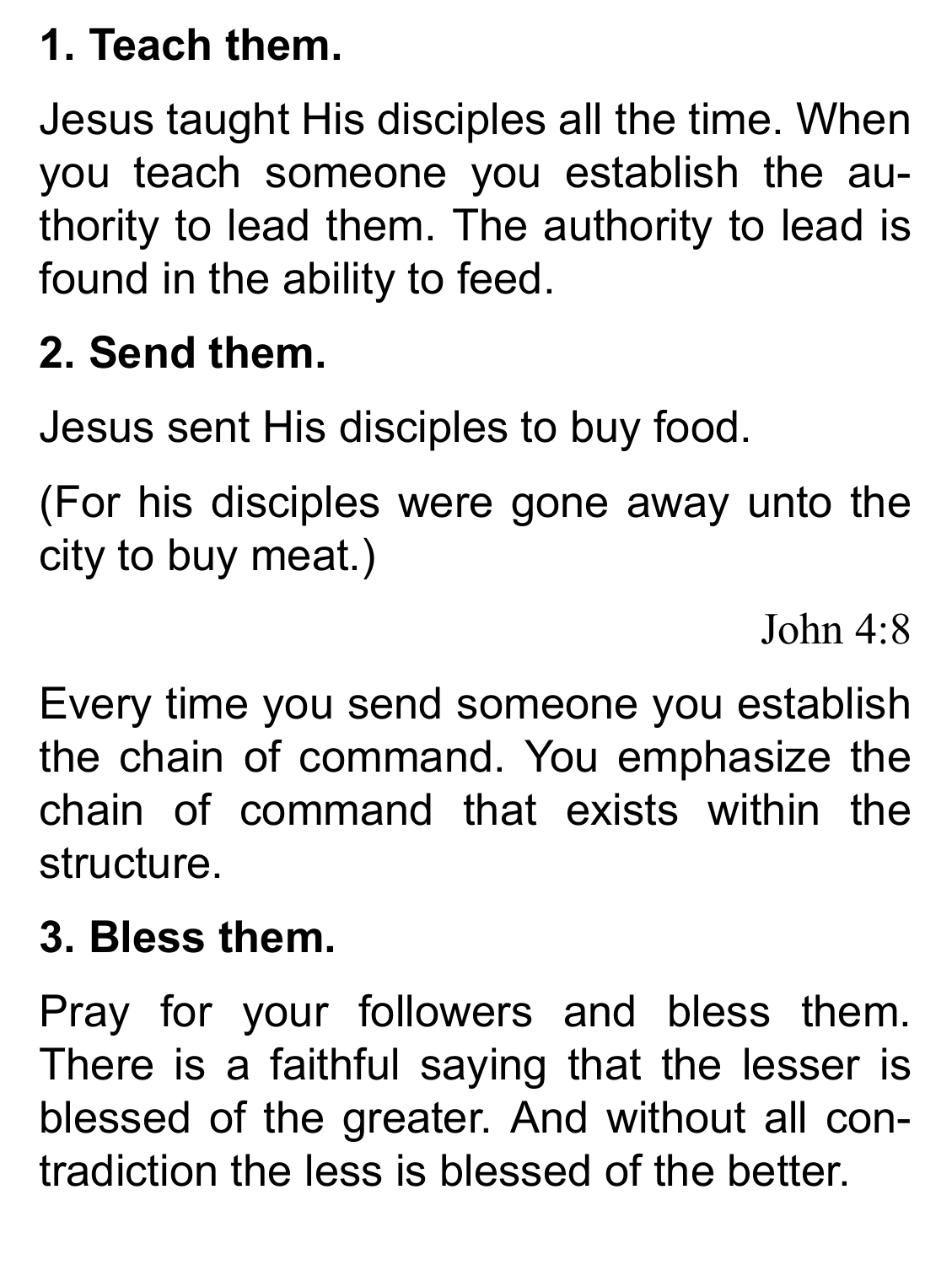#### **4. Say who you are.**

Jesus spoke of Himself confidently. He said that He was the way, the truth and the life. He said that He was the door. He said He was the good shepherd. There are times I have had to declare that I am the leader and founder of my little church. It is important for people to know that you know who you are.

# **5. Don't be afraid of being different.**

Jesus rode on a donkey whilst all His disciples walked. Garments were strewn on the floor for Him to walk on.

And brought the ass, and the colt, and put on them their clothes, and they set him thereon. And a very great multitude spread their garments in the way; others cut down branches from the trees, and strawed them in the way.

Matthew 21:7,8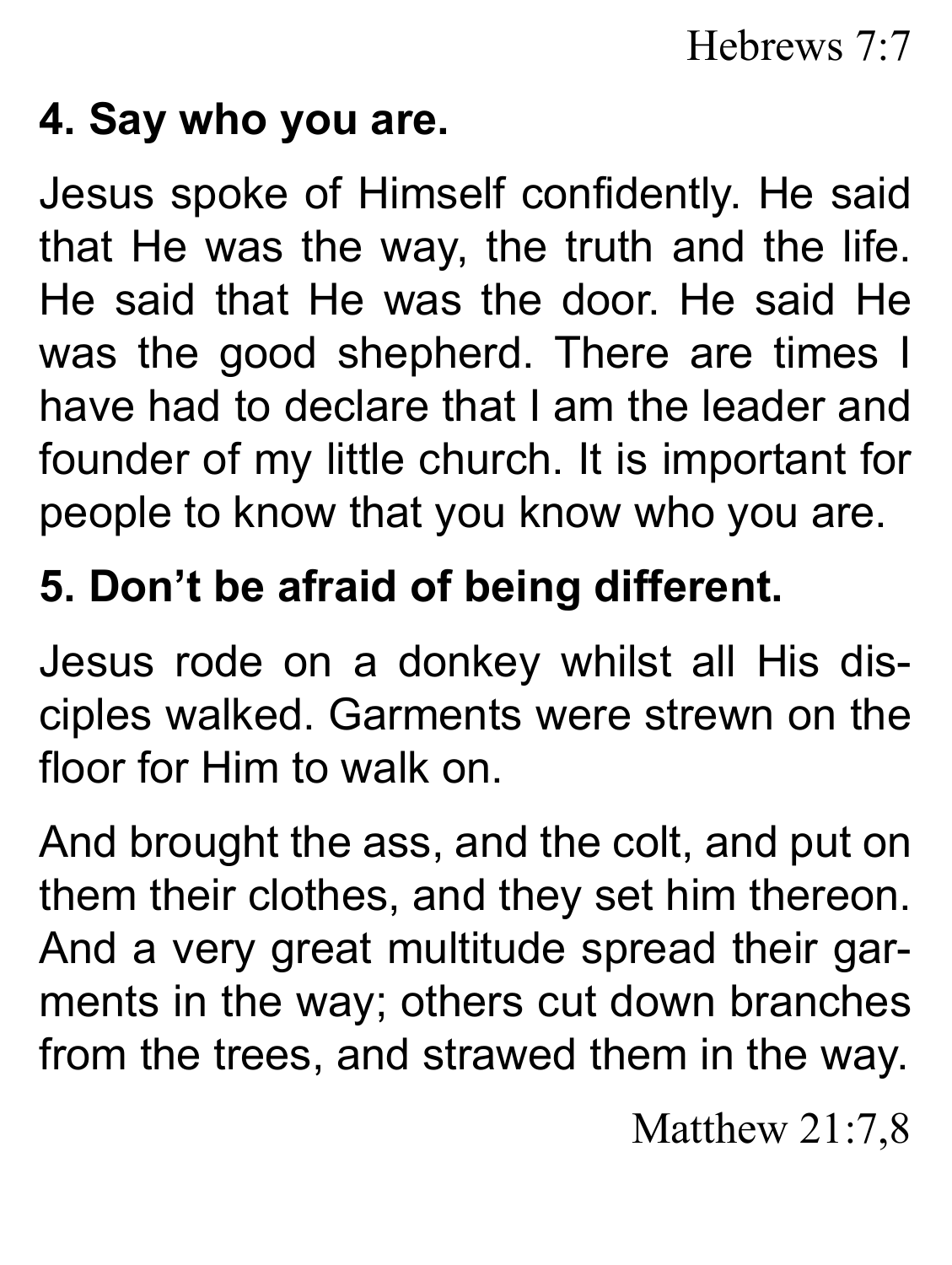Accept privileges that are exclusively yours. When you refuse to accept your privileges, you create anomalies and disorder.

The Bible calls this an evil and an error (mistake) that emanates from the ruler.

There is an evil which I have seen under the sun, as an error which proceedeth from the ruler: Folly is set in great dignity, and the rich sit in low place. I have seen servants upon horses, and princes walking as servants upon the earth.

Ecclesiastes 10:5-7

#### **6. Allow yourself to be honoured.**

Jesus allowed himself to be honoured by Mary. He permitted the expensive gift that was poured on His feet.

Then took Mary a pound of ointment of spikenard, very costly, and anointed the feet of Jesus, and wiped his feet with her hair: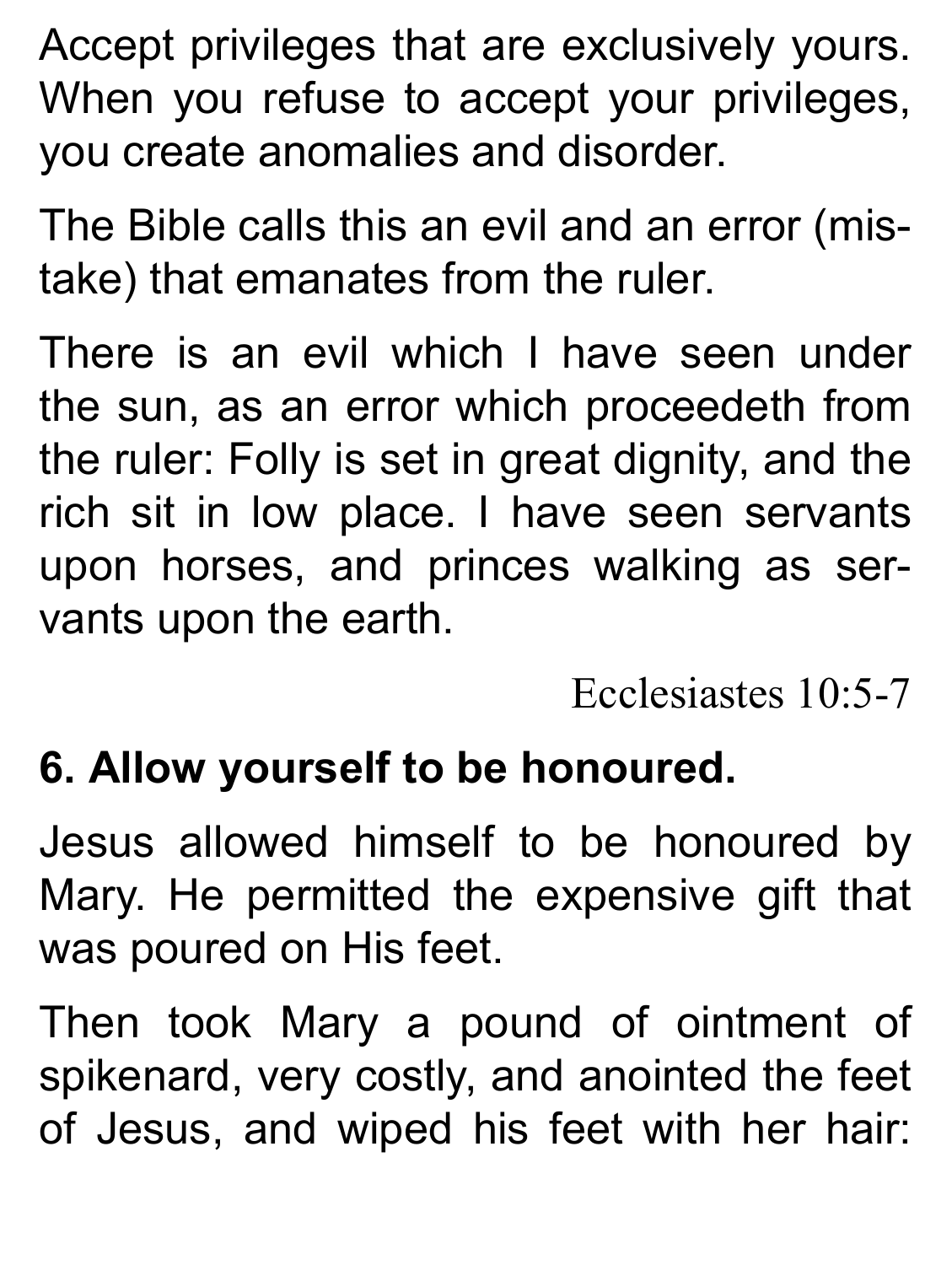and the house was filled with the odour of the ointment.

John  $12.3$ 

# <span id="page-14-0"></span>**Chapter 3 - Predict the Future in a General Way**

**Behold, the hour cometh, yea, is now come, that ye shall be scattered, every man to his own, and shall leave me alone: and yet I am not alone, because the Father is with me. These things I have spoken unto you, that in me ye might have peace. In the world ye shall have tribulation: but be of good cheer; I have overcome the world.**

John 16:32,33

A leader is someone who sees ahead. Generally speaking, a good leader is able to predict what will happen in the future. Jesus said that the disciples would experience persecution. And they certainly did!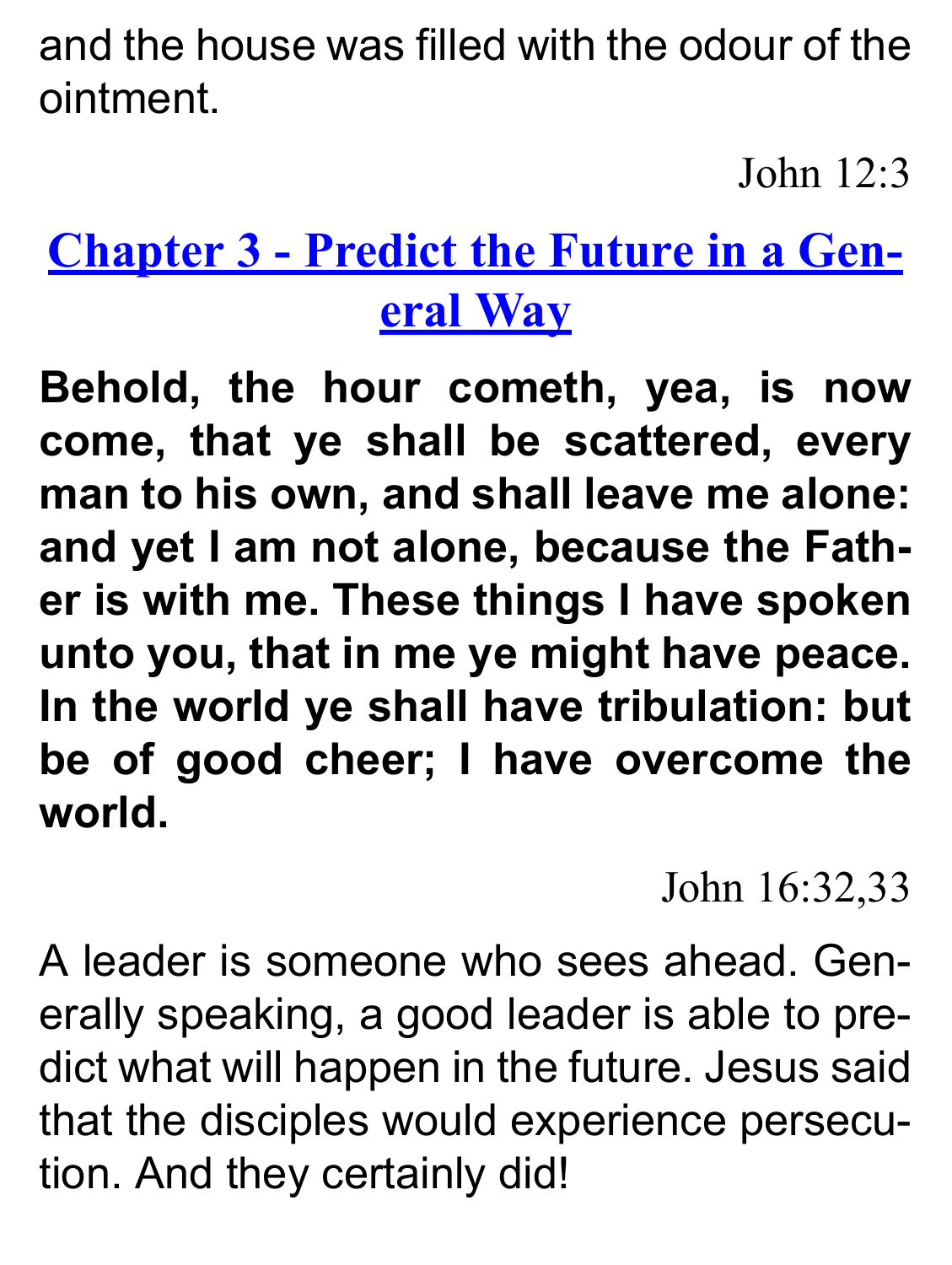You don't need to be a special prophet to know that the members of a new group will experience some trouble.

Using a combination of history, common sense, the Word of God and the Spirit of God, every leader can generally predict the way things will go. The Bible teaches us that there is nothing new under the sun.

The Bible says explicitly that what is going to happen is only what has happened already.

**The thing that hath been, it is that which shall be; and that which is done is that which shall be done: and there is no new thing under the sun.**

#### **Ecclesiastes 1:9**

A good manager should be able to predict from the general trend of affairs that certain businesses are going to go out of date in the near future. Certain politicians must see that the course on which they are walking will only end in disaster.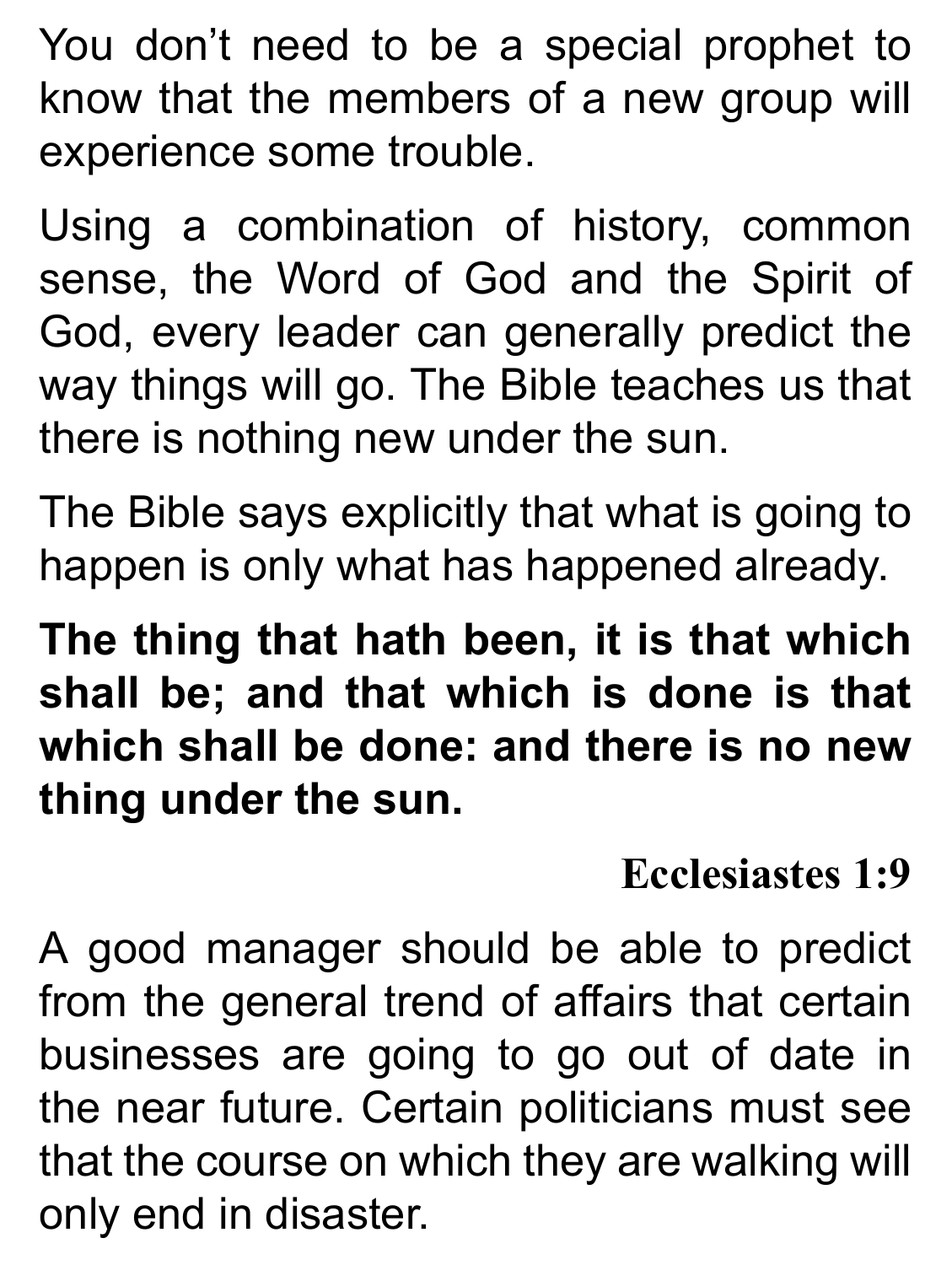Ministers of the Gospel must be able to predict the future in a general way.

I am not talking about predicting events and dates. I am talking about using common sense!

A few years ago, I realized that members of my congregation were moving to different parts of the city. I also realized that the city was becoming very large.

I predicted that many of the members who were living far away would stop coming to church because of the distance. I could predict it because I could predict human behaviour.

As a leader, I notice my people don't come to church when it rains. I notice how they come one week and they don't come the next. It is my duty to see that when it is very inconvenient the sheep will no longer follow. That is why I began metropolitan churches in the city of Accra.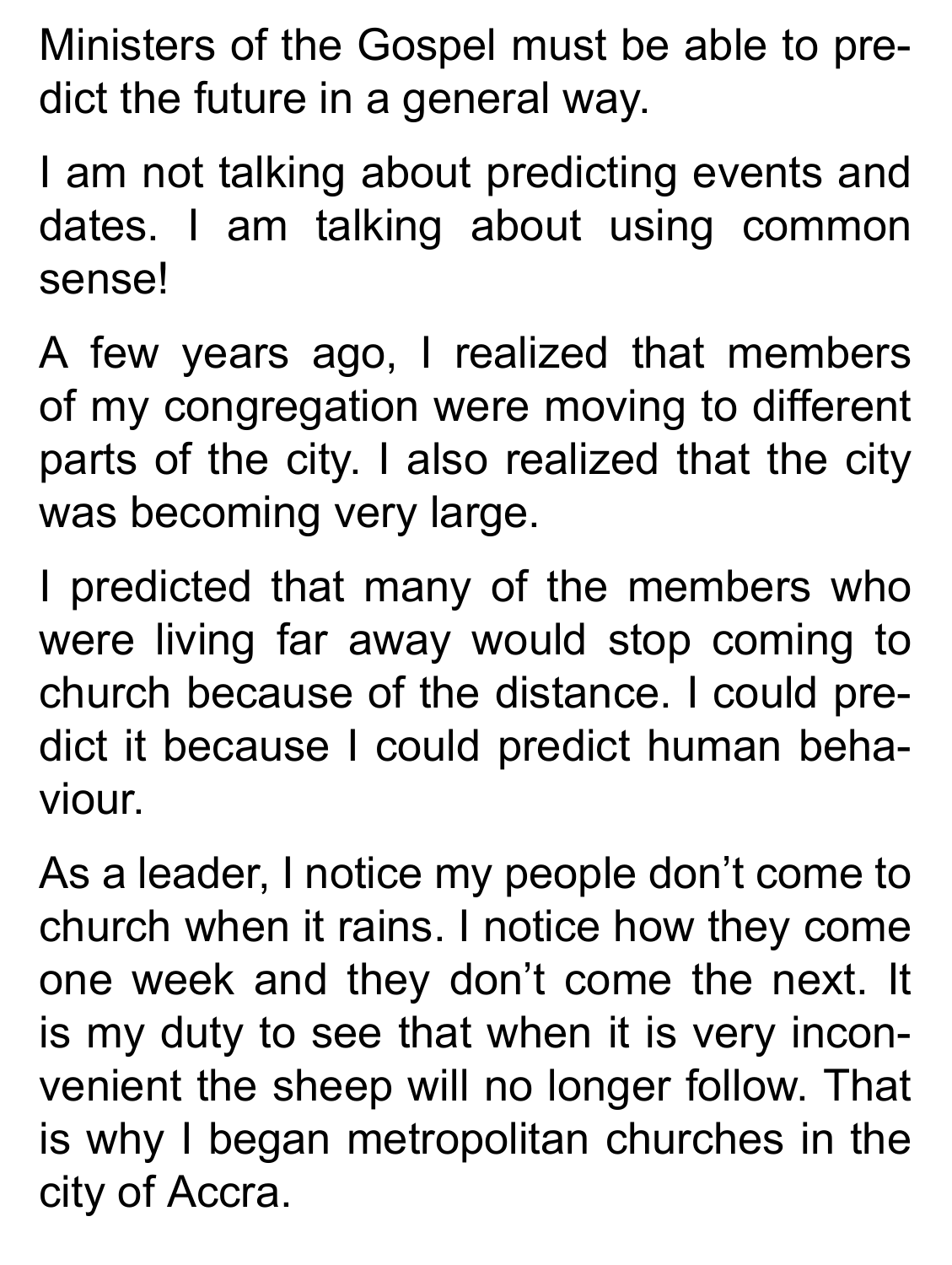Today, we have over a hundred metropolitan churches in the city of Accra alone. We have thousands of members in these city-wide churches. If I had not acted on my observation and predicted, I would have lost thousands of members. I am not talking about predicting when Jesus will return.

I am talking about predicting the obvious and seeing ahead as a wise leader.

# **Chapter 4 - Do Not Allow Yourself to Be Poisoned by Bitterness**

<span id="page-17-0"></span>A priest in the Old Testament was not supposed to have boils.

Speak unto Aaron, saying, Whosoever he be of thy seed in their generations that hath any blemish, let him not approach to offer the bread of his God. For whatsoever man he be that hath a blemish, he shall not approach: a blind man, or a lame, or he that hath a flat nose, or any thing superfluous, Or a man that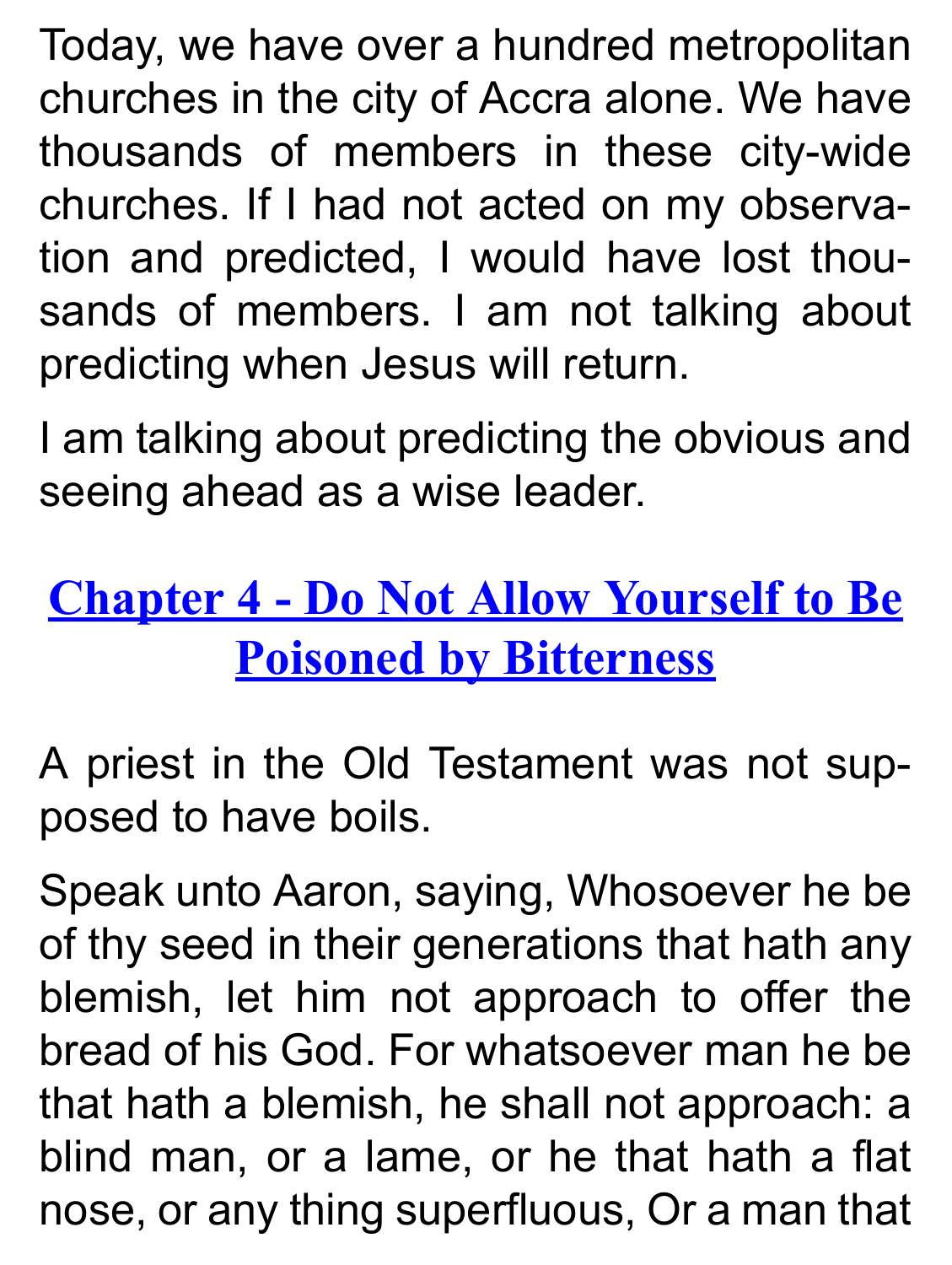is brokenfooted, or brokenhanded, Or crookbackt, or a dwarf, or that hath a blemish in his eye, or be scurvy, or scabbed, or hath his stones broken; No man that hath a blemish of the seed of Aaron the priest shall come nigh to offer the offerings of the Lord made by fire: he hath a blemish; he shall not come nigh to offer the bread of his God. He shall eat the bread of his God, both of the most holy, and of the holy. Only he shall not go in unto the vail, nor come nigh unto the altar, because he hath a blemish; that he profane not my sanctuaries: for I the Lord do sanctify them. And Moses told it unto Aaron, and to his sons, and unto all the children of Israel.

Leviticus 21:17-24

Boils represent unhealed wounds. Leadership is accompanied by wounds, offences and pain. You cannot allow the wounds of leadership to discolour your attitude.

**Four Dangers of Bitterness in a Leader**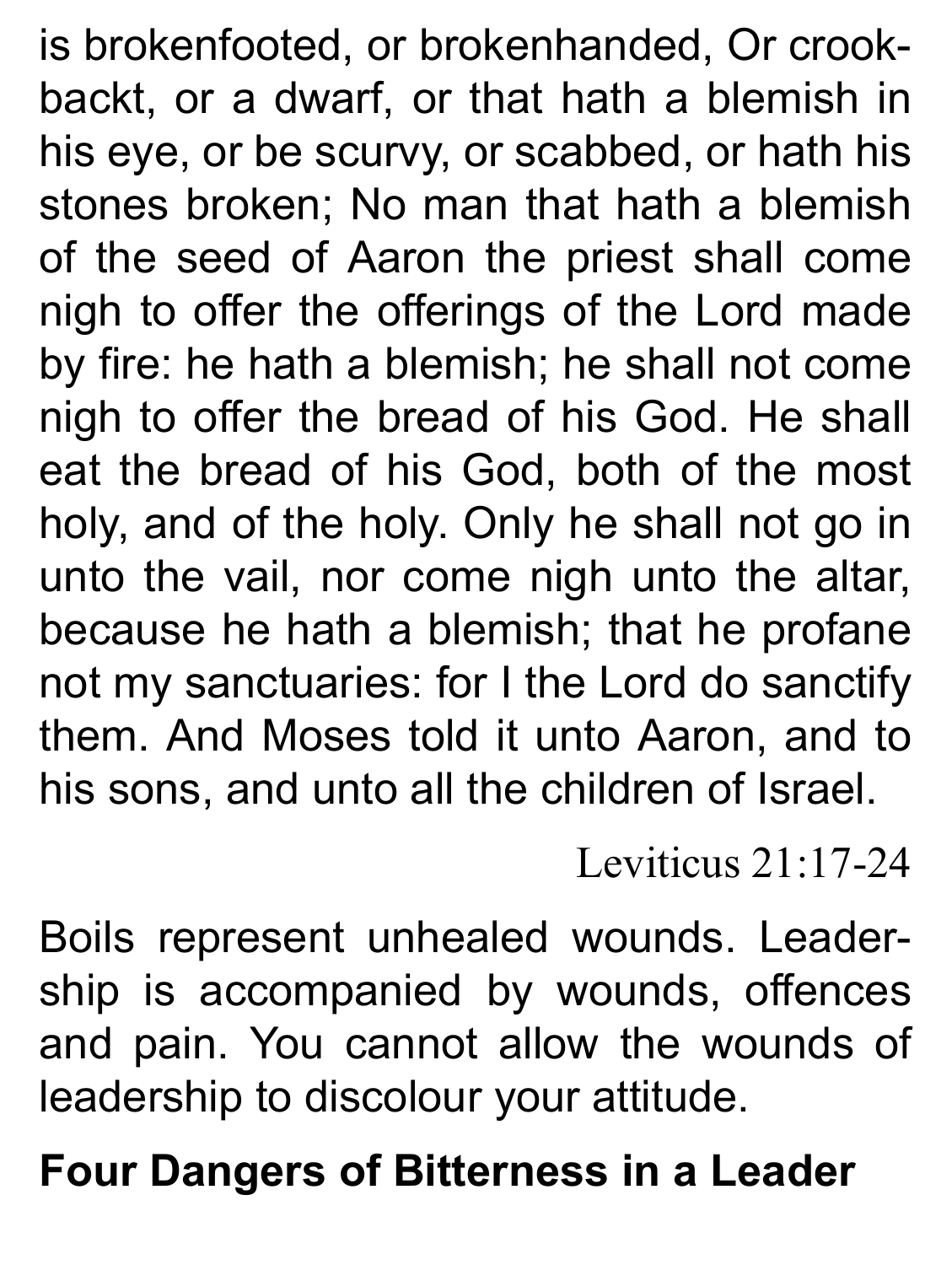# **1. A bitter leader can begin to mistrust God.**

There are many unexplained events in the life of a Christian leader. Even in secular politics the good often do not win. The bad and ugly may win elections whilst the good lose out.

I remember when two of my young pastors died suddenly within three weeks of each other. One was twenty-seven years old and the other was thirty-eight years old. What possible explanation was there to such an event?

As I comforted the wives of these two pastors I wondered to myself, "As a messenger of God, what explanation could I give to a wife who had been married for only seven months?"

What explanation could the church give when James, the brother of John, was killed by Herod? Didn't the early church need the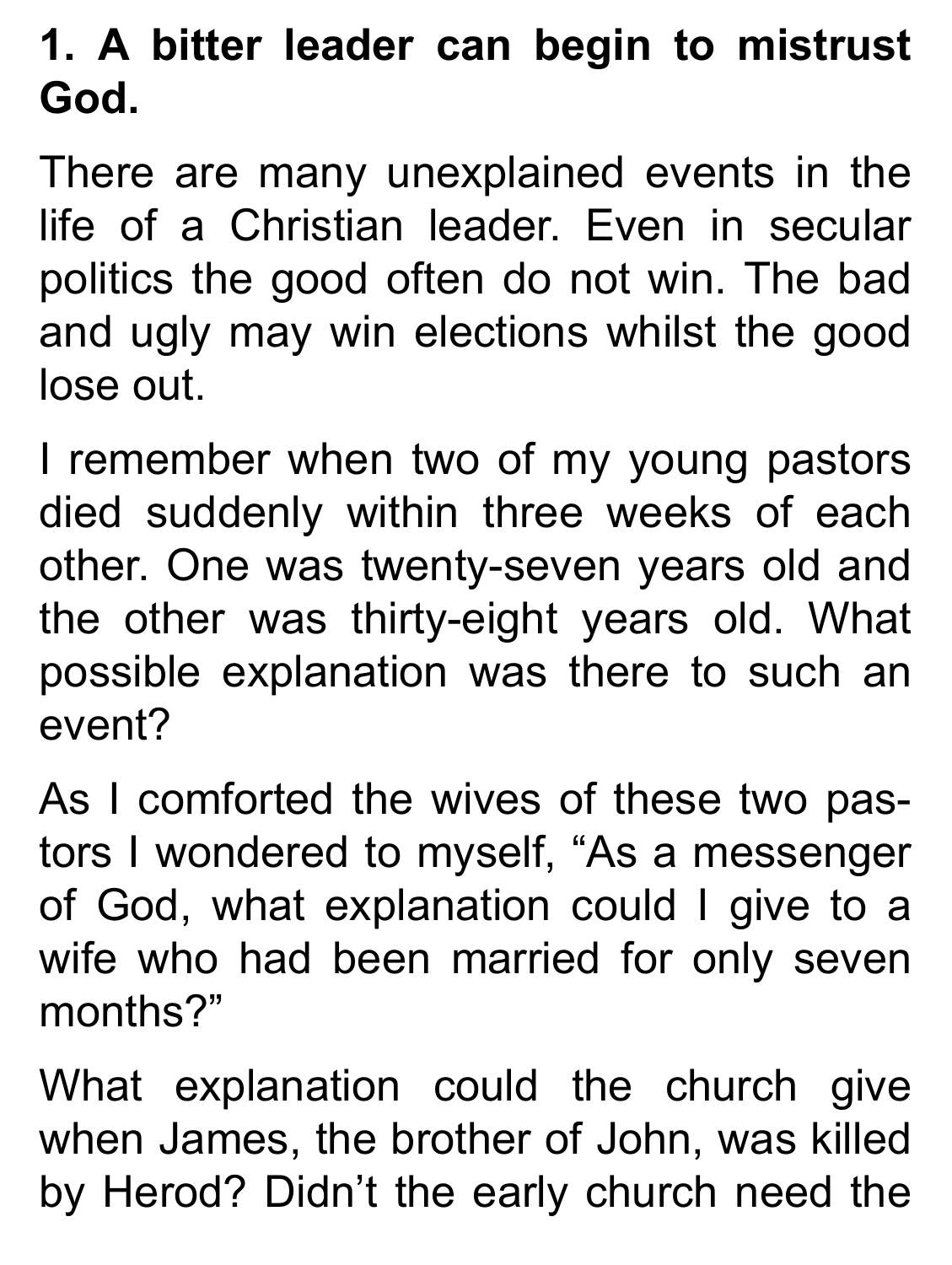contribution of James to build a solid foundation for the church?

Why did God allow James, the brother of John, to be taken away at such a time? Was soul winning not important? Was church planting not important? Was there not a need for more labourers? How could God allow such a thing? In spite of the inexplicable occurrences of this life, a leader must continue to trust.

#### **2. A bitter leader can begin to hate the people he leads.**

As human beings manifest their nature of betrayal, ingratitude and forgetfulness, a leader can gradually become bitter towards the flock. I have experienced many painful things.

I have learnt that I *must* forgive and move on. Without a sweet spirit I will not be pleasing to God. Every bitter experience is a test of my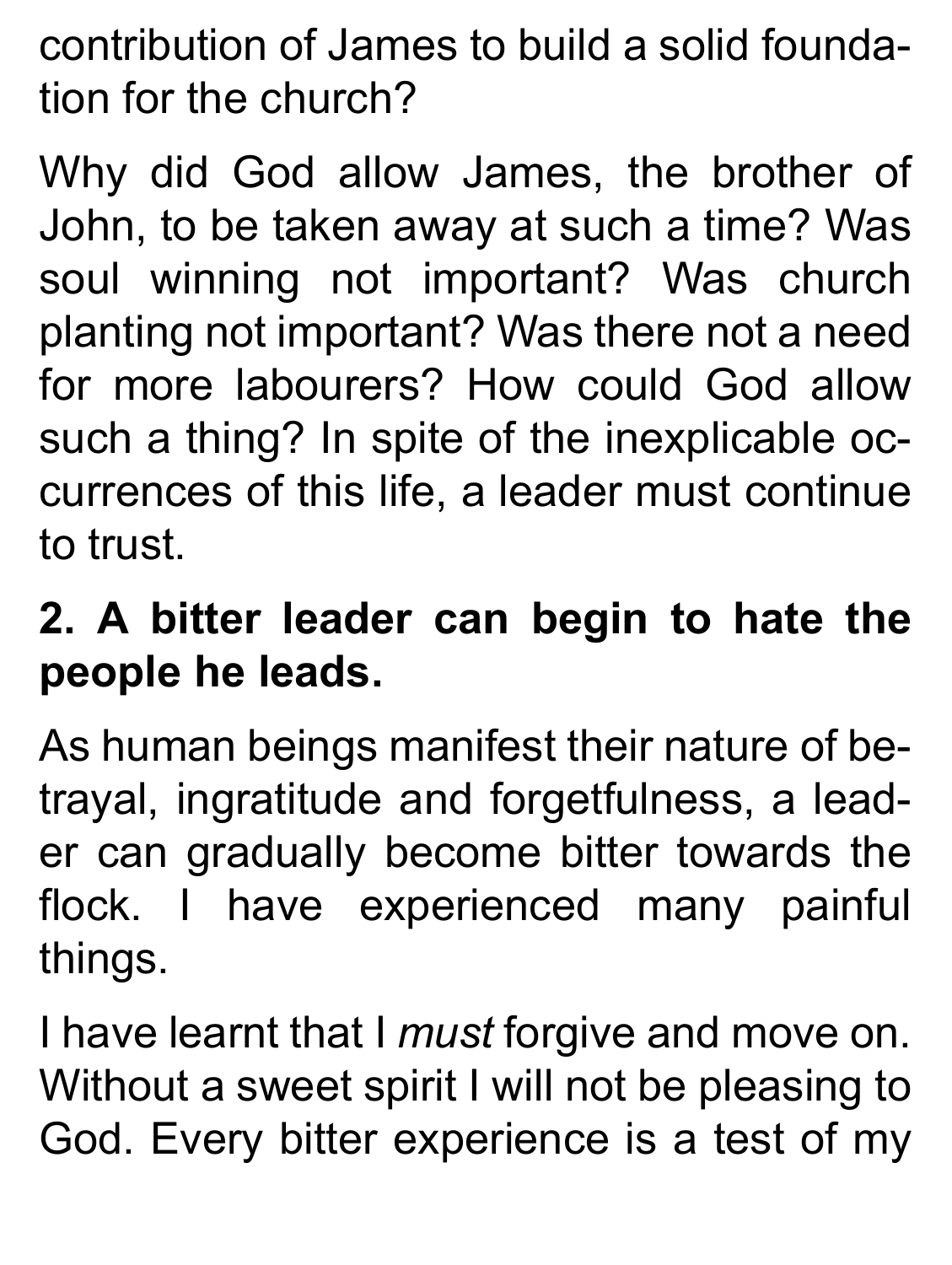ability to walk in love. I always pray that I will pass these tests.

#### **3. A bitter leader can hate his contemporaries and colleagues in ministry.**

Unfortunately, it is your contemporaries in leadership who seem to wish you ill more than anyone else. Even unbelievers do not have some of the hateful attitudes that contemporaries and colleagues seem to have! God has given us all of these so that we may truly walk in love towards all men. If you fail to walk in love, your ministry will amount to nothing in the presence of God.

**And though I have the gift of prophecy, and understand all mysteries, and all knowledge; and though I have all faith, so that I could remove mountains, and have not charity, I am nothing.**

**1 Corinthians 13:2**

**4. A bitter leader will have a distorted message.**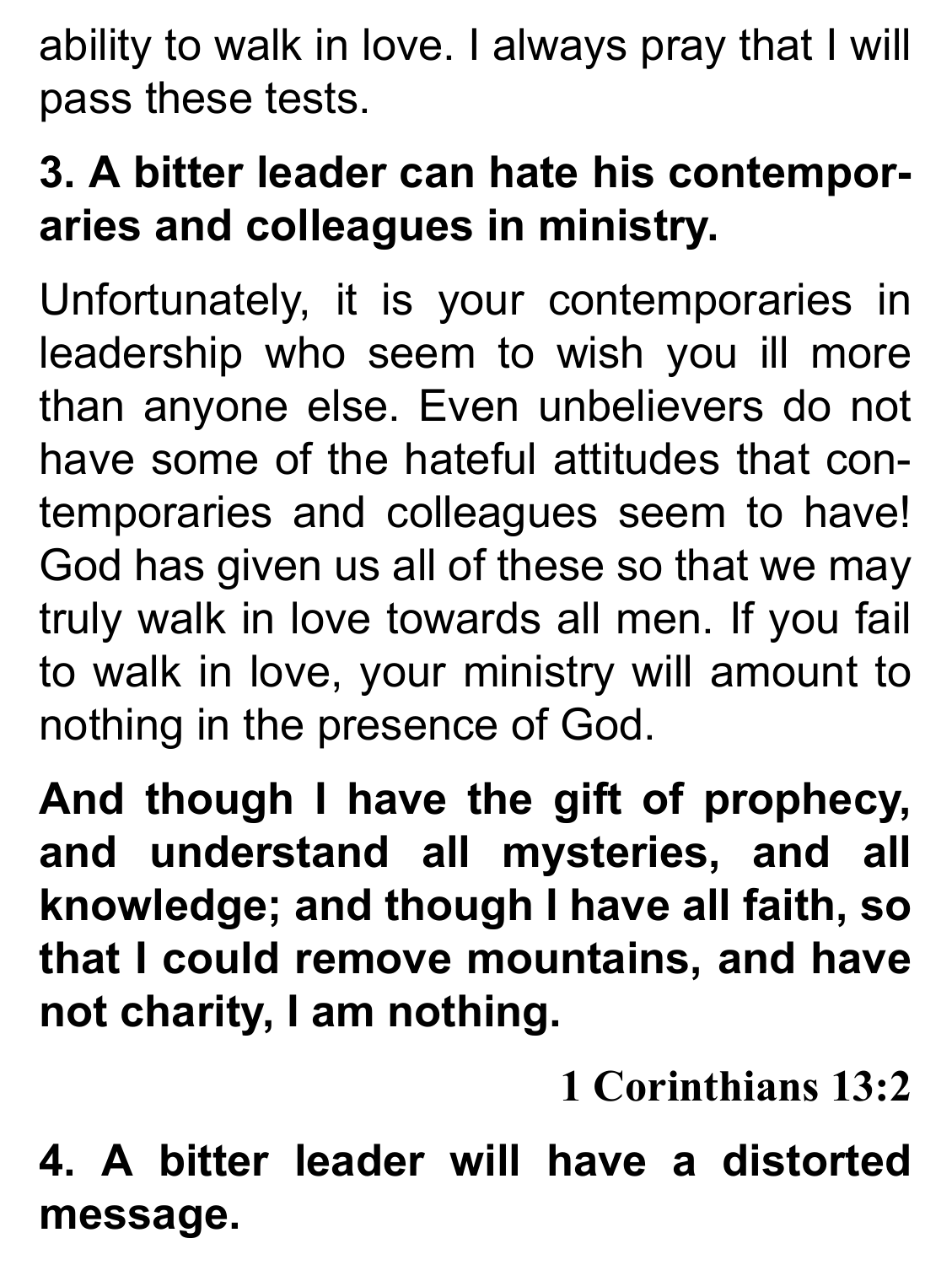Bitterness is described in the book of Hebrews as a root which defiles many people. It is akin to poison in your drinking water.

One of the things that bitterness poisons is your message. A bitter person has a discoloured and distorted message. Do not let your pain prevent you from ministering God's love to people.

# **Chapter 5 - Change People's Minds**

<span id="page-22-0"></span>The art of changing people's minds is a very important skill that you must develop if you call yourself a leader. The art of persuasion is a basic art of leadership. When somebody has an opinion about something and you are able to change that opinion, then you are operating as a leader.

Thomas' opinion was that the resurrection was not real. Jesus worked on that and in the end Thomas believed in the resurrection. Do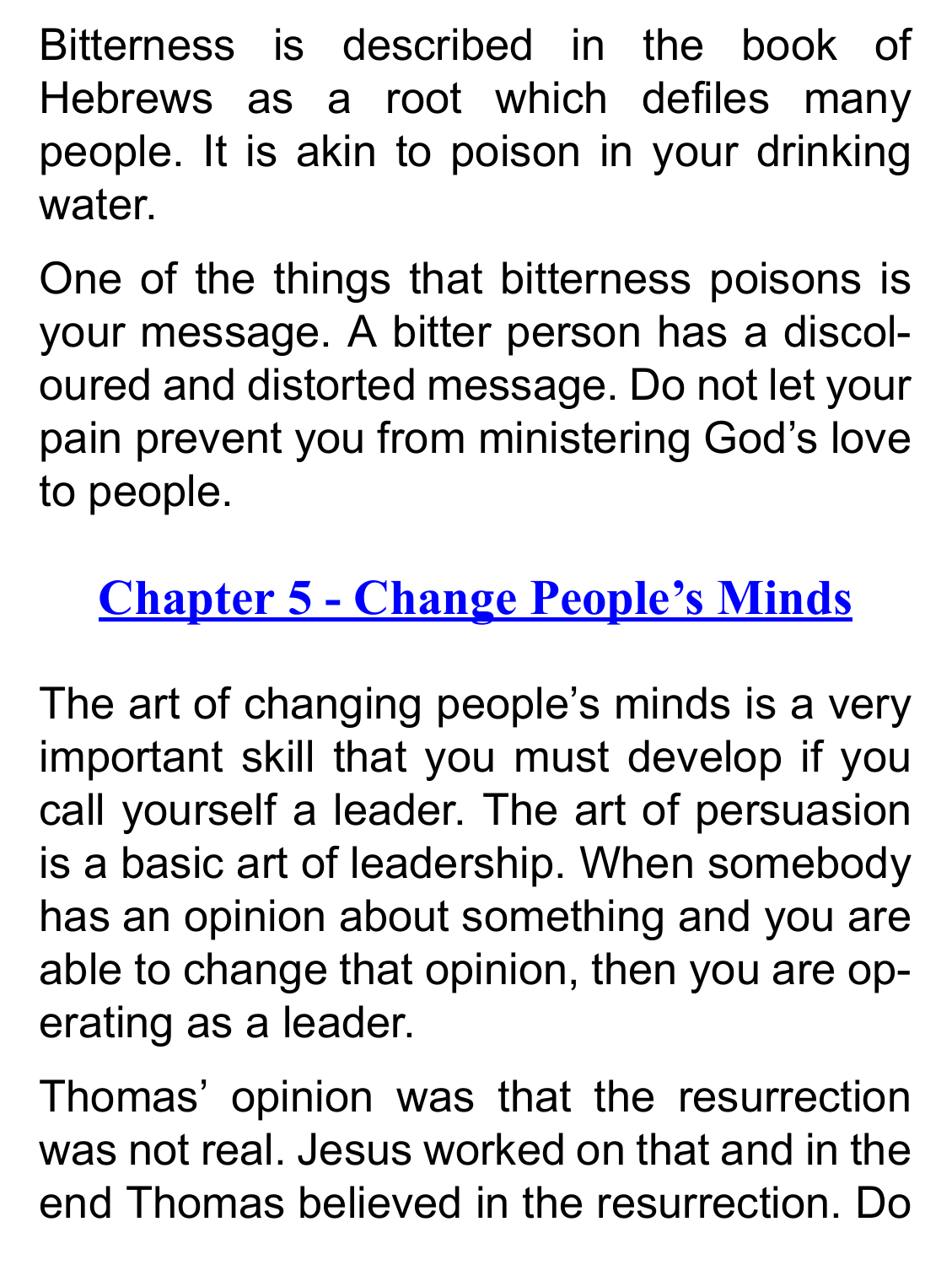you care whether people believe in Heaven or Hell? If you do not care about what opinions people hold, you cannot be a leader. Perhaps, people have bad impressions about men of God. A leader can work on those people's minds until they are thinking aright!

The pastor often gets people to change their minds about life. His job is to make them love God and serve Him. Perhaps they were serving money, but through the ministry of a true pastor (leader) they believe that service to God is more important than anything else.

#### **Seven Ways to Make People Change Their Minds**

**1. Teach them the Word of God.**

**And be not conformed to this world: but be ye transformed by the renewing of your mind, that ye may prove what is that good, and acceptable, and perfect, will of God.**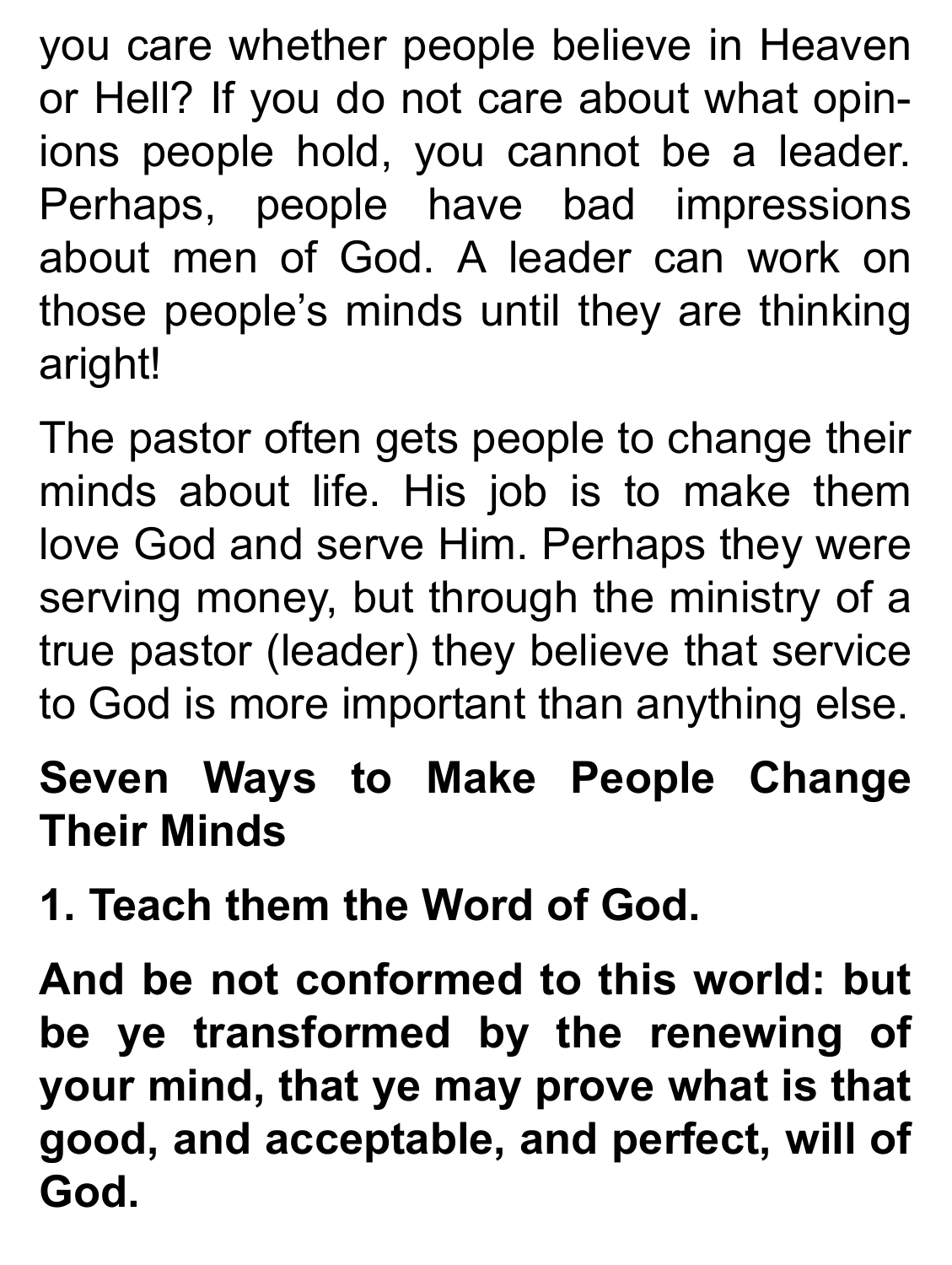#### **Romans 12:2**

This Scripture teaches that we will be changed or transformed when our minds have been renewed. The Word of God is the best tool for making people change their minds. There is power in the Word of God; that is why Paul said, "I am not ashamed of the gospel of Jesus Christ for *it is the power of God*…"

#### **2. Make them go to church.**

Church provides a regular mind-changing forum for anyone. Show me your church and I'll show you the way you think.

#### **3. Make them have certain friends.**

Your company influences you more than your church. This is because you are with your friends for several hours a week whilst you may be in church for just a couple of hours a week. Like the saying goes, "Show me your friend, and I'll show you your character."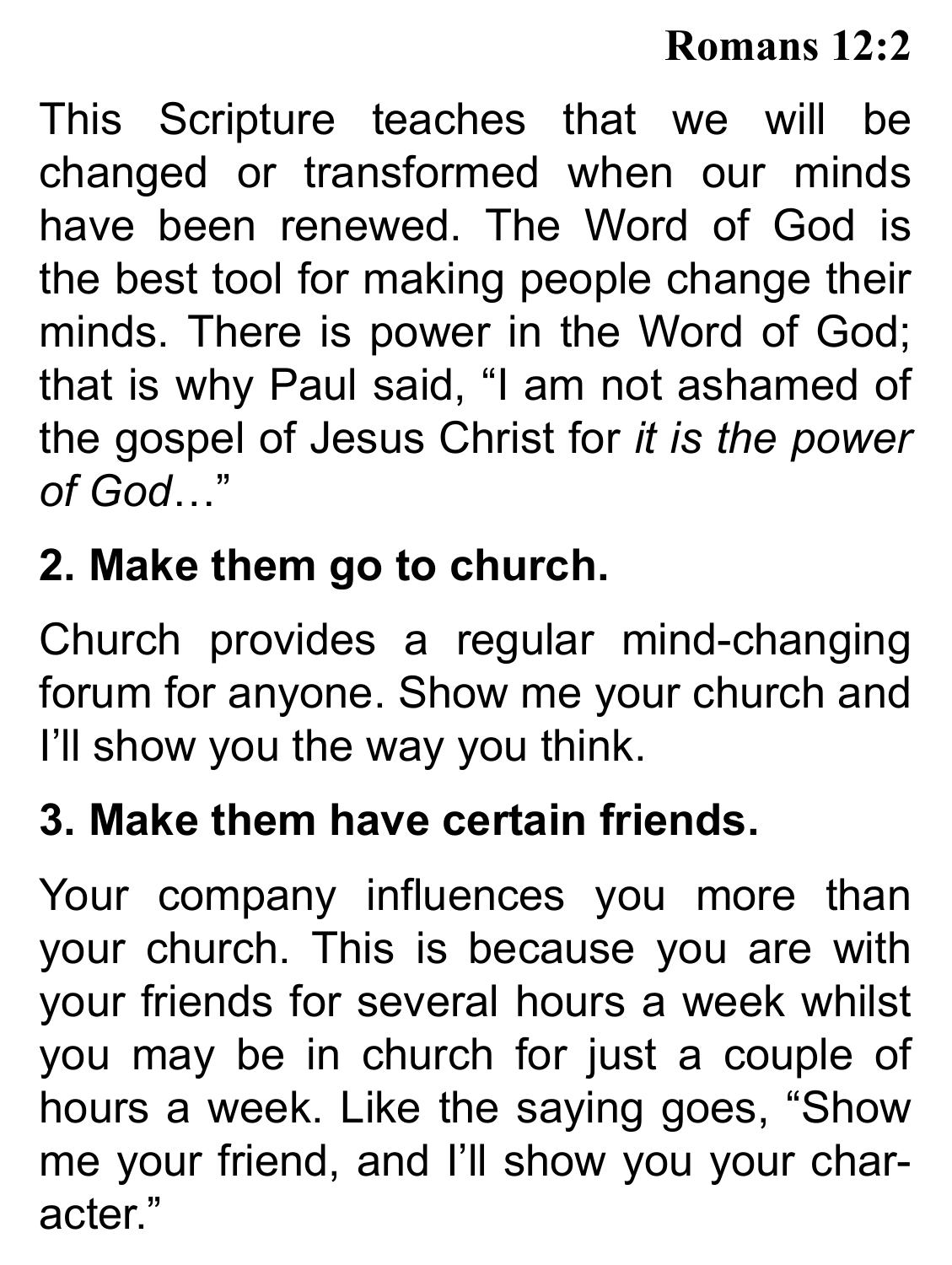**Be not deceived: evil communications corrupt good manners.**

**1 Corinthians 15:33**

**4. Introduce them to successful people who have the kind of mind you want them to have.**

This is the secret of the Full Gospel Businessmen's Fellowship International. They introduce successful Christian businessmen to sinners and show them that it is possible to be a successful businessman. Through this method many people are saved. In other words, they change their minds.

#### **5. Share your own testimony.**

A personal testimony is always a powerful instrument to change the mind. Paul used this method on King Agrippa. The entire chapter of Acts 26 describes Paul telling his testimony to the king. At the end of this powerful personal testimony King Agrippa said,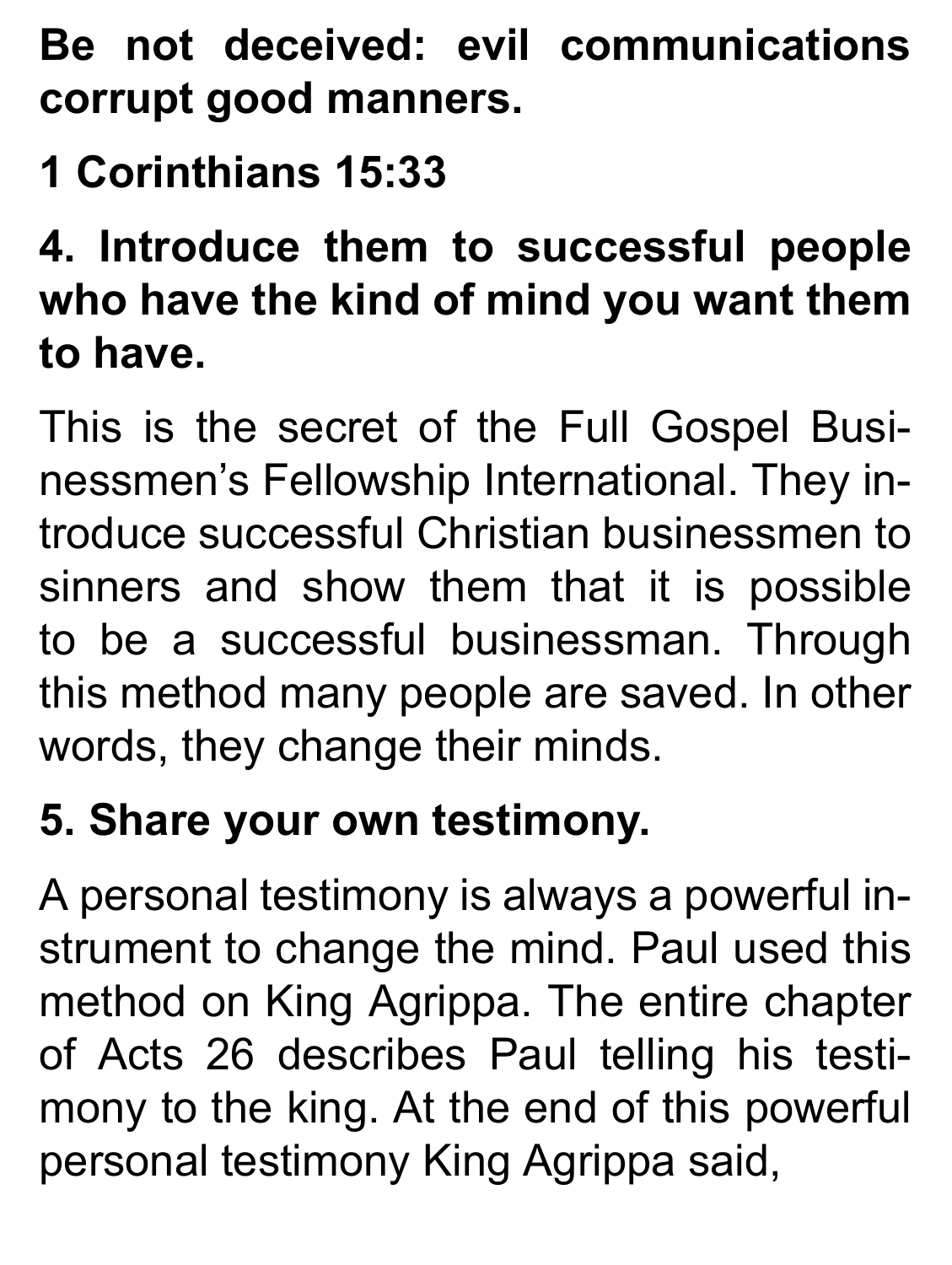#### **Paul, almost thou persuadest me to be a Christian.**

Acts  $26.28$ 

#### **6. Pray for them.**

The state of the mind is a very spiritual thing. That is why Paul prayed that the Ephesians would be given the Spirit of revelation and wisdom. You may hear preaching and teaching but without revelation change never comes.

**That the God of our Lord Jesus Christ, the Father of glory, may give unto you the spirit of wisdom and revelation in the knowledge of him:**

**Ephesians 1:17**

**7. Allow them to have certain experiences.**

No matter what you say or preach, some people never change their minds. For such people the school of experience (and hard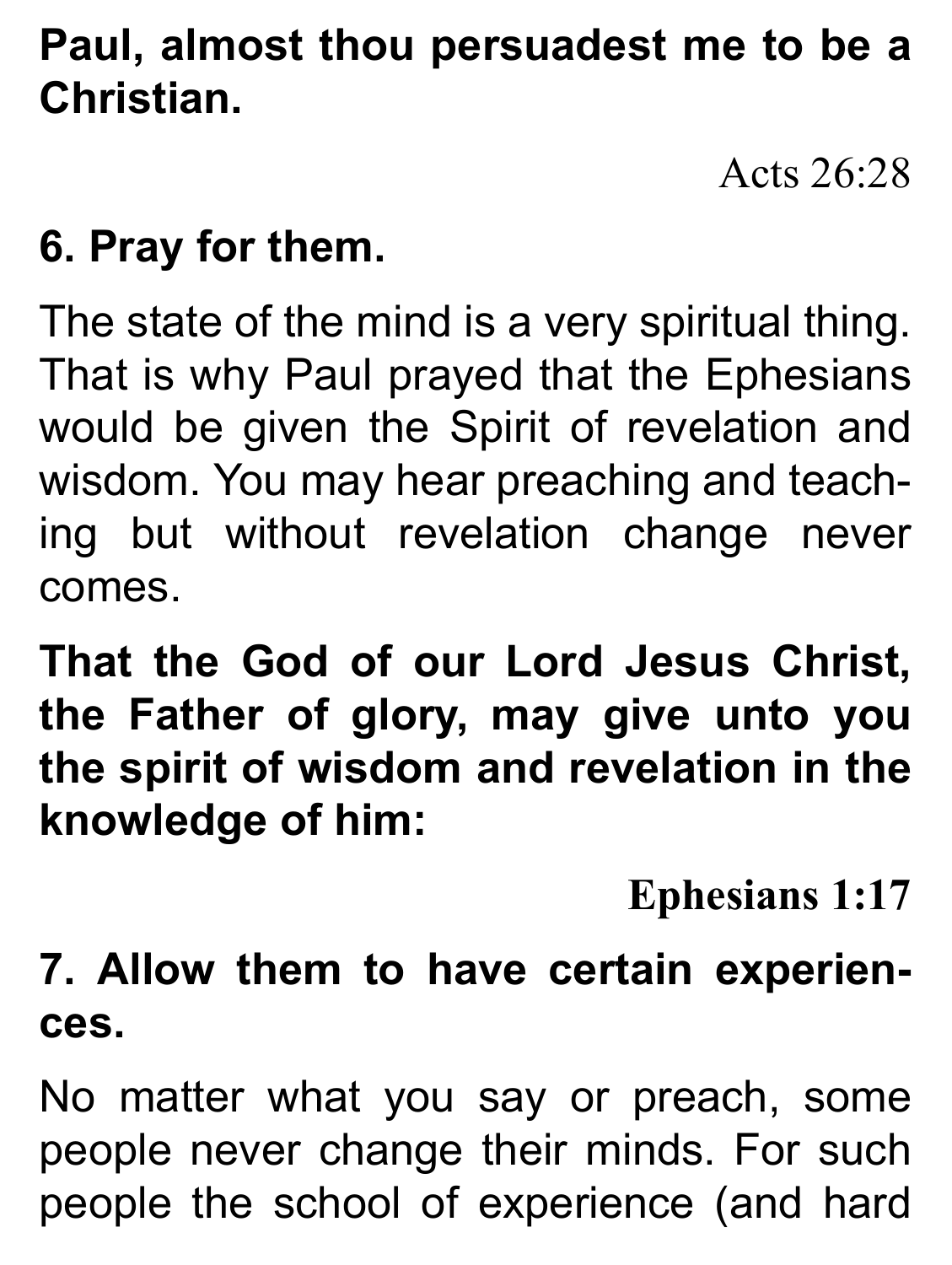knocks!) may be the only teacher they will listen to.

Allowing people to experience certain things is sometimes the only way to make their minds work in the right way.

Sometimes, I allow pastors to go through certain experiences. For instance, when people have the experience of starting a church, they often appreciate many of the things I teach.

I once had a pastor who did not appreciate the way I was handling another disloyal assistant. He thought I was not walking in love towards this rebellious fellow. No matter how much I explained the issues to this pastor, he still felt I was doing the wrong thing.

In the end, I prayed that God would give him his own share of rebellious assistants. God really answered that prayer and he had one experience after another.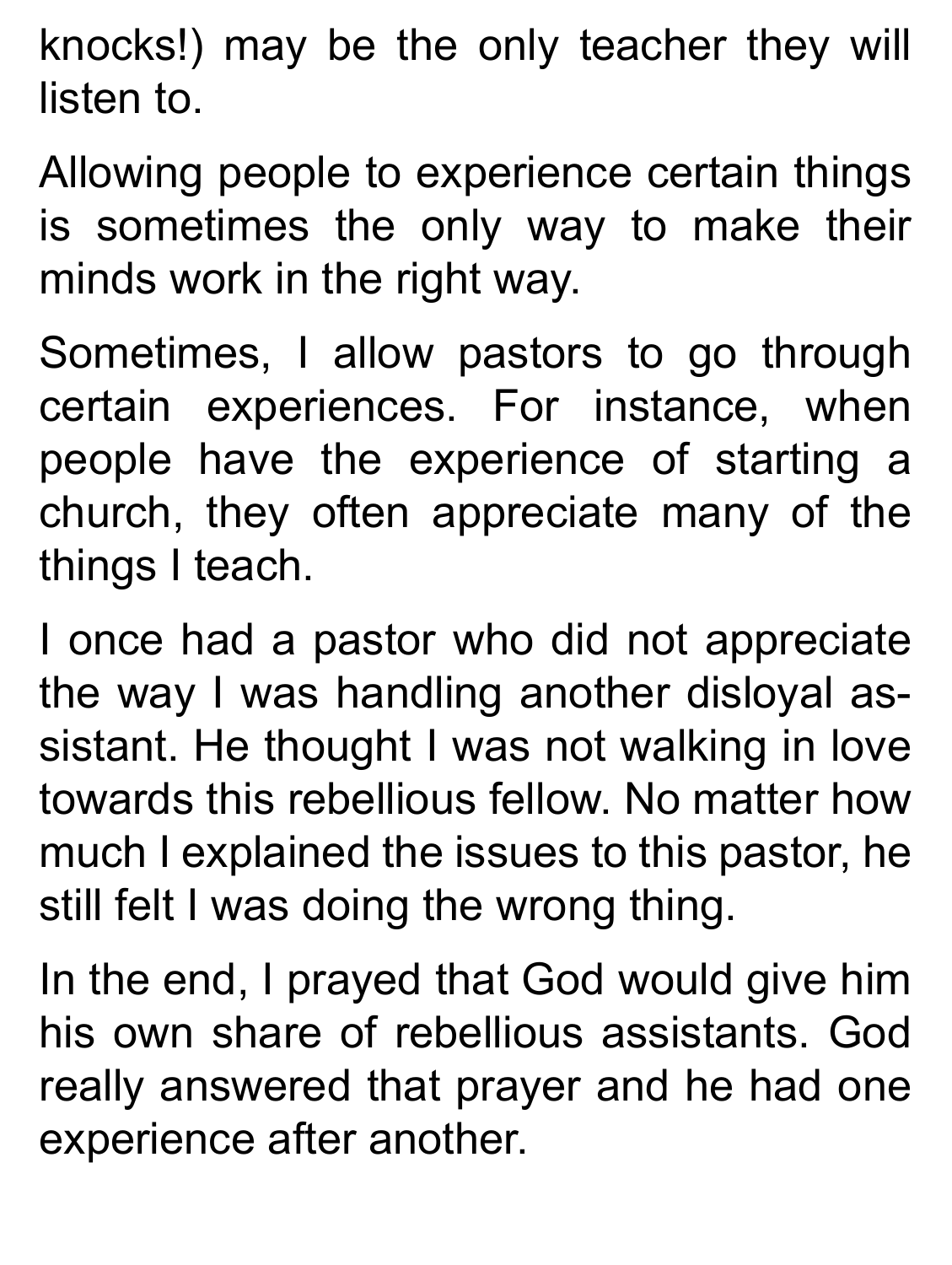One day, he called me on the phone and told me that after having his own experience with disloyal people, he felt that I had been too lenient and kind with my rebellious pastor. I smiled to myself because I remembered his former attitude about that issue. This pastor's mind had really changed and now he felt that I was too loving to the rebel.

This is a very scriptural method to change people's minds. You will have to use it because there are many things that can only be learned by experience.

The Father even trained Jesus by this method. The Bible says Jesus learned obedience through the things he experienced.

**Though he were a Son, yet learned he obedience by the things which he suffered;**

#### **Hebrews 5:8**

A leader is someone who uses all means at his disposal to make people change their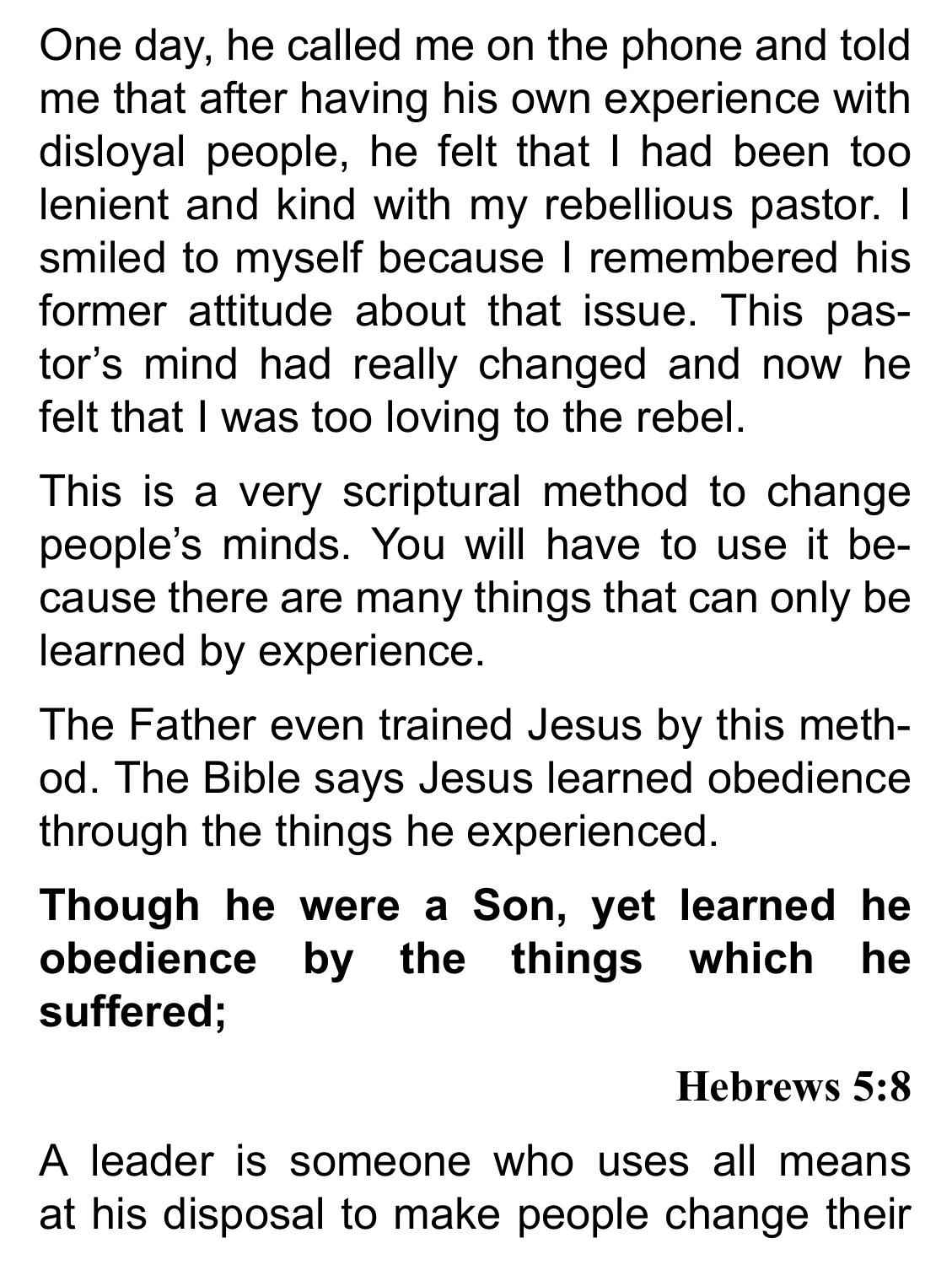minds. Have you been able to make someone change his mind about something?

But Thomas, one of the twelve, called Didymus, was not with them when Jesus came. The other disciples therefore said unto him, We have seen the Lord. But he said unto them, Except I shall see in his hands the print of the nails, and put my finger into the print of the nails, and thrust my hand into his side, I will not believe. And after eight days again his disciples were within, and Thomas with them: then came Jesus, the doors being shut, and stood in the midst, and said, Peace be unto you. Then saith he to Thomas, reach hither thy finger, and behold my hands; and reach hither thy hand, and thrust it into my side: and be not faithless, but believing. And Thomas answered and said unto him, My Lord and my God. Jesus saith unto him, Thomas, because thou hast seen me, thou hast believed: blessed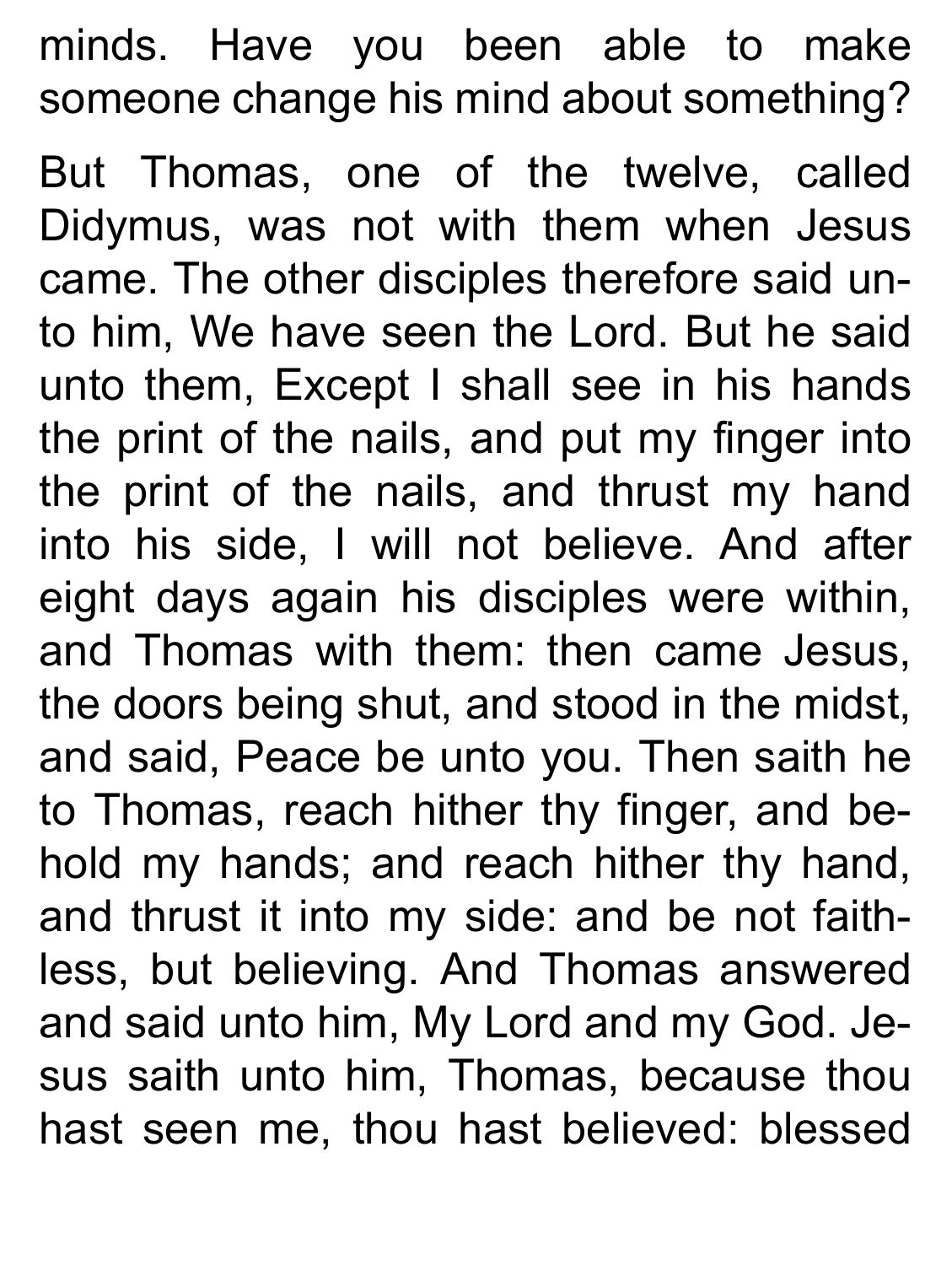are they that have not seen, and yet have believed.

John 20:24-29

# <span id="page-30-0"></span>**Chapter 6 - Know a Little about Everything That Goes On**

The best leaders are people who know something about everything. A leader must know a little about everything. This is why many organizations train their leaders by taking them to every department.

I know something about law, medicine, accounting, management, administration and carpentry. I know a bit about construction. I have learnt a lot about engineering and architecture. I also know a bit about electronics, music equipment, computers, and the list goes on.

I engage in debates with all the professionals I deal with. They know that I know something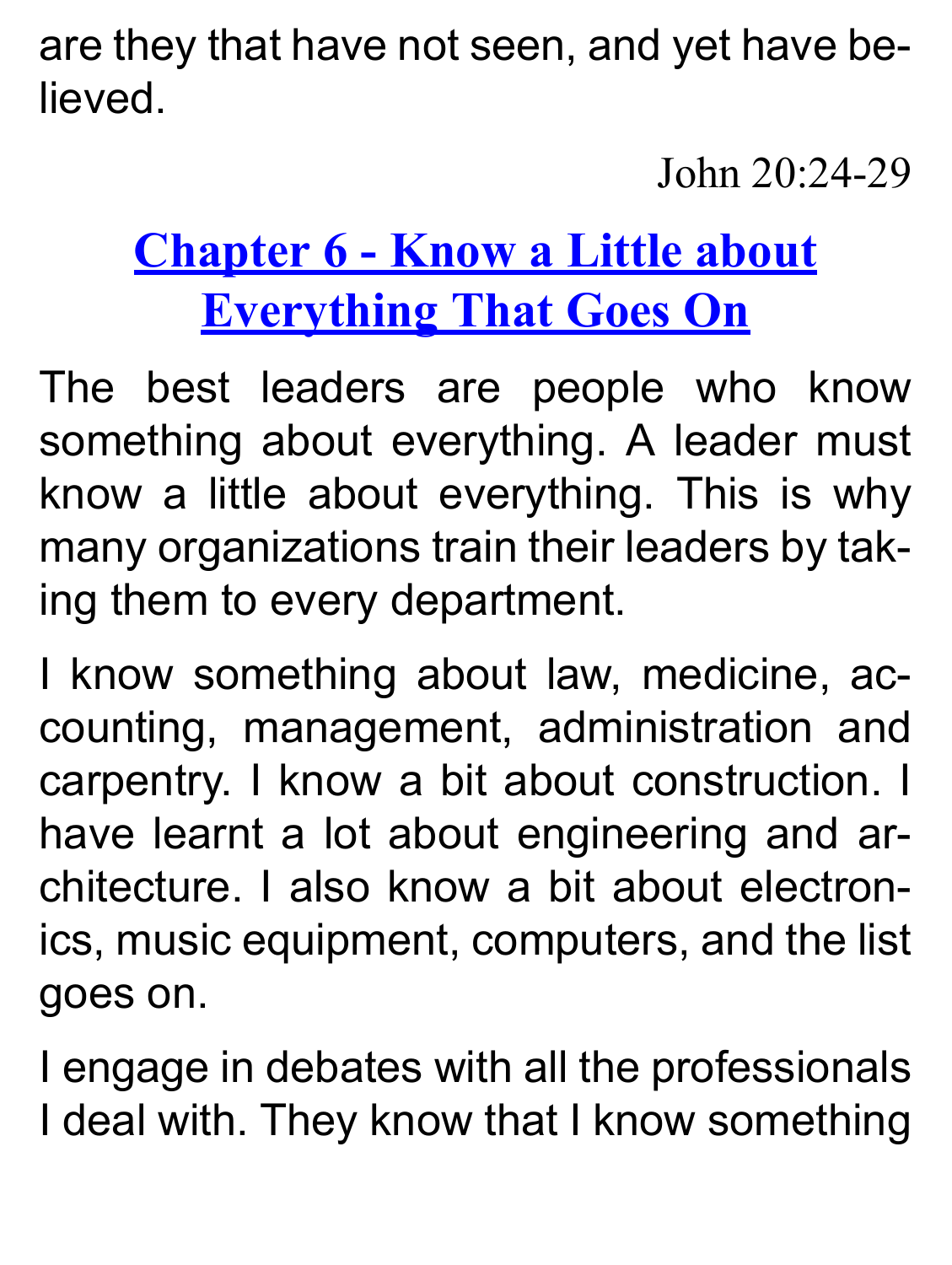about their field. They know that I cannot be pushed around like an ignoramus.

You will never be a good leader if you do not have an idea about what goes on. The fact that you are a layperson in a certain field means that you should read up and educate yourself.

When a decision is taken in the field of accounting under your banner, you are responsible. That is why it is important to know a bit about everything.

Never say, "Oh, that is medicine. I don't know, I don't care, and I don't want to know!" There is a lot that you can know and must know!

#### **Chapter 7 - Be a Leader with Emotion**

<span id="page-31-0"></span>People are attracted to people who show emotion. Don't be afraid of showing emotion. People will gather around you and listen to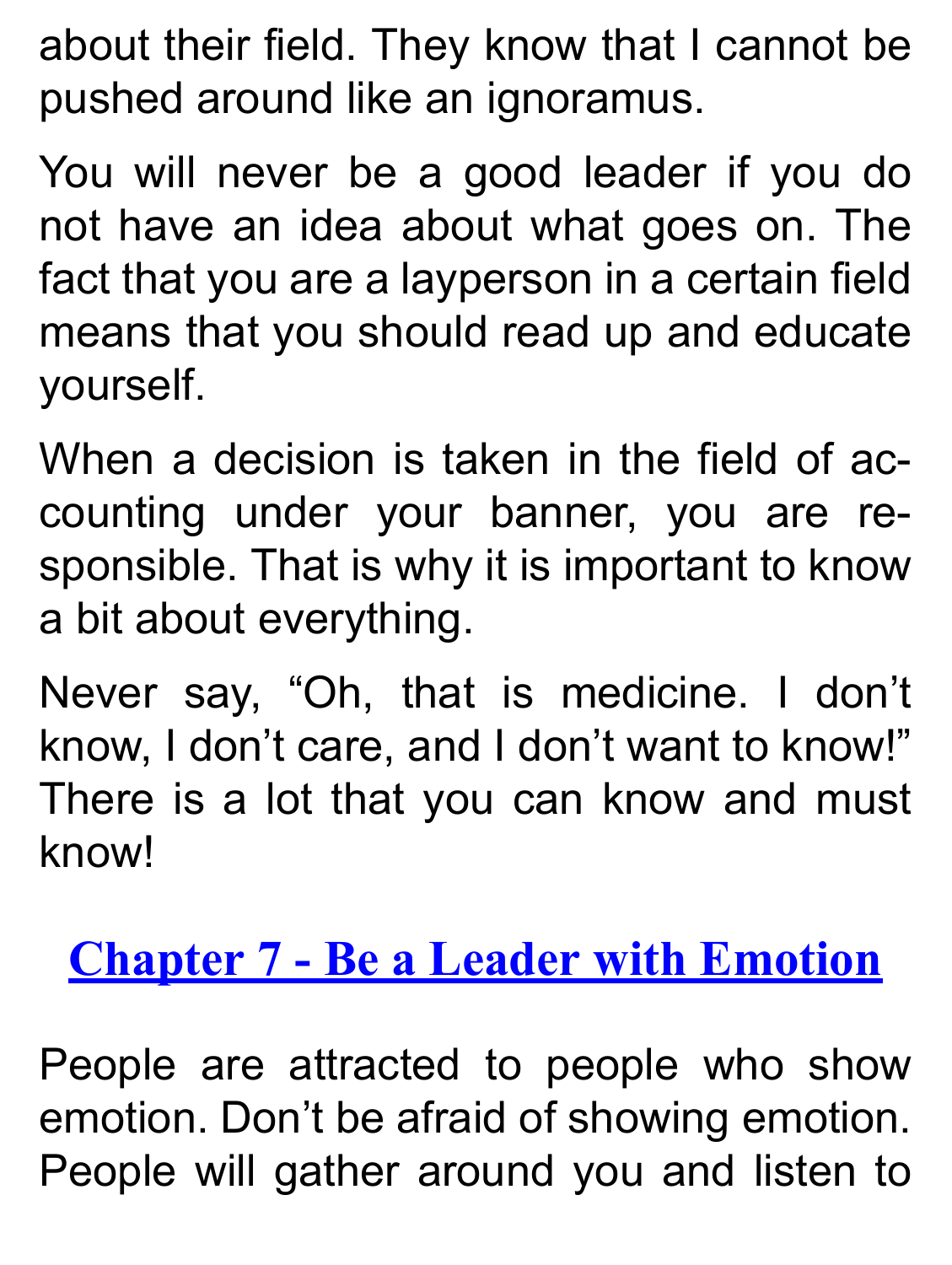what you have to say because you are real. There is no need to live in pretence because you are a leader. Everyone born on this earth laughs, cries, gets angry and becomes happy. There are highs and lows in everyone's life.

To be a leader you must exhibit reality. We live in a real world with lots of problems. A leader is a real human being with real emotions. A leader will experience all the emotions his followers feel. Most people don't know what to do with their emotions. If they find someone who is successful in spite of the real emotions he feels, they would like to relate with him.

#### **Eight Reasons Why People Who Show Emotion Are Attractive**

**1. People who do not show emotion are often boring and not interesting to be with.**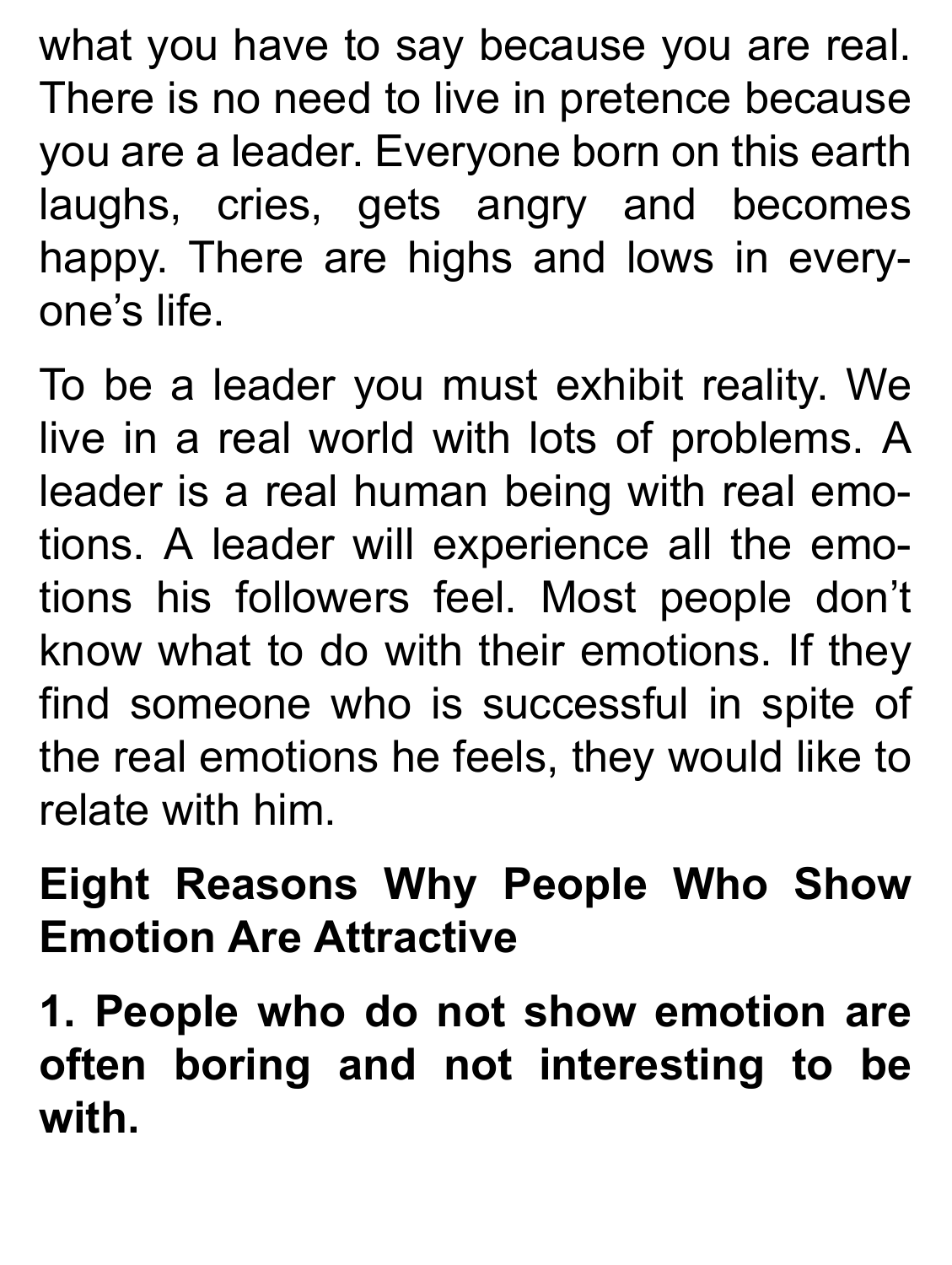# **2. People who do not show emotion kill the atmosphere around them.**

There is a lot of tension when one is with a strict and unsmiling individual who makes no contribution or comment about the conversation going on.

**3. Emotionless men and women are often strict, stern, authoritarian, exacting and rigorous.**

**4. Emotionless people may be phoney and artificial.**

People simply do not want to deal with a pretender.

**5. People feel that if someone reveals his true emotions, the things he says will also be true.**

# **6. A show of emotion stirs up the emotions of others.**

When people are stirred up emotionally, they become more committed.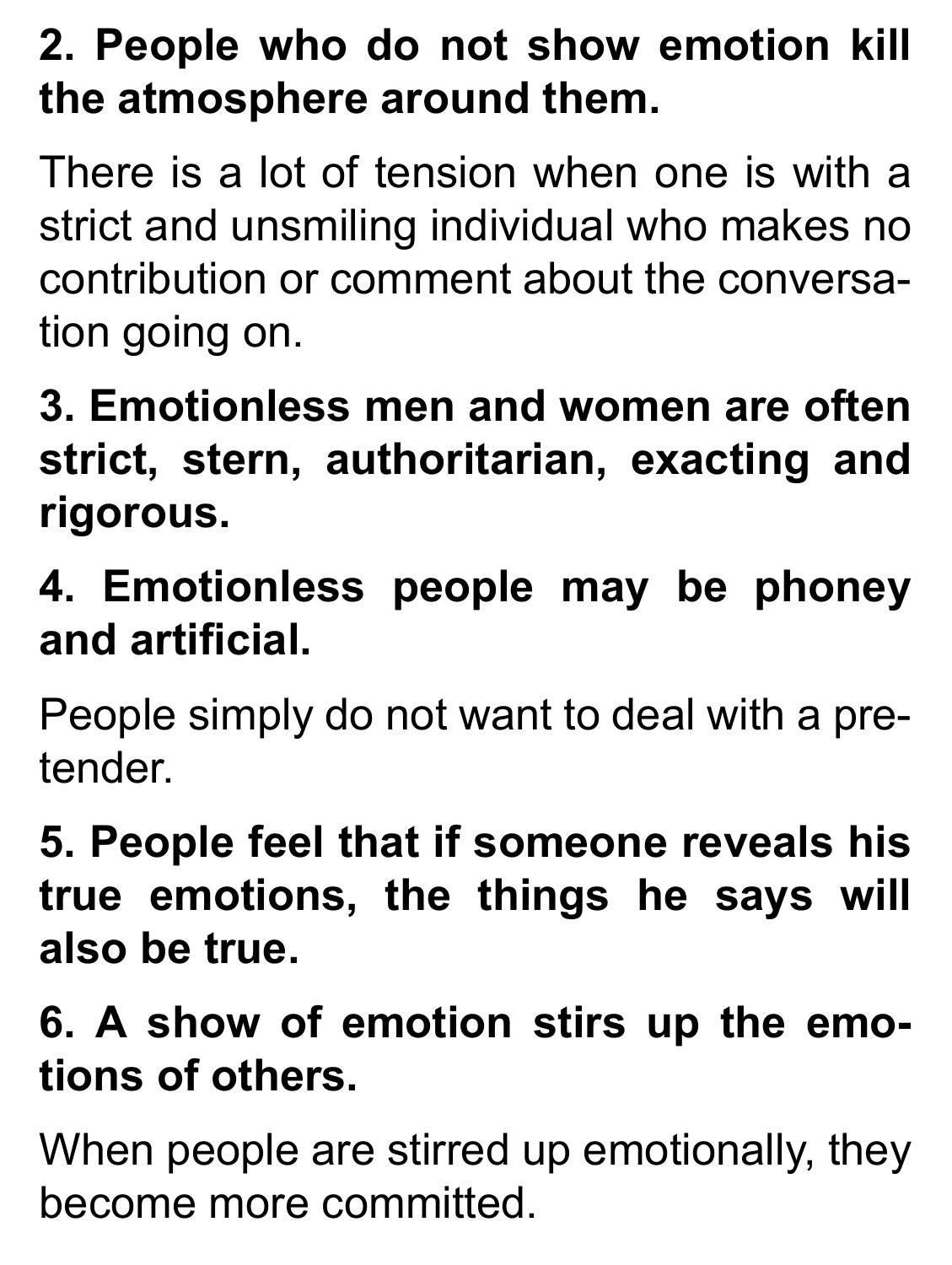**7. People love to listen to a preacher who ministers varied emotions of joy, anger, sadness and suspense.**

**8. Jesus, our great example setter, showed emotion on many occasions.**

**Five Examples of Jesus Showing Emotion**

**1. Jesus was excited when he saw the man with great faith.**

When Jesus heard these things, he marvelled at him, and turned him about, and said unto the people that followed him, I say unto you, I have not found so great faith, no, not in Israel.

Luke  $7.9$ 

#### **2. Jesus wept over cities.**

And when he was come near, he beheld the city, and wept over it,

Luke 19:41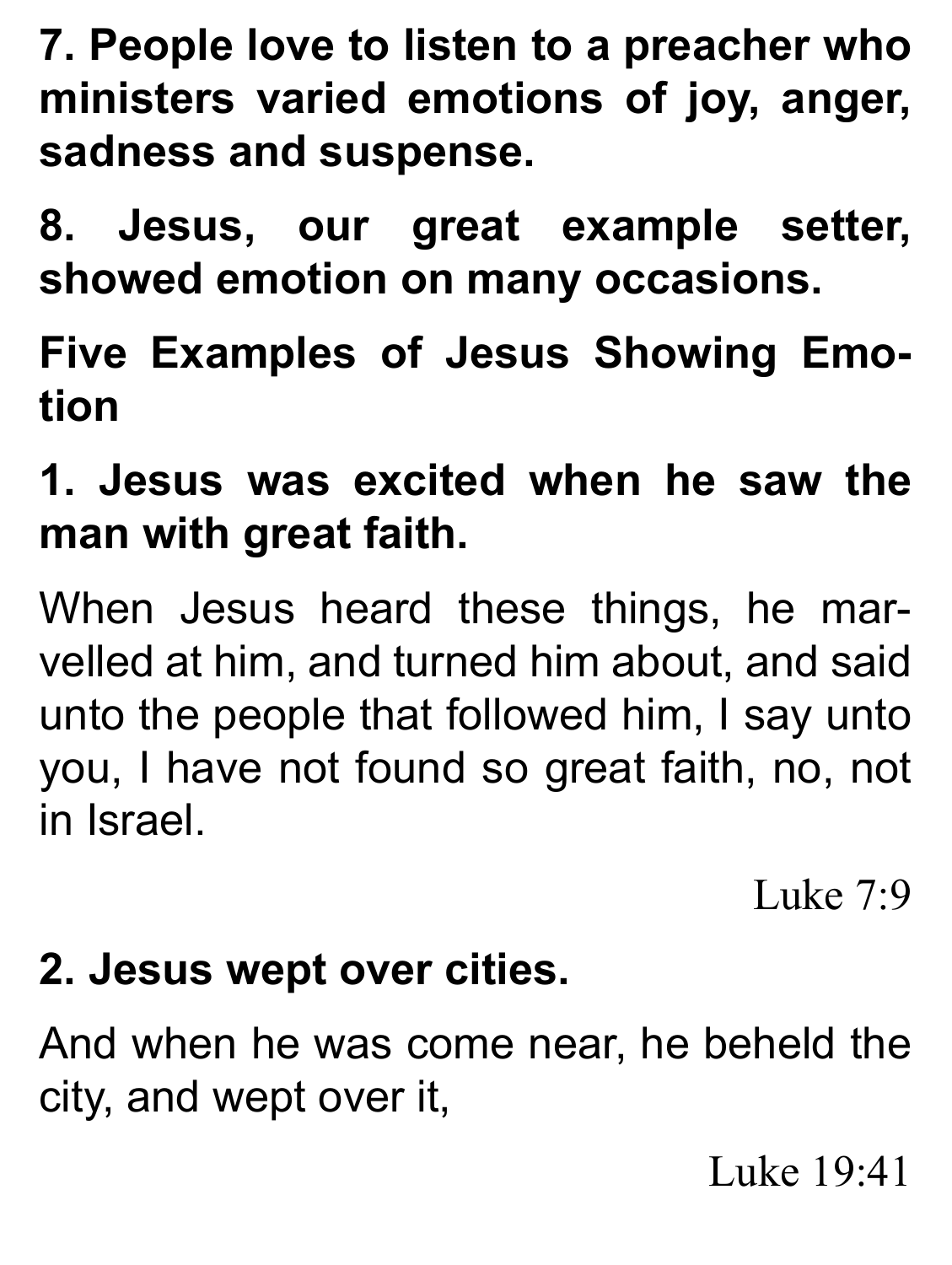# **3. Jesus was moved with compassion for lost and helpless people.**

But when he saw the multitudes, he was moved with compassion on them, because they fainted, and were scattered abroad, as sheep having no shepherd. Then saith he unto his disciples, The harvest truly is plenteous, but the labourers are few;

Matthew 9:36,37

#### **4. Jesus was angry with hypocrites.**

And the Jews' passover was at hand, and Jesus went up to Jerusalem, And found in the temple those that sold oxen and sheep and doves, and the changers of money sitting: And when he had made a scourge of small cords, he drove them all out of the temple, and the sheep, and the oxen; and poured out the changers' money, and overthrew the tables; John 2:13-15

# **5. Jesus wept over individuals.**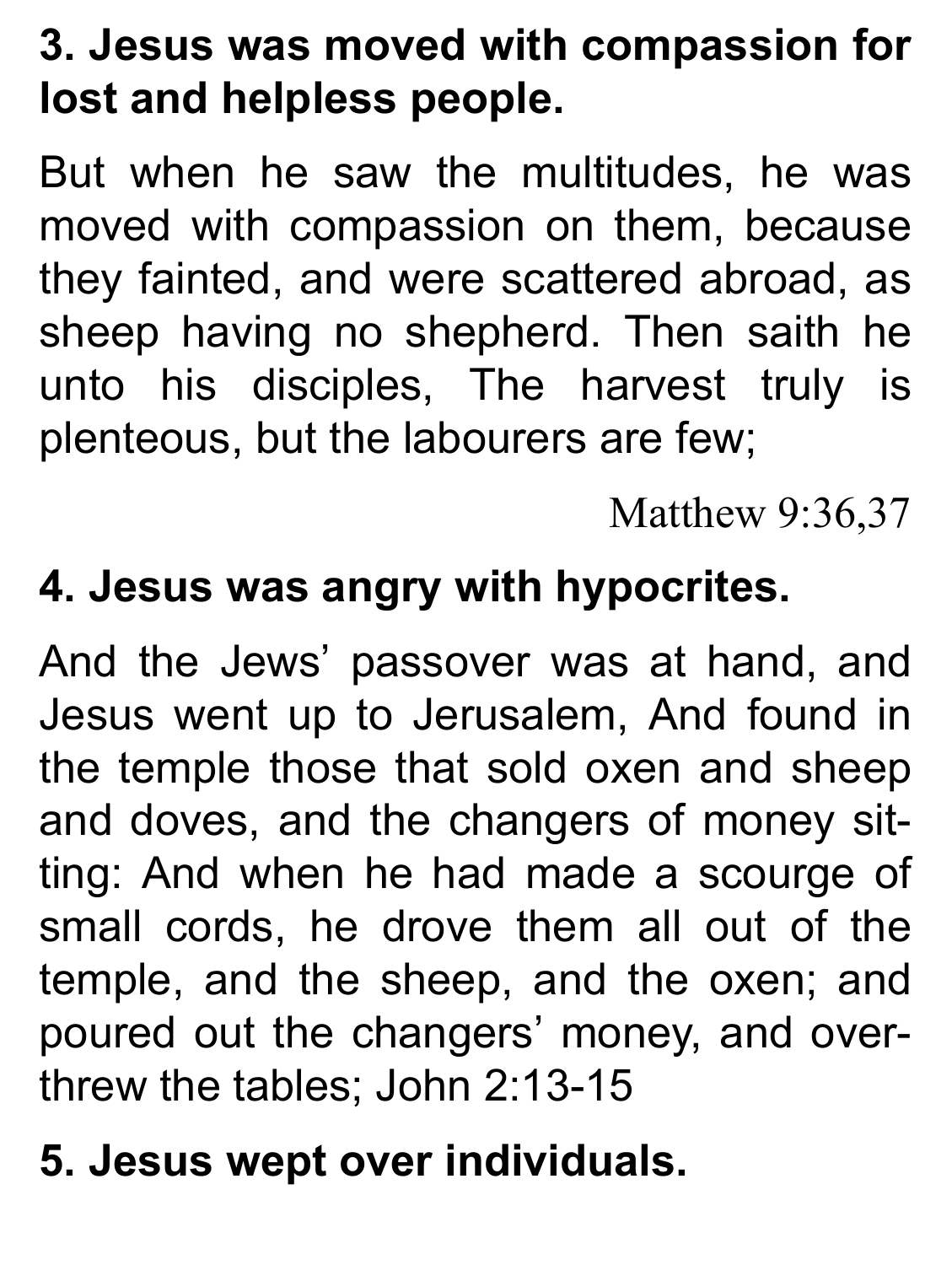Jesus wept. Then said the Jews, Behold how he loved him!

John 11:35,36

<span id="page-36-0"></span>**Chapter 8 - Take Your Privileges at the Right Time and for the Right Reason**

**There is an evil which I have seen under the sun, as an error which proceedeth from the ruler. Folly is set in great dignity, and the rich sit in low place. I have seen servants upon horses, and princes walking as servants upon the earth.**

**Ecclesiastes 10:5-7**

A leader must be a humble person but he must also be confident. The Bible teaches that it is foolishness when a leader refuses to sit in the appropriate place reserved for him.

When it is time to take your privileges, you had better take them or you will be considered a fool. Leadership is not only sacrifice. Leadership is not only responsibility.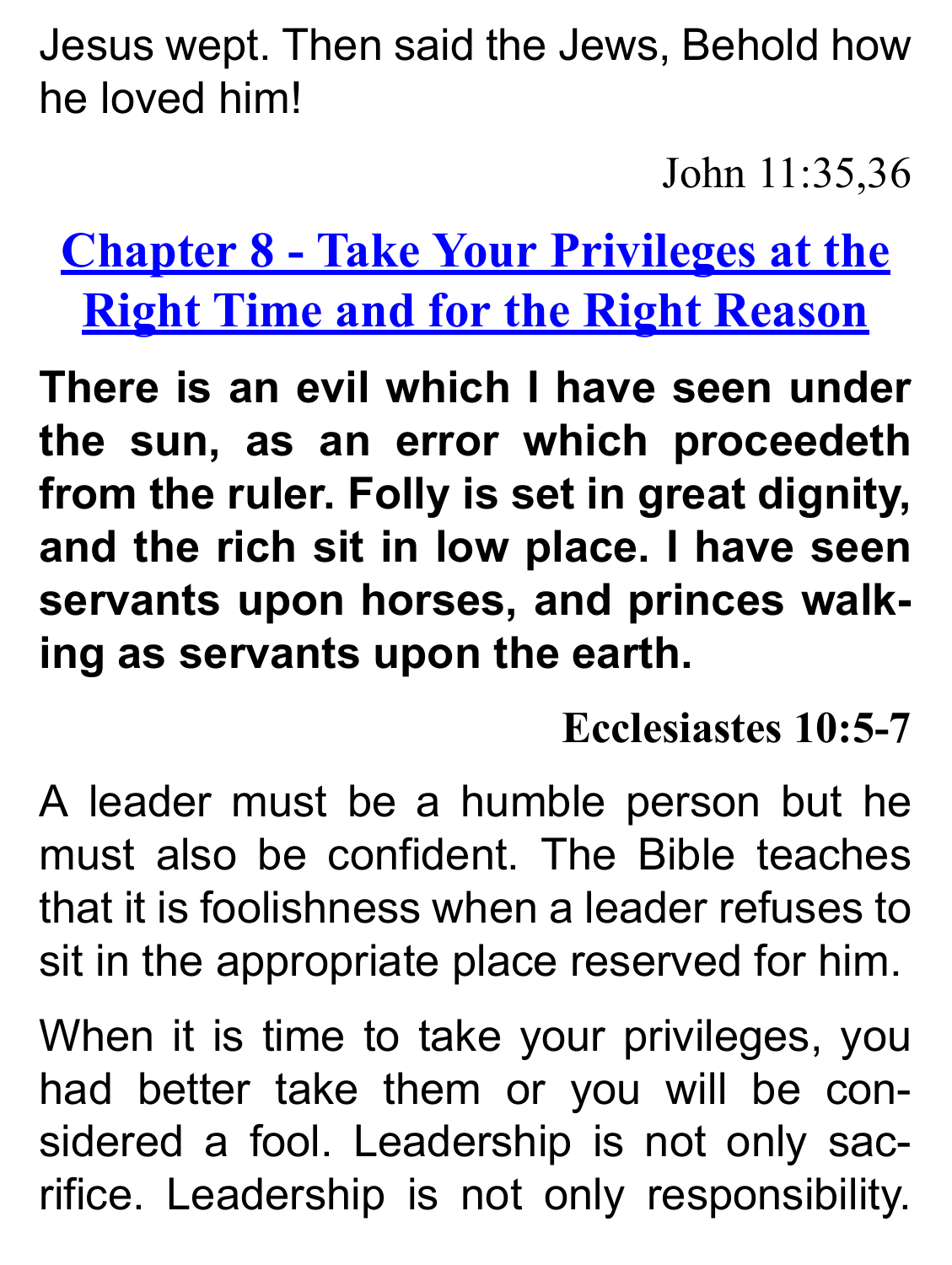Leadership goes along with certain privileges and blessings.

#### **Obedience Is More Important Than Sacrifice**

God's call is to obedience and not to sacrifice per se. There are times when obedience will mean you have to sacrifice. If you sacrifice when God has not asked you to do so, you will separate yourself from God. Do not forget how Saul was separated from God because he sacrificed things that God had not asked him to sacrifice.

**And Samuel said, Hath the Lord as great delight in burnt offerings and sacrifices, as in obeying the voice of the Lord? Behold, to obey is better than sacrifice, and to hearken than the fat of rams. For rebellion is as the sin of witchcraft, and stubbornness is as iniquity and idolatry. Because thou hast rejected the word of the**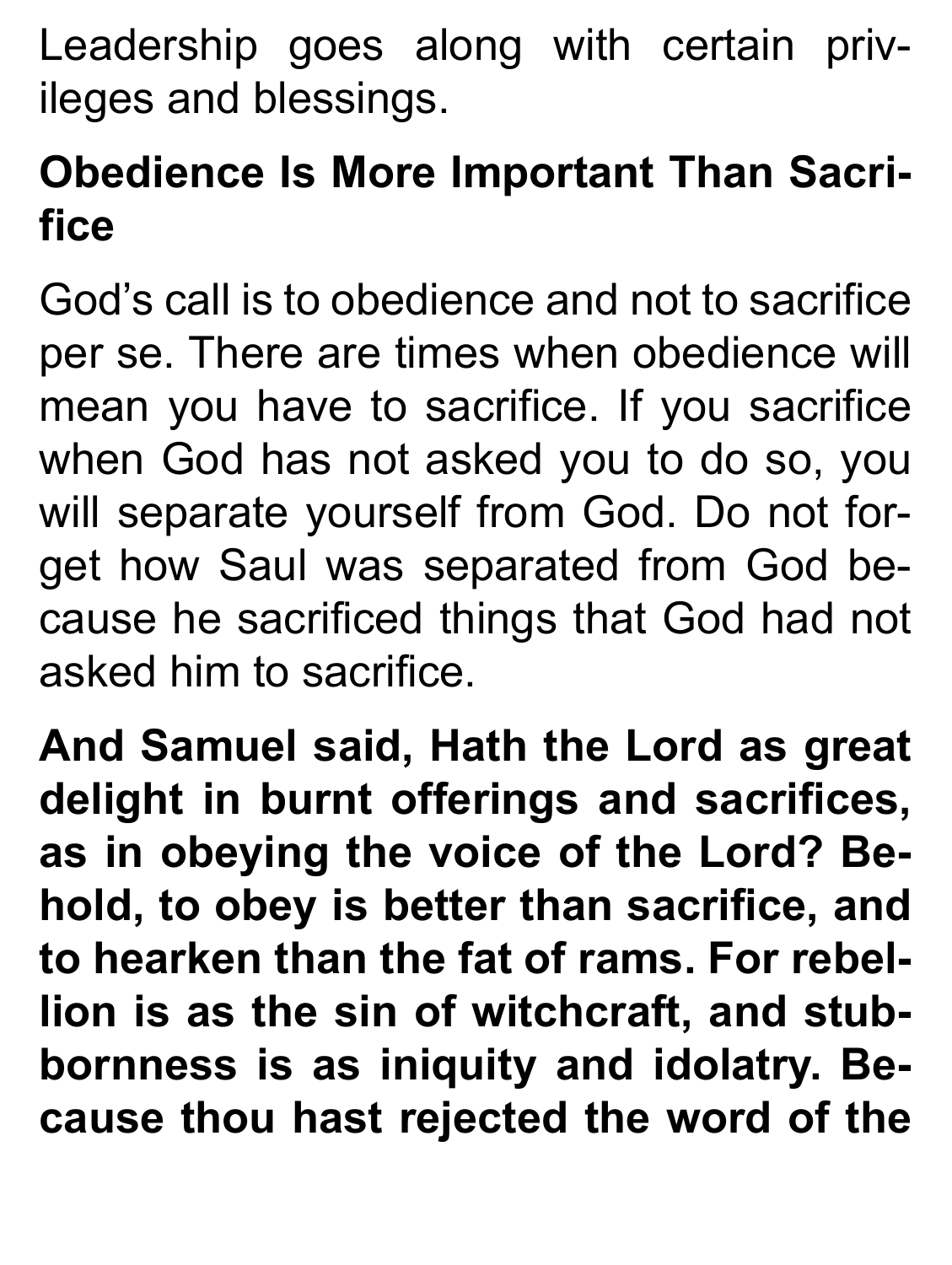#### **Lord, he hath also rejected thee from being king.**

#### **1 Samuel 15:22,23**

#### **When Princes Must Sit on Horses**

There is a time when princes must sit on horses and servants must walk upon the earth. "I have seen servants upon horses, and princes walking as servants upon the earth" (Ecclesiastes 10:7).

Do not be shy to earn money for all the hard work you put in. I feel sorry for ministers of the Gospel who are treated like beggars who don't deserve anything.

I know of churches where the pastors are not given money, but all of their domestic needs are taken care of.

Church members come to inspect whether there is enough soap and toilet paper in the house. How pathetic! Do the pastors not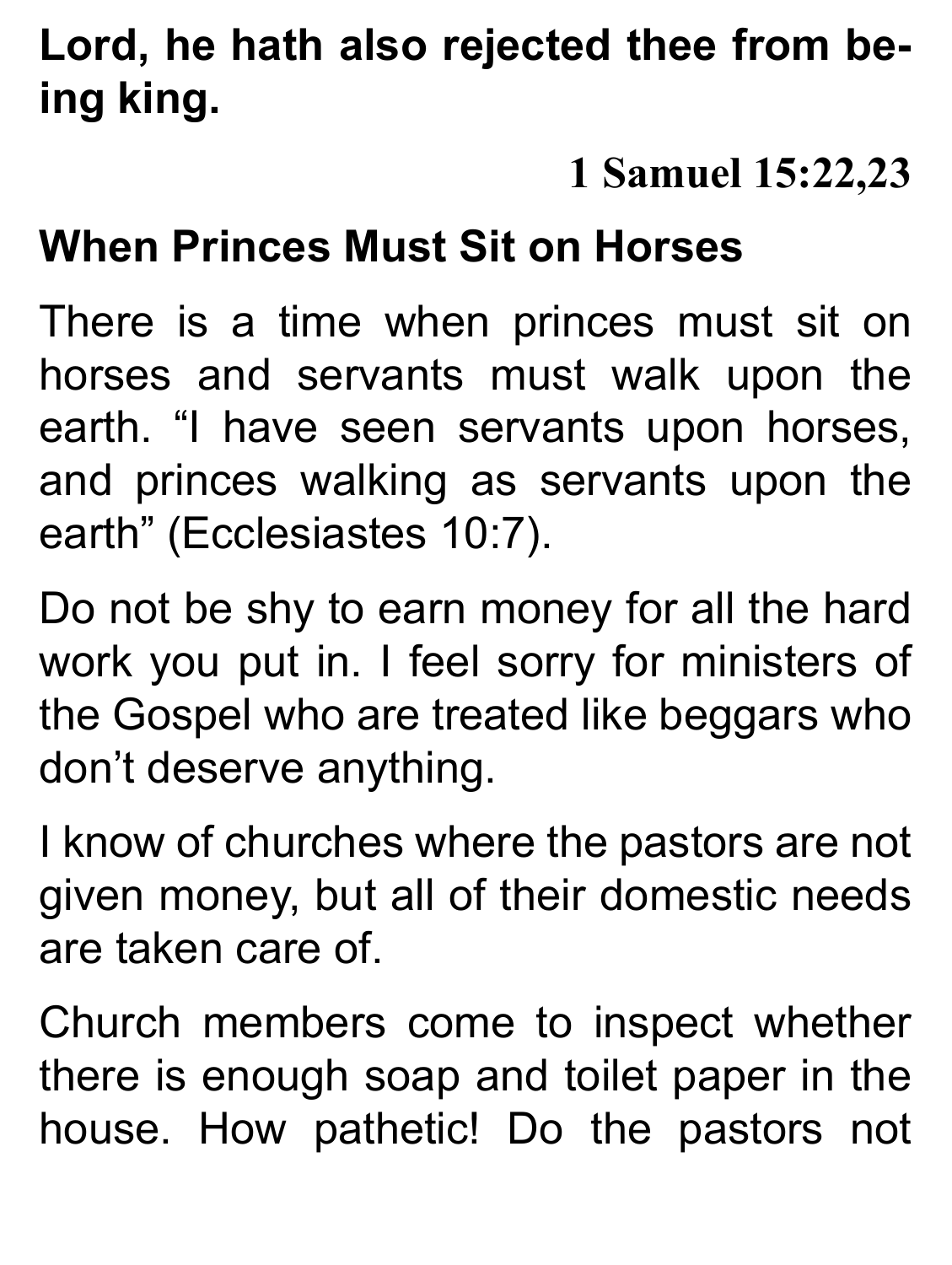have enough common sense to buy their own toilet paper?

# **The Error**

I have watched church after church enter into crisis because a car was being bought for the pastor. Special funds were raised and the pastor's car became a controversial church matter.

When people work at other institutions, is the purchase of a car a special project? Is it not their due? Why are pastors treated like undeserving idlers? I work hard as a minister of the Gospel. I deserve to be paid well.

The Bible teaches that they that preach the Gospel must live off the Gospel.

**Even so hath the Lord ordained that they which preach the gospel should live of the gospel.**

**1 Corinthians 9:14**

# **Sowing Without Reaping**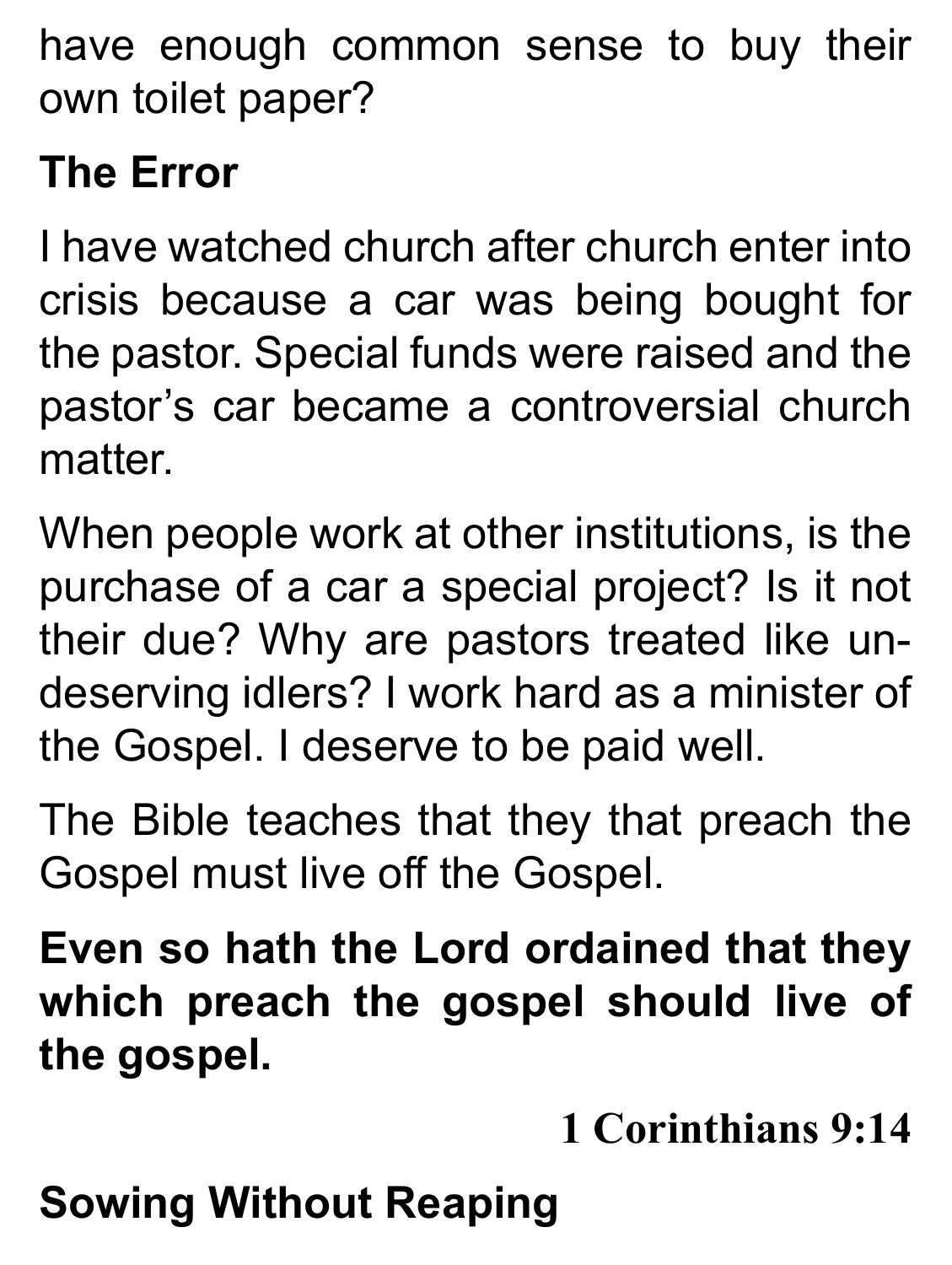#### **The husbandman that laboureth must be first partaker of the fruits.**

#### **2 Timothy 2:6**

I must be able to have a good car for my safety and comfort. I must be able to build a house. There is nothing wrong with that! But there is something wrong when a man sows and does not reap. Everybody knows that!

A leader must know when it is time to take his place and enjoy his benefits. It is a mistake to refuse your privileges and blessings when it is your turn to have them. I didn't call it a mistake, the Bible did! The Bible calls it the error that proceedeth from a ruler!

#### **When Princes Eat in the Morning**

Some nations have had leaders who begin their rule by drinking the lifeblood of the nation. Before a nation can blink, the leaders have siphoned out everything. I recently visited a wealthy African nation that produces large amounts of oil.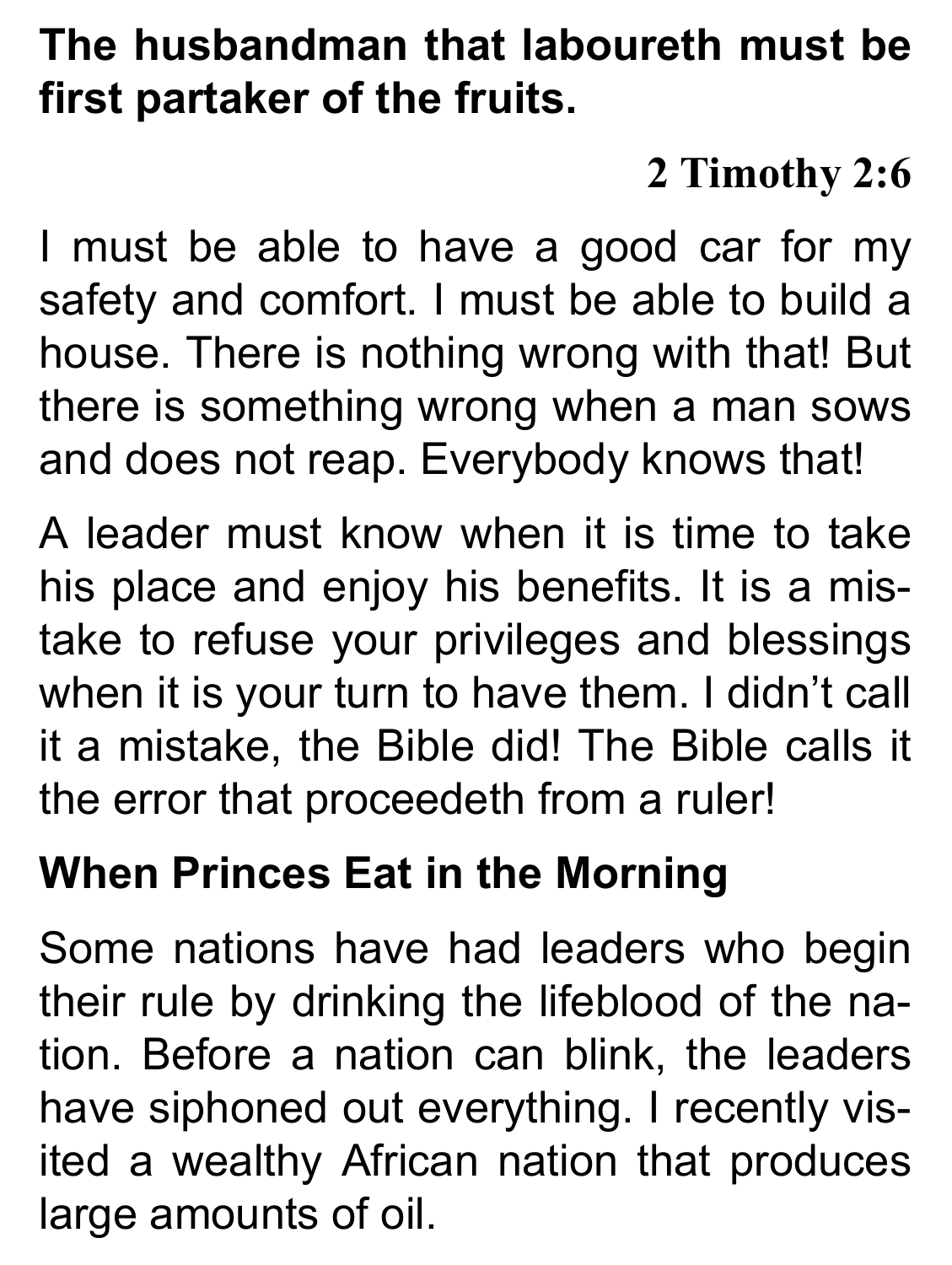Would you believe that this nation, one of the largest producers of oil in the world, had severe petrol shortages? It was amazing! There were very long queues in every city I visited. Fuel was sold only on the black market.

It was later reported that the head of state of that nation had a billion dollars in petty cash. What is a president doing with a billion dollars of petty cash?

These vampires have lined their pockets whilst the masses of the nation struggle to make ends meet.

Is it not ironic that a nation that supplies a significant percentage of the world's oil, suffers from fuel shortages?

This is what the Bible calls "princes eating in the morning." The prince represents the leader and the morning represents the wrong time.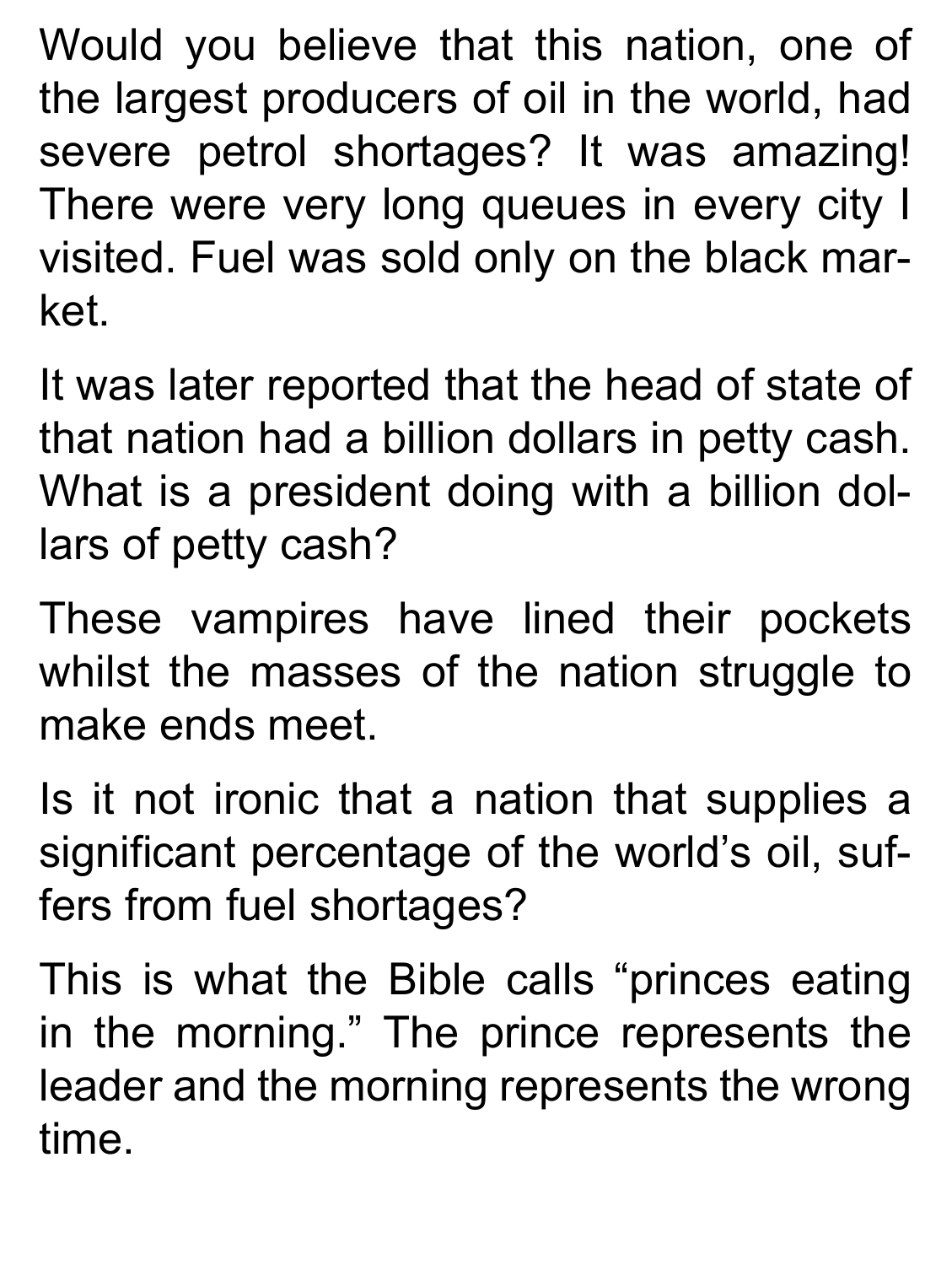**Woe to thee, O land, when thy king is a child, and thy princes eat in the morning! Blessed art thou, O land, when thy king is the son of nobles, and thy princes eat in due season, for strength, and not for drunkenness!**

#### **Ecclesiastes 10:16,17**

Dear friend, when a nation or church has an opportunist at the helm of affairs, get ready for frustration and poverty!

In our church, we have a policy that puts the church before the pastor. What do I mean by this? We believe the church must come before the pastor's welfare. This means that the church building is constructed and the church is given a sound footing before the pastor's benefits are considered.

#### **When Princes Eat in Due Season**

*Privileges become blessings only when they come at the right time.* When they come too soon, it destroys everything.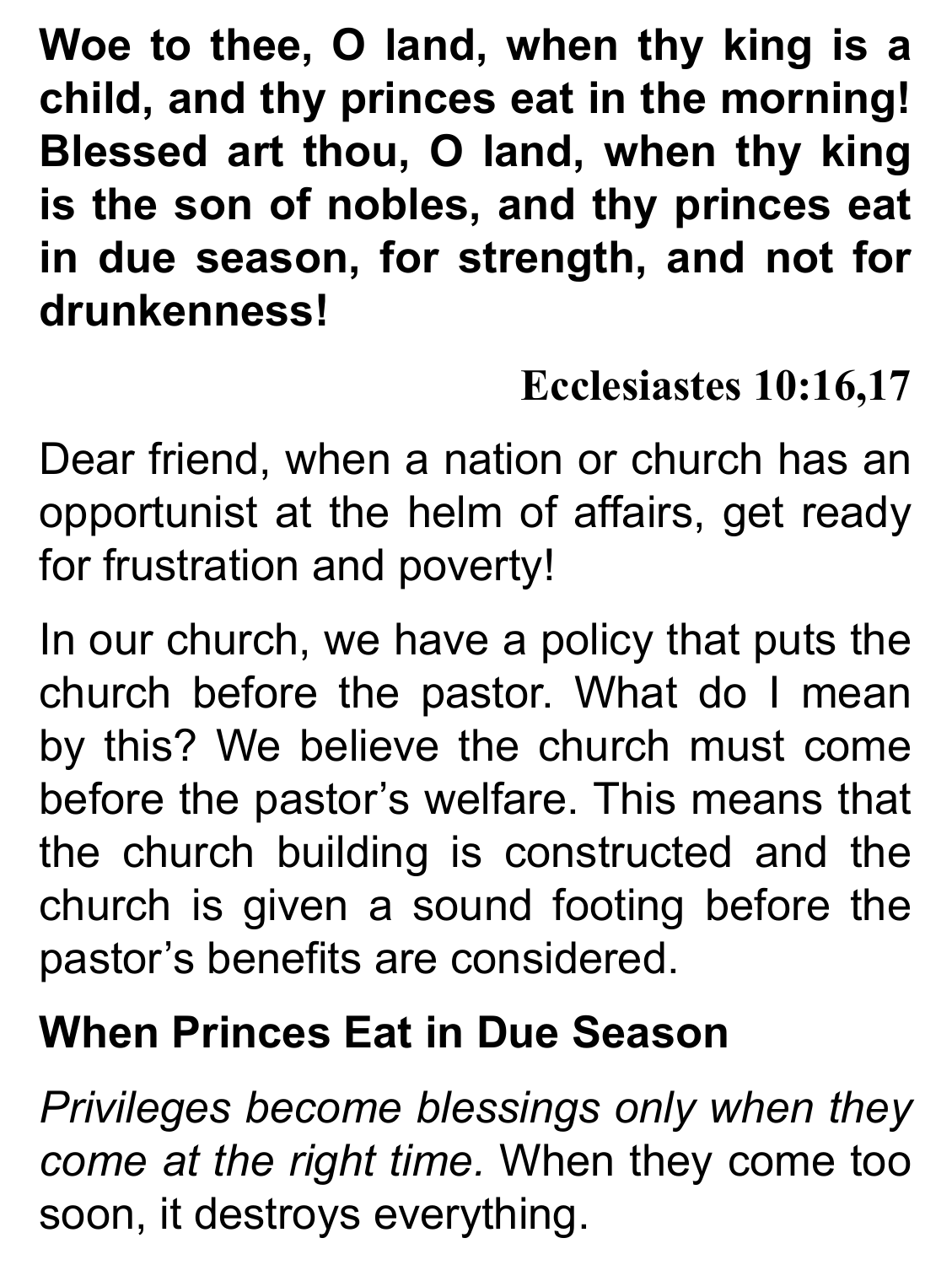Some people buy cars that they cannot even afford to maintain. Someone once said, "Don't buy a car unless you can afford to maintain three of the same thing." Some people live in houses that they cannot afford to maintain. Why worry yourself? Why do you try to impress people? Be yourself and do not rush to possess certain privileges. As the Lord lifts you up, you will receive everything you need at the right time.

#### **He hath made every thing beautiful in his time…**

#### **Ecclesiastes 3:11**

Beauty is only beauty within the context of the "right time." Have you ever noticed that when you look at pictures taken twenty years ago, you often look odd? Why is this? Because they have been taken out of their "*time*."

# **His Time is the Right Time**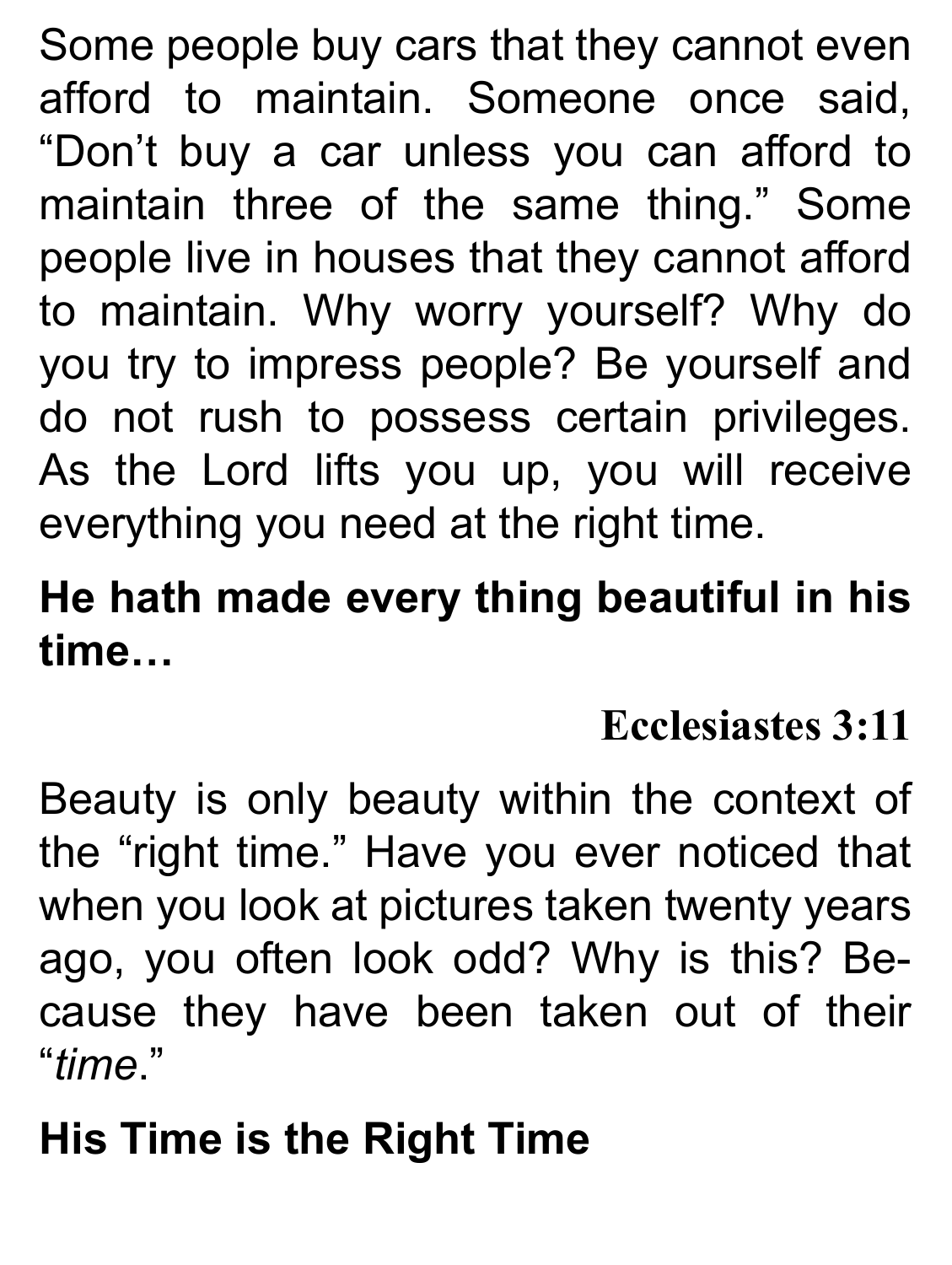That car or home will only be a real blessing when it comes at the right time. If it comes too soon, it will not be a blessing. It will cause problems for you. Everyone is happy when a married woman gets pregnant. It is a blessing to be pregnant. However, when an unmarried teenager becomes pregnant, we are not happy. Why is this? Because the pregnancy has been taken out of its context of the right time.

Are you a leader or a hungry vampire? Wait patiently to take your privileges at the right time. Do not rush; you will only destroy yourself, your business, your church or your nation. Do not kill the hen that lays your golden eggs. Keep it alive so that it can lay golden eggs for you for many more years!

# <span id="page-44-0"></span>**Chapter 9 - Relate with Individuals and Relate with the Crowd**

There cometh a woman of Samaria to draw water: Jesus saith unto her, Give me to drink.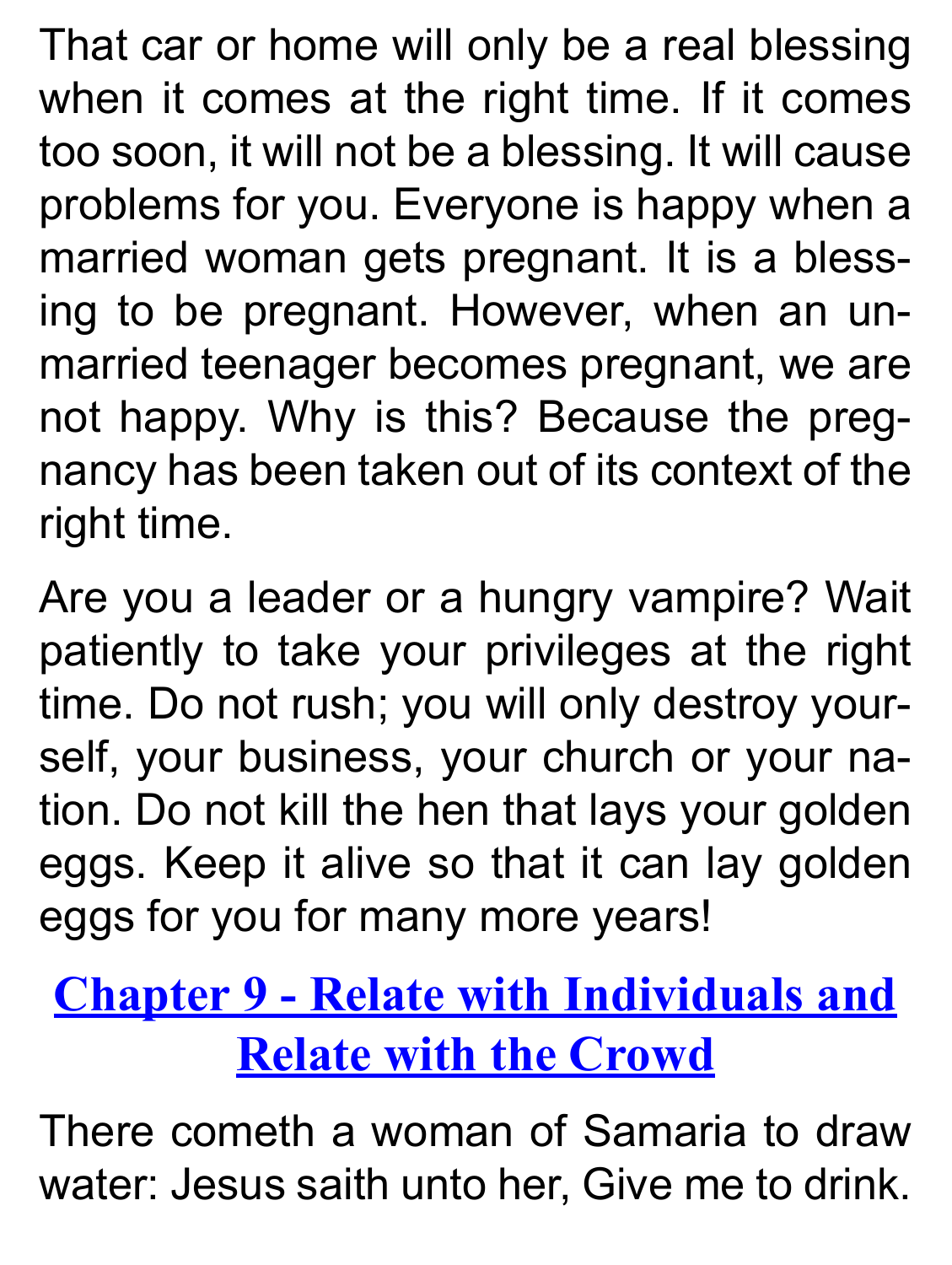Then saith the woman of Samaria unto him, How is it that thou, being a Jew, askest drink of me, which am a woman of Samaria? for the Jews have no dealings with the Samaritans.

Jesus answered and said unto her, Whosoever drinketh of this water shall thirst again: But whosoever drinketh of the water that I shall give him shall never thirst; but the water that I shall give him shall be in him a well of water springing up into everlasting life. The woman saith unto him, Sir, give me this water, that I thirst not, neither come hither to draw.

#### John 4:7,9,13-15

Jesus was somebody who handled great crowds. He had a team of pastors He was training. Jesus also had a busy schedule. But when He met the woman of Samaria, He took a little time and spoke to her as an individual.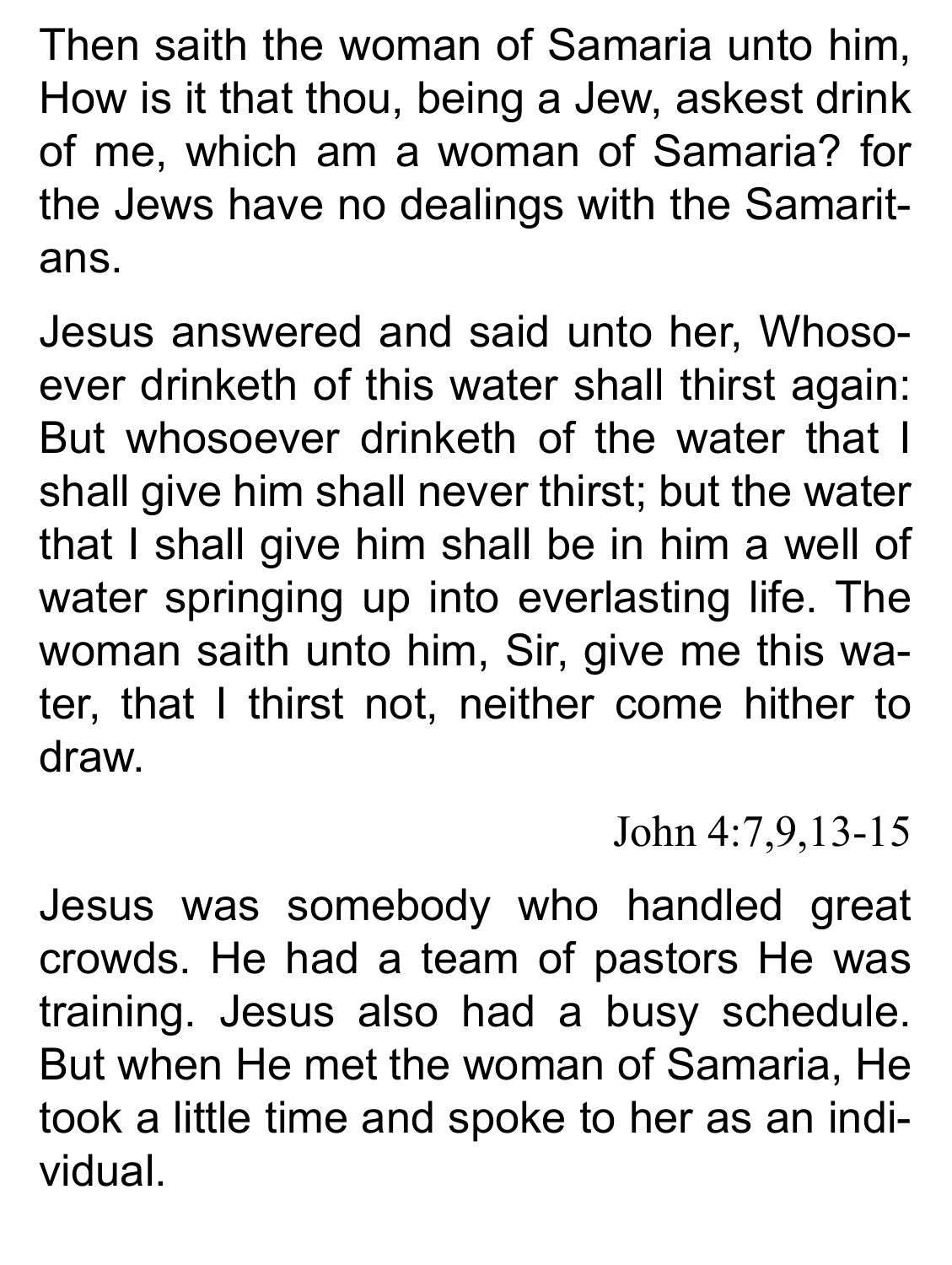A leader is someone who knows how to relate with individuals. Jesus did not know whether this woman was rich or poor. He just treated her as a human being who needed His help.

Every human being is a complex composition of spirit, soul and body. Every human being has his fears, mistakes and successes in the background.

Jesus spoke to a woman with a whole lot of problems. He was able to help her. If God has called you to be a leader, you must help individuals with needs. Do not treat a human being as a mere number.

Anyone who treats his members as "just one of the masses" will soon discover that he loses their support.

Jesus started His ministry fully aware that He was going to relate with poor people. He was going to minister to the broken-hearted and to people that were bound. Dear leader, re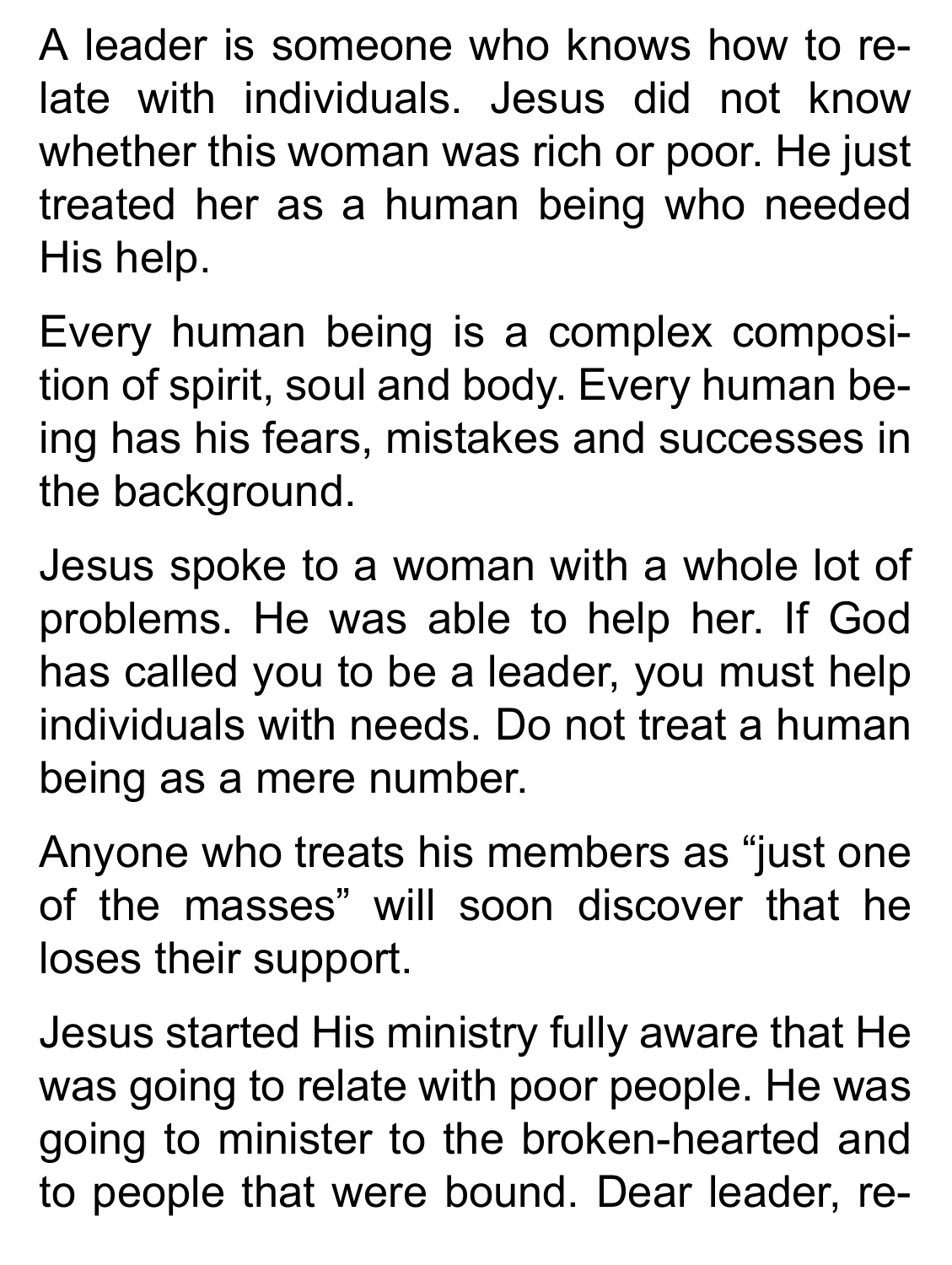member that each individual needs special attention.

**And Jesus said, Make the men sit down. Now there was much grass in the place. So the men sat down, in number about five thousand.**

#### **John 6:10**

Jesus knew how to handle large groups of people as well as individuals. When you are handling a crowd, you must know how to behave. You must dress properly and speak wisely. Many people in the crowd want to know what the truth is.

A good leader transmits appropriate information to the crowd.

# **Keys to Relating with the Crowd**

#### **1. Give them accurate and timely information.**

Do not tell them that you will raise their salaries when you will not.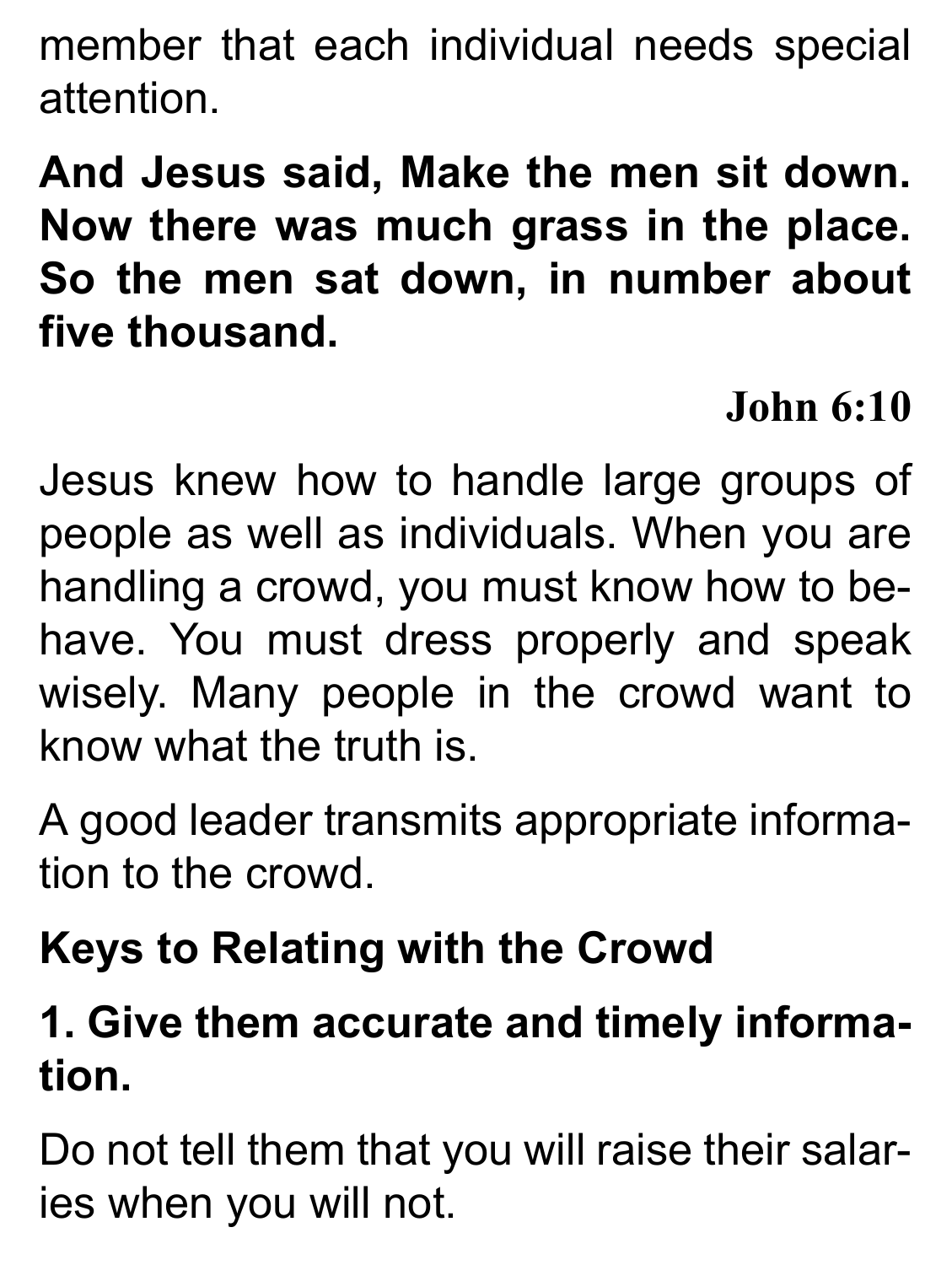# **2. Do not make useless promises.**

People get tired of vain promises.

# **3. Announce as much good news as you can.**

If a new branch has started, announce it. If a miracle has taken place, tell the people. The people will not know until you tell them. Good news creates a good feeling in the crowd.

Every wise government spends a lot of money informing the general population about what they want them to know. That is how they are able to keep the masses in check. Good news encourages everyone. That is how to control the crowds. Bad news discourages the followers.

#### **4. Do not speak down at the people.**

People like to feel respected. Even the tone of your voice can indicate whether you respect the people or not! As you sow love and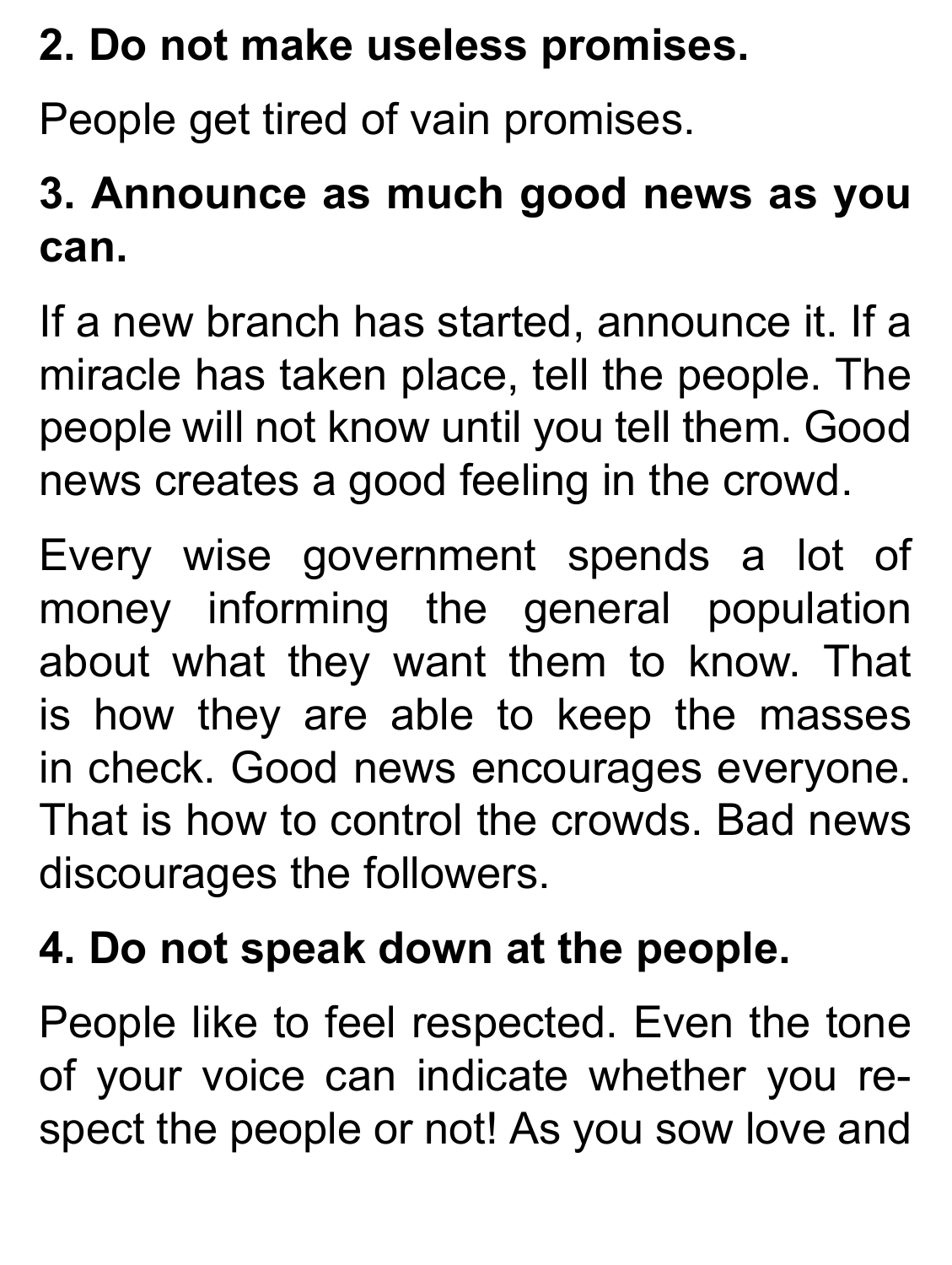respect you will reap admiration and many "following" hearts.

**Chapter 10 - Overcome the Disadvantages of Youthfulness and Inexperience by Studying History**

<span id="page-49-0"></span>The most important subject for a young leader is history. A young person does not have the benefit of experience. He has to tap into the experiences of others. His only chance of avoiding certain mistakes is to study those who went before him.

**The thing that hath been, it is that which shall be; and that which is done is that which shall be done: and there is no new thing under the sun. Is there any thing whereof it may be said, See, this is new? it hath been already of old time, which was before us.**

**Ecclesiastes 1:9,10**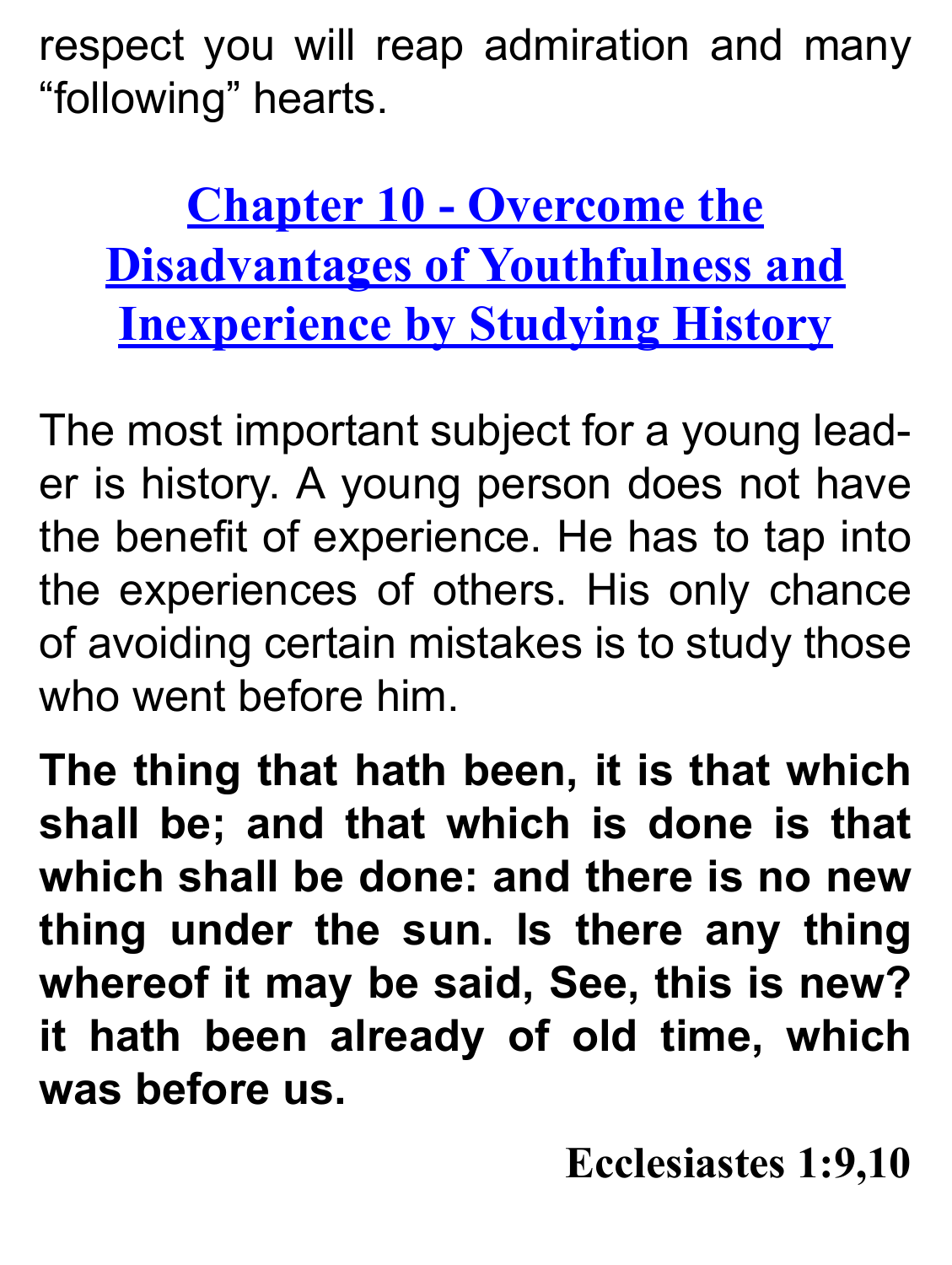Every good leader will learn a lot from history. History itself teaches us that most people do not learn from it. If you want to be a good leader, you must study church history and secular history.

# **Four Reasons Why Every Leader Must Study History**

**1. History is the greatest source of knowledge and wisdom, second only to the Scriptures.**

**2. The Scriptures themselves contain many history lessons that guide us.**

**3. God instructed His leaders to teach history so that people would not forget. Forgetting leads to a repetition of the same mistakes.**

And these words, which I command thee this day, shall be in thine heart: And thou shalt teach them diligently unto thy children, and shalt talk of them when thou sittest in thine house, and when thou walkest by the way,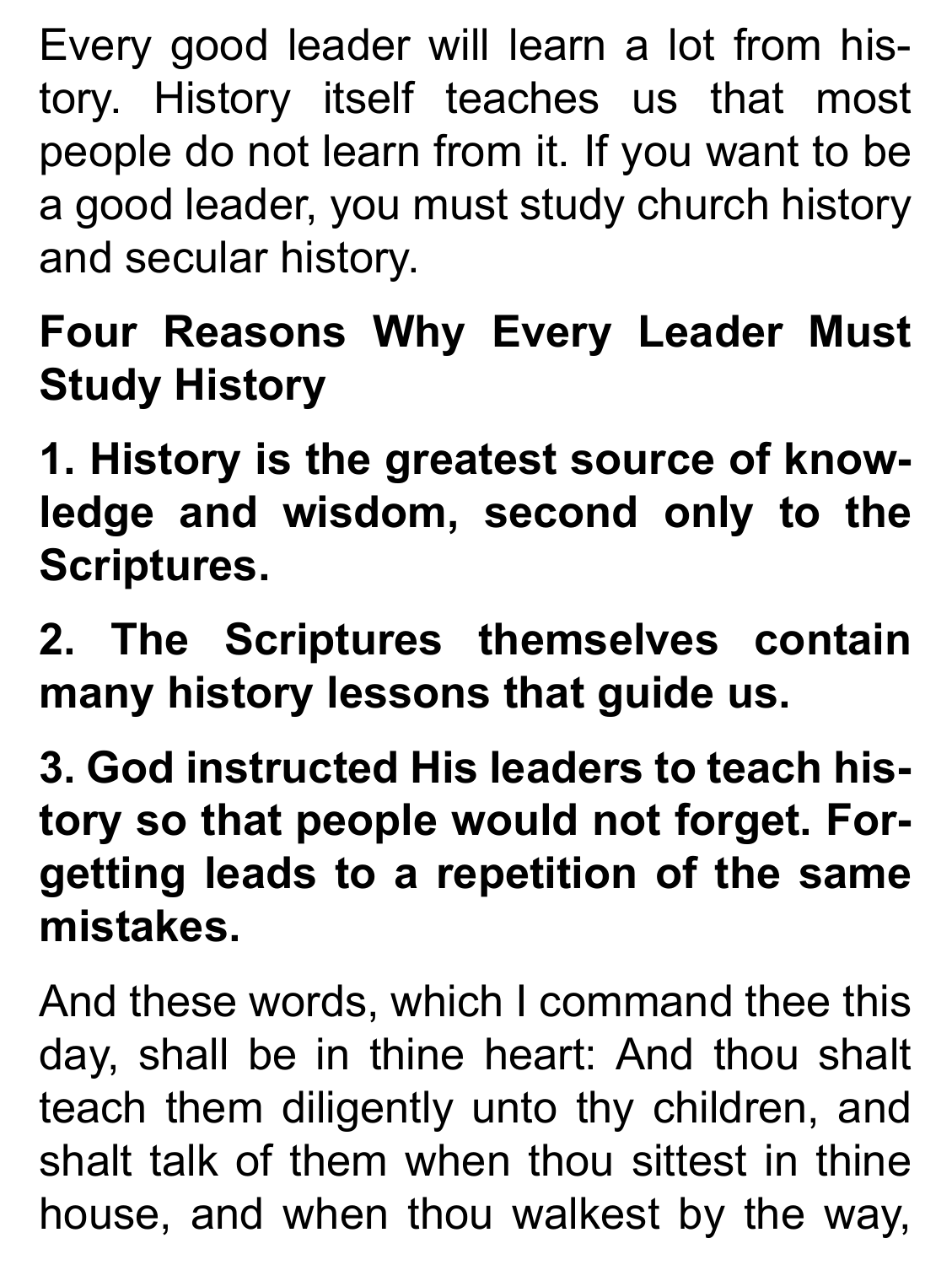and when thou liest down, and when thou risest up. And when thy son asketh thee in time to come, saying, What mean the testimonies, and the statutes, and the judgments, which the Lord our God hath commanded you? Then thou shalt say unto thy son, We were Pharaoh's bondmen in Egypt; and the Lord brought us out of Egypt with a mighty hand: And the Lord shewed signs and wonders, great and sore, upon Egypt, upon Pharaoh, and upon all his household, before our eyes:

Deuteronomy 6:6,7,20-22

#### **4. History repeats itself.**

You are walking where others just like you, have walked. If you know what happened to them, then you will know what will happen to you. There is a proverb that states: "Those who do not know history are doomed to repeat it."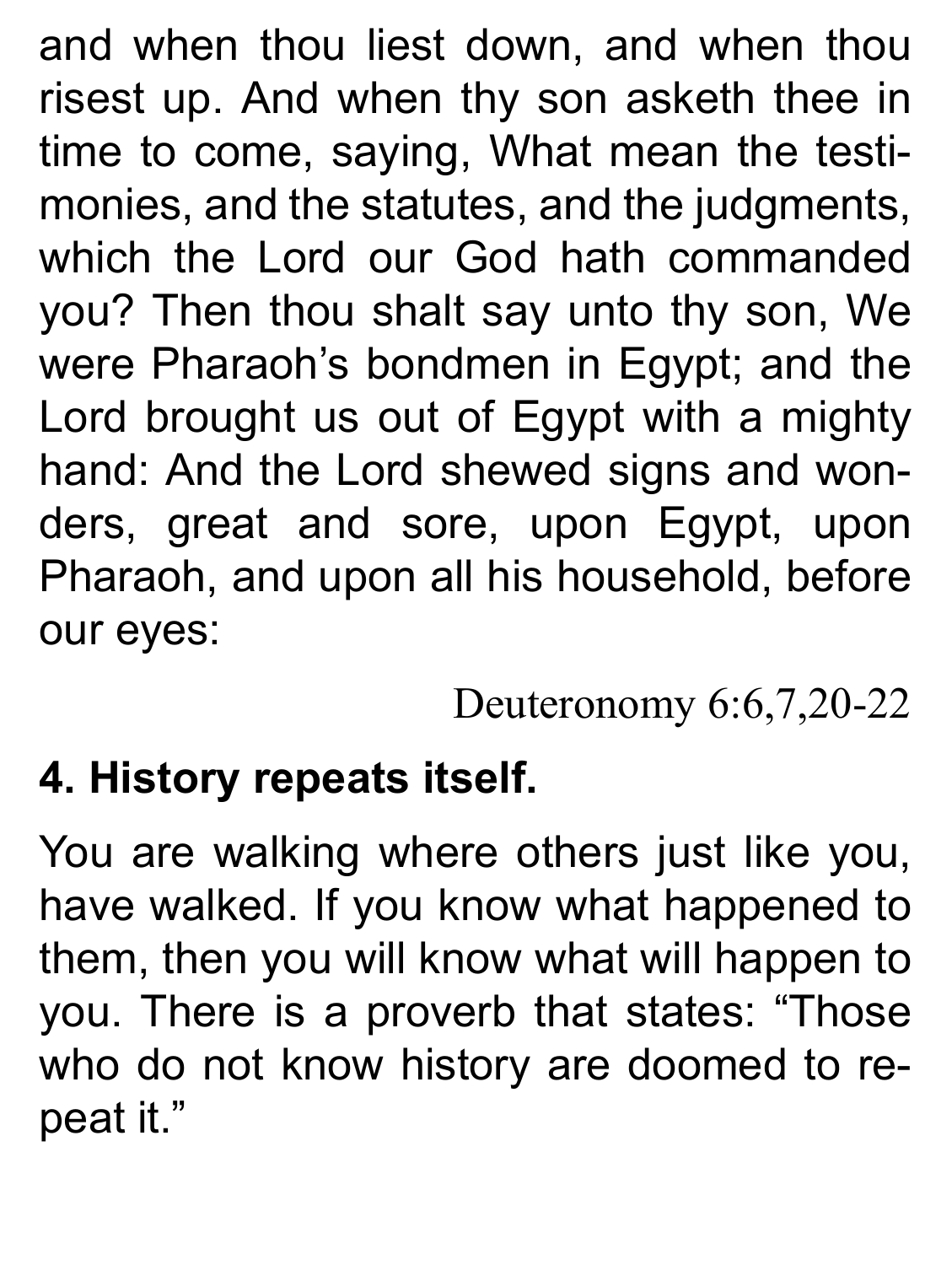#### **5. History must be studied because many things are programmed in cycles.**

There is an inbuilt cyclical system of the world. The planets revolve around the sun. The moon circles around the earth.

The human body has numerous biochemical and hormonal cycles within it. The Krebs cycle and the menstrual cycle are examples of these.

Your life may be part of an evil cycle that is playing itself out. You can break every terrible cycle of your life and ministry by studying history.

#### **6. A student of history can predict the future.**

Your prophetic insights will be greatly enhanced as you study church history.

**7. Boldness and confidence are fruits of studying history.**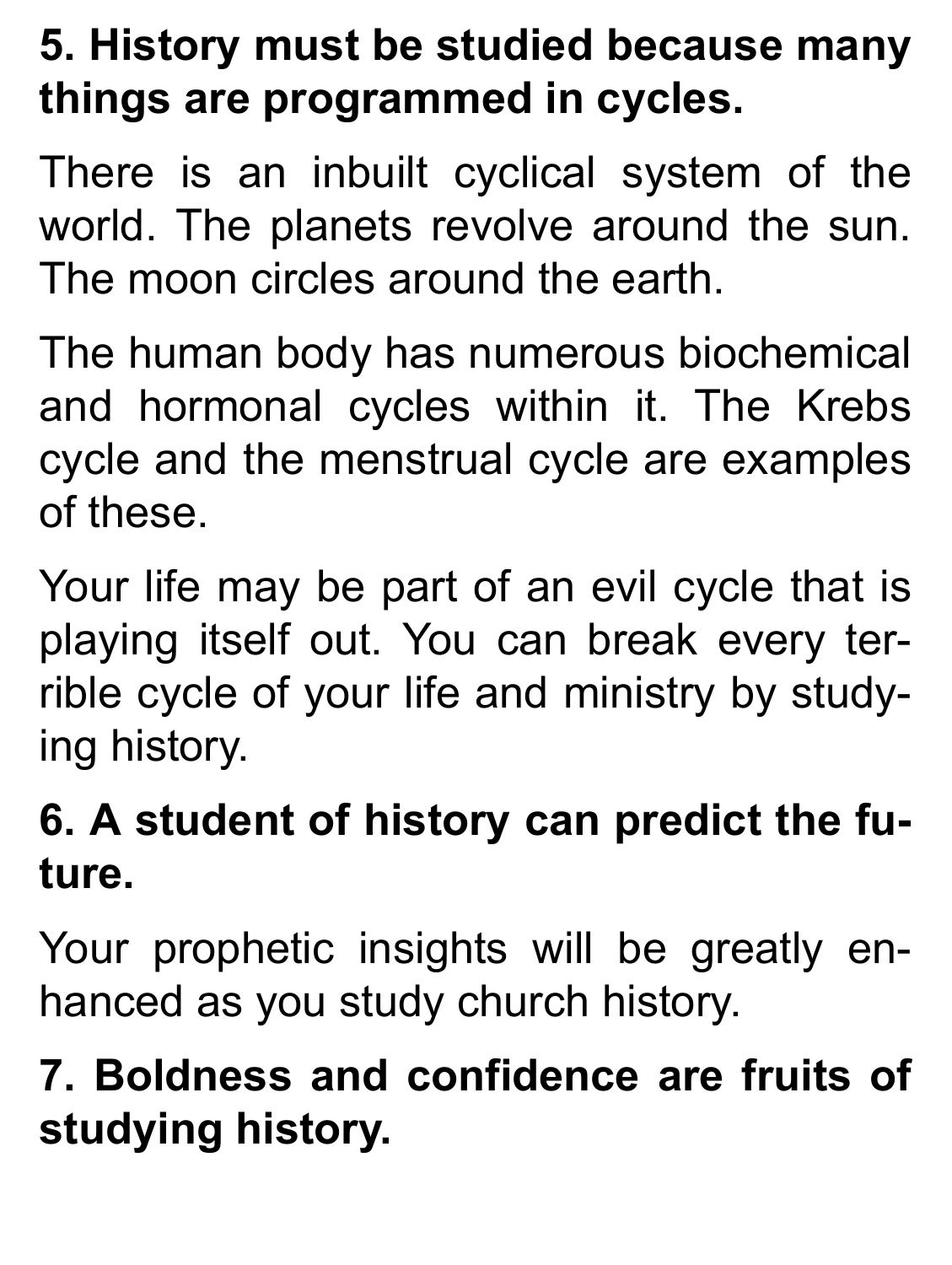You can lead the way with greater confidence by using the lessons you learnt from history.

One day, I was standing with an old wise man in front of my house. I told him about a crisis I had experienced in my fellowship.

He smiled to himself and said something that I will never forget. He said, "The devil has just a few tricks. And he keeps using them over and over."

He continued, "I am always surprised that the same trick works every time."

He explained, "Because people do not know what happened in the past, they keep falling for the same old tricks."

Dear friend, will you fall for the same trick that your senior brother fell for? Why don't you read about what happened yesterday? Dear politician, can you not see how your predecessor ended up? It's time to glean the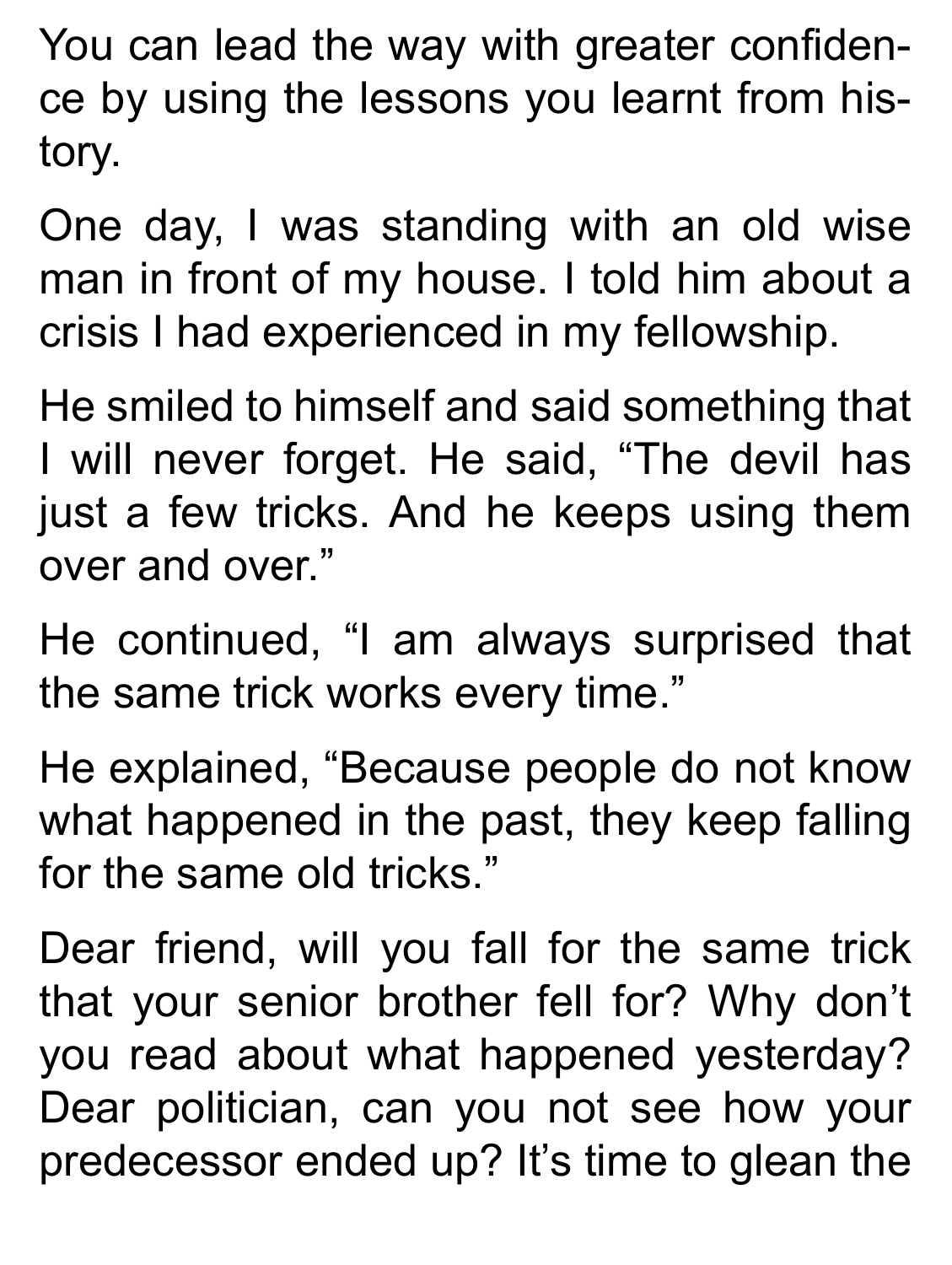lessons of wisdom and knowledge from history.

**The thing that hath been, it is that which shall be; and that which is done is that which shall be done: and there is no new thing under the sun.**

**Ecclesiastes 1:9**

# <span id="page-54-0"></span>**Chapter 11 - Take Responsibility and Give Account**

What you must realize is that every leader will give account of what he or she is doing. Are you ready to account to God for the sheep He gave you? Jesus kept on saying that He had lost none of the sheep except the son of perdition. Paul kept saying that he would have to give account.

**Obey them that have the rule over you, and submit yourselves: for they watch for your souls, as they that must give account, that they may do it with joy, and**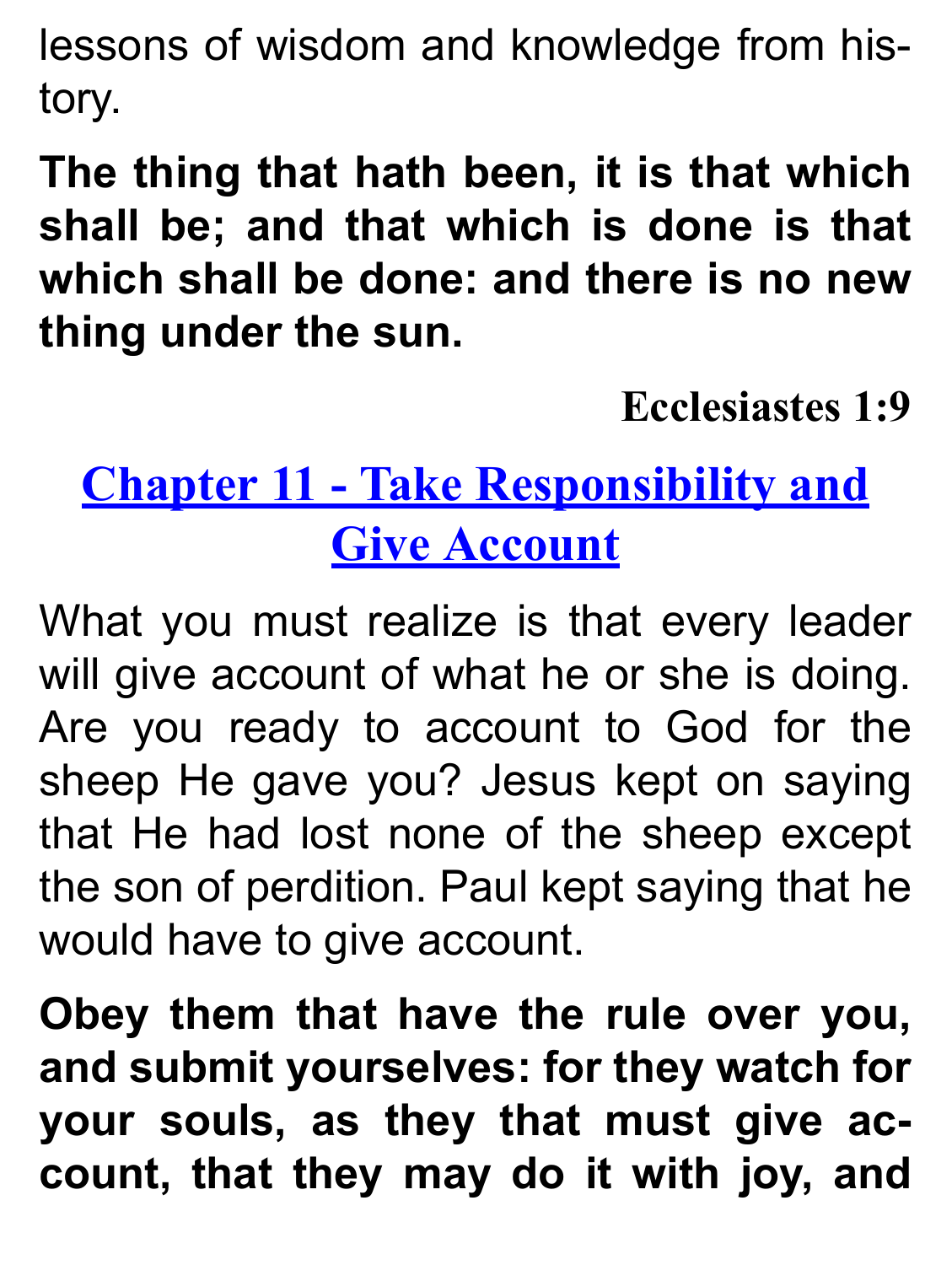#### **not with grief: for that is unprofitable for you.**

#### **Hebrews 13:17**

Leadership is a great responsibility. I remember years ago, I watched as several heads of state and ministers of state were executed by a firing squad in my country. It was pathetic to see important people being humiliated and murdered. The ordinary citizen in his home received no such treatment. This was because the ordinary man had not taken up the responsibility of ruling the country. Those who had taken up responsibility had to pay with their lives

If you are conscious of the reality that you will account for your leadership, you will discover that you will become a better leader. Always remember that the day of accountability is coming. This will make you do the right thing.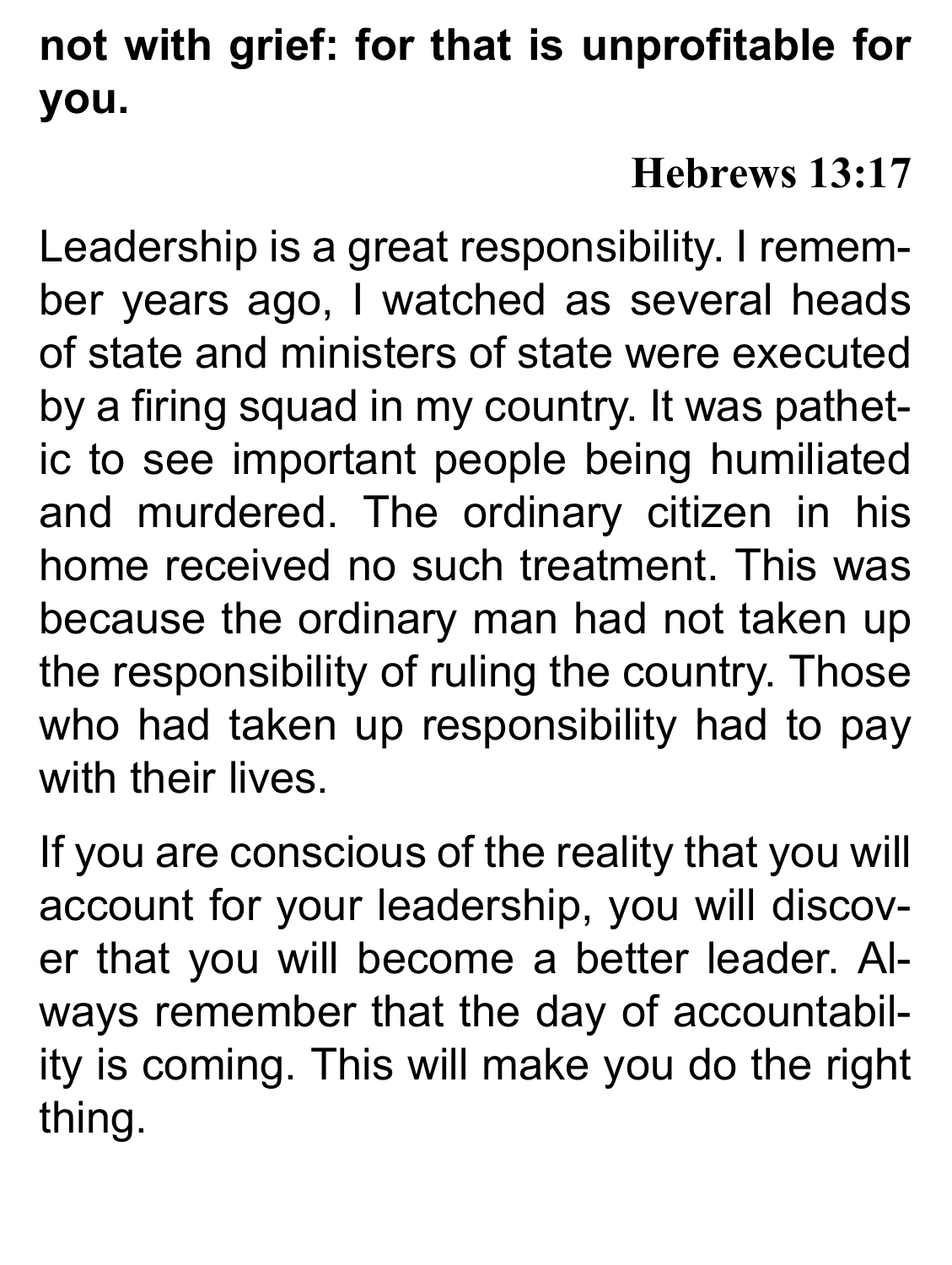I am constantly aware that I will give account for the call of God on my life. I know that I will have to account for the sheep in my churches. This is why I make great efforts to look after them. Are you a leader? Are you constantly thinking of your day of accountability? Please do! You will be transformed into a natural and effective leader.

# <span id="page-56-0"></span>**Chapter 12 - Don't Give Up Your Source of Power!**

Every leader derives power from something. Jesus knew that His source of power was prayer. That is why He never stopped praying. That is why He prayed so earnestly in the garden of Gethsemane. The apostle Peter knew that his source of power was in prayer and in the Word. That is why he refused to give it up!

…**It is not reason that we should leave the word of God, and serve tables. But we will**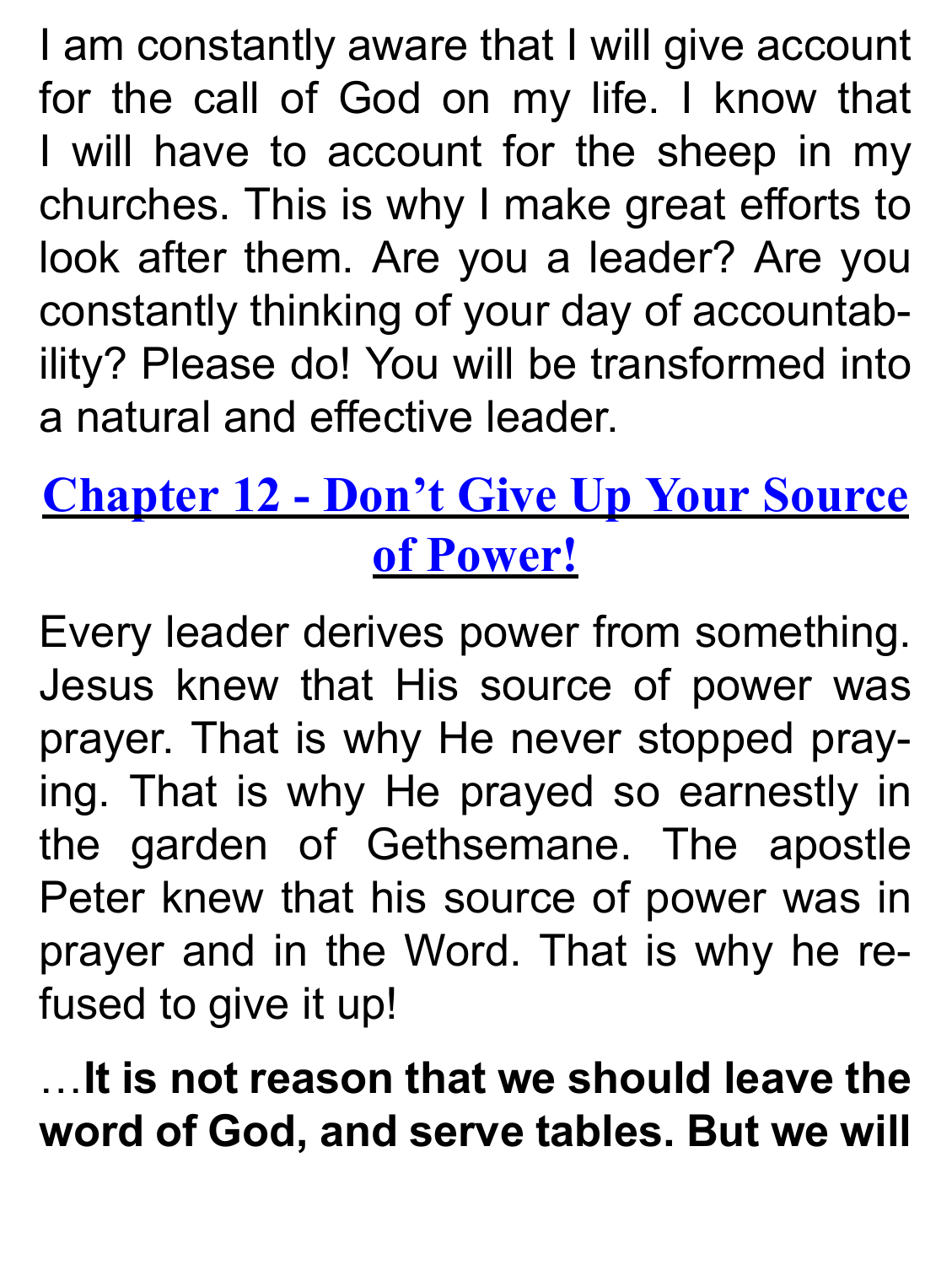#### **give ourselves continually to prayer, and to the ministry of the word.**

#### **Acts 6:2,4**

Every leader must know the source of his power. Many politicians know that their source of power is popular opinion. That is why they will sacrifice everything to maintain popular opinion. I have watched many politicians sacrifice their families and friends so that they could have popular support.

Years ago, I spoke to a Christian who was involved in politics. He was helping our church. He did help us to a point. Then one day, he told me, "Bishop, the way this matter is going I cannot help you anymore."

This was a born-again, tongue-speaking Charismatic Christian. He was even a leader in his church. He continued, "If this matter goes any higher, I'm afraid I cannot support the church anymore."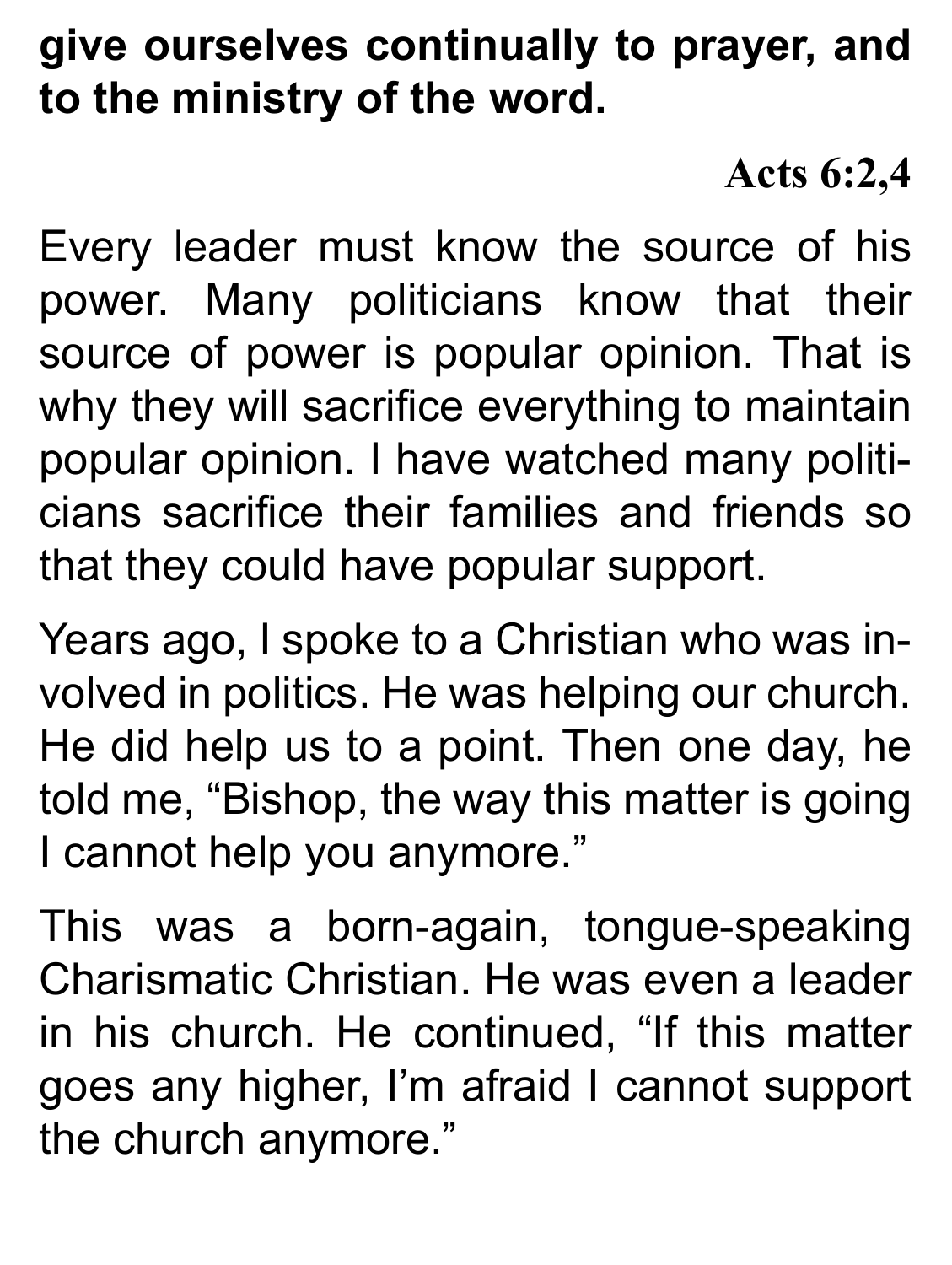I looked at him as he explained, "You know, politics is my life. If this goes against me politically, I will lose my job. And that means a lot to me." A few weeks later, the matter escalated. This Christian politician took sides against the church and helped politicians to attack the church. This was unfortunate, but it reflected a deep truth. This man thought his power came from politics and not from God. He remained loyal to what he thought was giving him power.

Many politicians think that the secret of their power is in popular support. This makes them sacrifice their principles, morals and even their faith. A Christian leader must know that his strength comes from God. Even politicians are mistaken when they think that their strength comes from people. Ultimately, God rules in the affairs of men.

Every minister of the Gospel must be aware that his strength is from the Lord and not from money or people.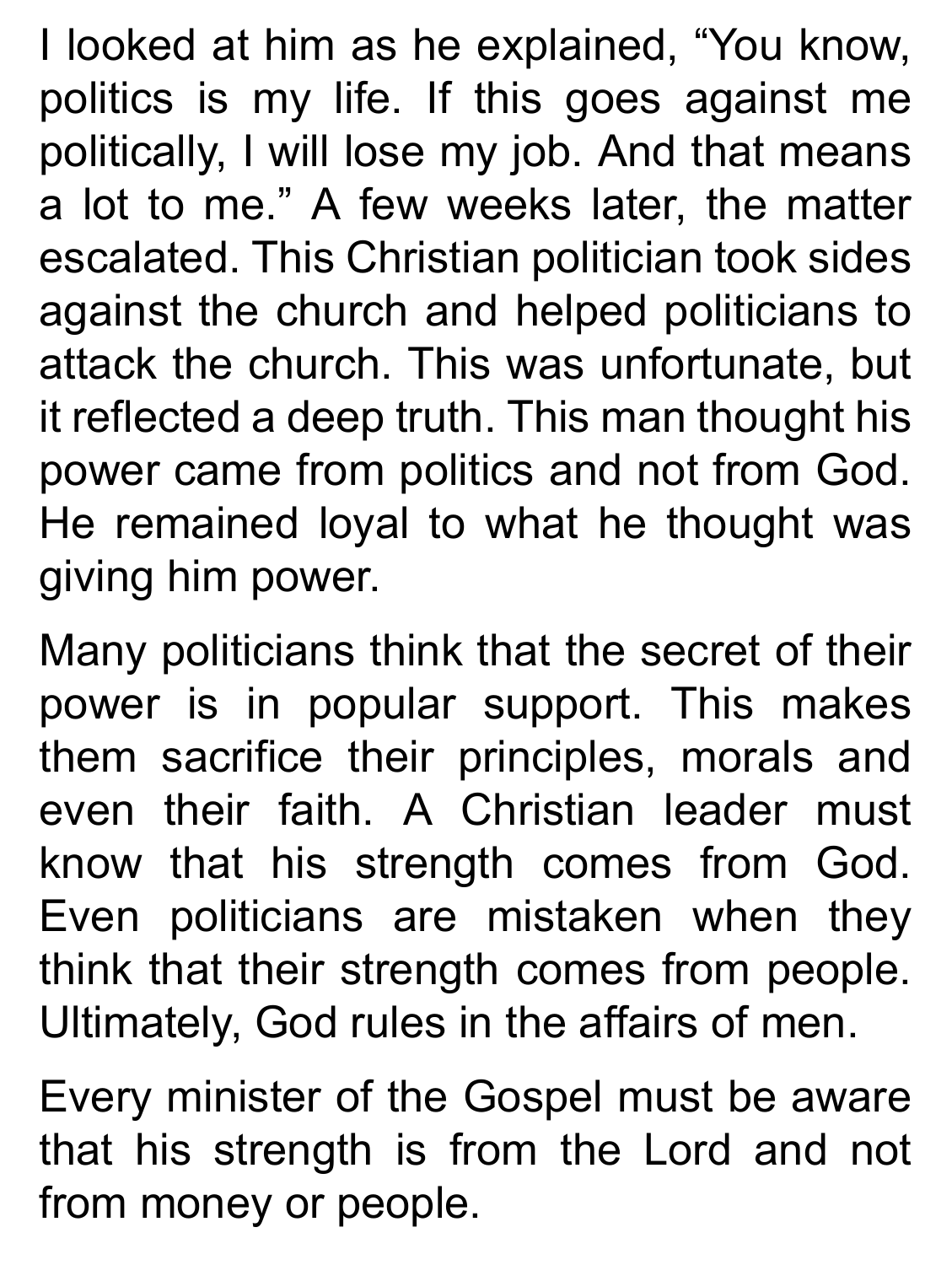When a leader does not treasure his source of power, he will lose it. Samson played around with his source of power. Eventually, he lost everything.

**That he told her all his heart, and said unto her, There hath not come a razor upon mine head; for I have been a Nazarite unto God from my mother's womb: if I be shaven, then my strength will go from me, and I shall become weak, and be like any other man.**

**Judges 16:17**

Are you a leader? Find out what is the source of your strength. Treasure it, protect it and do not give it up for anything!

\*\*\*\*\*\*\*

Other Best-Selling Books by [Dag Heward-](http://www.smashwords.com/profile/view/DHM)[Mills:](http://www.smashwords.com/profile/view/DHM)

[Loyalty and Disloyalty](http://www.smashwords.com/books/view/16044)

[Leaders and Loyalty](http://www.smashwords.com/books/view/38395)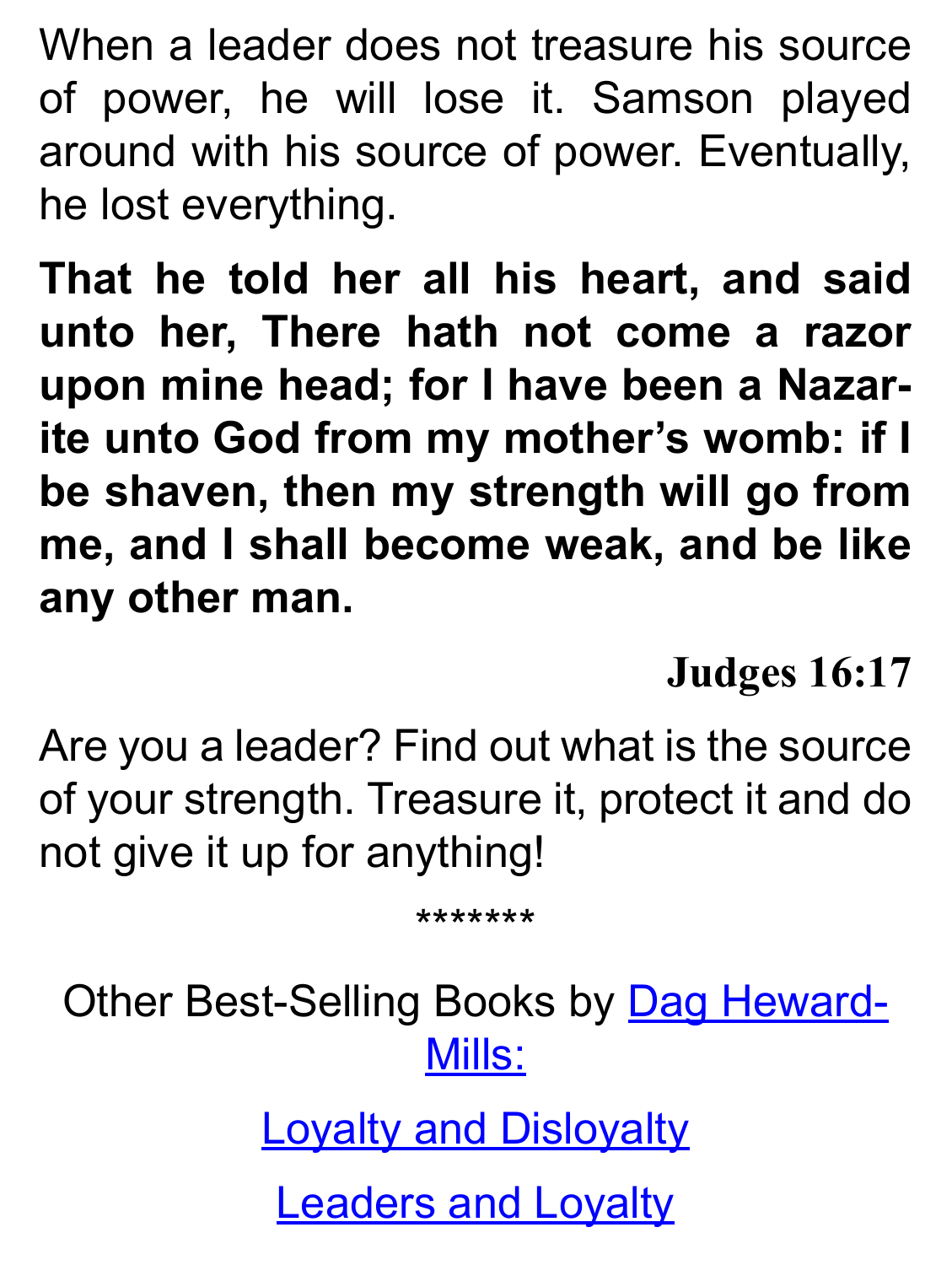[Transform Your Pastoral Ministry](http://www.smashwords.com/books/view/38526)

[The Art of Leadership](http://www.smashwords.com/books/view/38217)

[Model Marriage](http://www.smashwords.com/books/view/40135)

**[Church Planting](http://www.smashwords.com/books/view/16119)** 

[The Mega Church](http://www.smashwords.com/books/view/16117)

[Lay People and the Ministry](http://www.smashwords.com/books/view/16045)

These titles are also available in Spanish and/or French. Information about other foreign translations of some of the titles above may be obtained by writing to our email address.